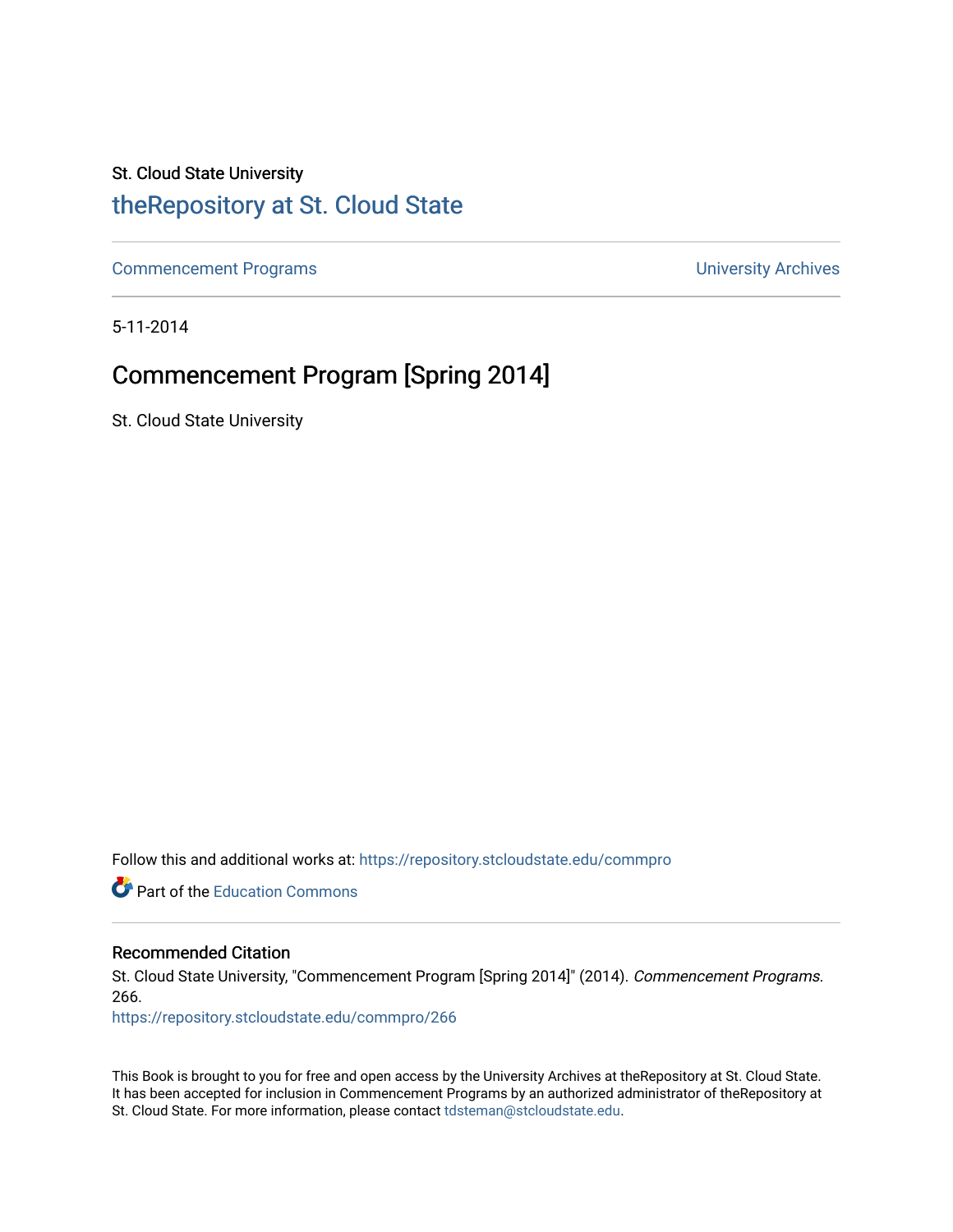# 2014 SPRING SEMESTER UNIVERSITY COMMENCEMENT CEREMONIES

Sunday, May 11, 2014

10:30 a.m. - Herberger Business School, School of Health & Human Services, Center for Continuing Studies (Bachelor of Elective Studies and Associate Degrees), School of Public Affairs, School of Graduate Studies (for Schools/Colleges listed above)

3:00 p.m. - School of Education, College of Liberal Arts (School of the Arts), College of Science & Engineering (School of Computing, Engineering & Environment), School of Graduate Studies (for Schools/Colleges listed above)

> Herb Brooks National Hockey Center St. Cloud State University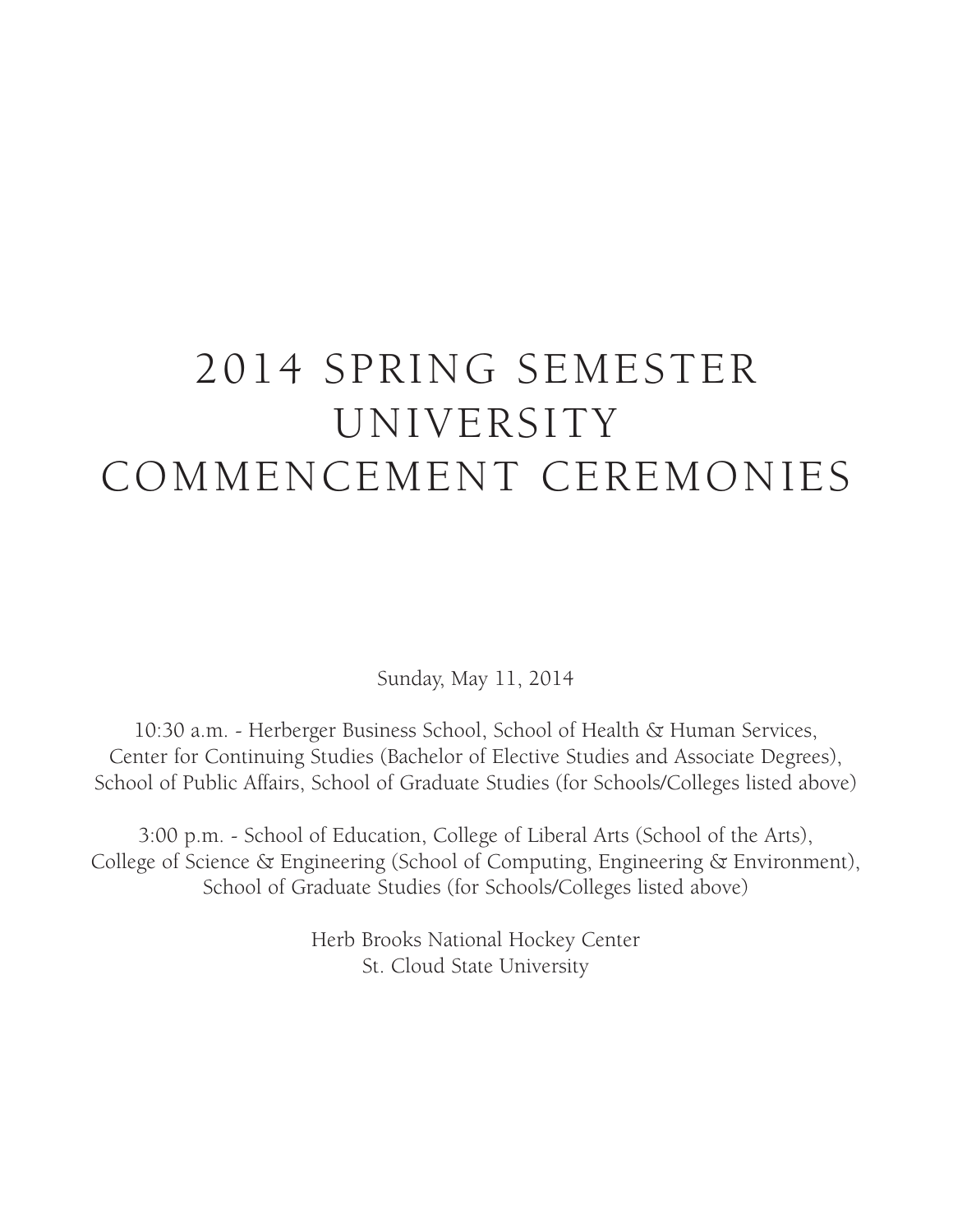| MACE BEARER                                | STEPHEN HORNSTEIN, Professor<br>Teacher Development<br>Faculty Association President |
|--------------------------------------------|--------------------------------------------------------------------------------------|
| FACULTY LINE LEADERS<br>10:30 a.m. program | KATE K. MOONEY, Professor<br>Accounting                                              |
|                                            | STEVEN P. MOONEY, Professor<br>Finance, Insurance and Real Estate                    |
|                                            | DAVID L. WALL, Professor<br>Geography and Planning                                   |
| FACULTY LINE LEADERS<br>3:00 p.m. program  | ILENE R. CHRISTIAN, Professor<br>Teacher Development                                 |
|                                            | BASSEY A. EYO, Professor<br>Communication Studies                                    |
|                                            | BETSY GLADE, Professor<br>History                                                    |
| <b>ANNOUNCER</b><br>10:30 a.m. program     | PAM L. SECKLIN, Professor<br>Communication Studies                                   |
| ANNOUNCER<br>$3:00$ p.m. program           | SUZANNE L. STANGL-ERKENS, Professor<br>Communication Studies                         |
| MARSHALS<br>10:30 a.m. program             | RANDAL G. BAKER, Professor<br>Geography and Planning                                 |
|                                            | AMY J. FREDIN, Professor<br>Accounting                                               |
|                                            | GAIL M. RUHLAND, Director<br>Center for Continuing Studies                           |
|                                            | F. BARRY SCHREIBER, Professor<br>Criminal Justice Studies                            |
|                                            | SARAH M. SMITS-BANDSTRA, Professor<br>Communication Sciences and Disorders           |
| MARSHALS<br>3:00 p.m. program              | ANTHONY I. AKUBUE, Professor<br>Environmental and Technological Studies              |
|                                            | MARK MECHELKE, Professor<br>Chemistry and Physics                                    |
|                                            |                                                                                      |

R. JEFFREY RINGER, Professor Communication Studies

JERRY J. WELLIK, Professor Special Education

ST. CLOUD STATE UNIVERSITY CATHARINE BUSHMAN, Professor WIND ENSEMBLE Music WIND ENSEMBLE CONDUCTOR

 $10:30$  a.m. program<br>and  $3:00$  p.m. program

SIGN LANGUAGE INTERPRETER ELIZABETH A. SEYMOUR

SONG LEADERS IAN W. HENDRICKSON, DWIGHT D. PRZYBILLA, and JOSH D. SMITH St. Cloud State University Music Students

Student Disability Services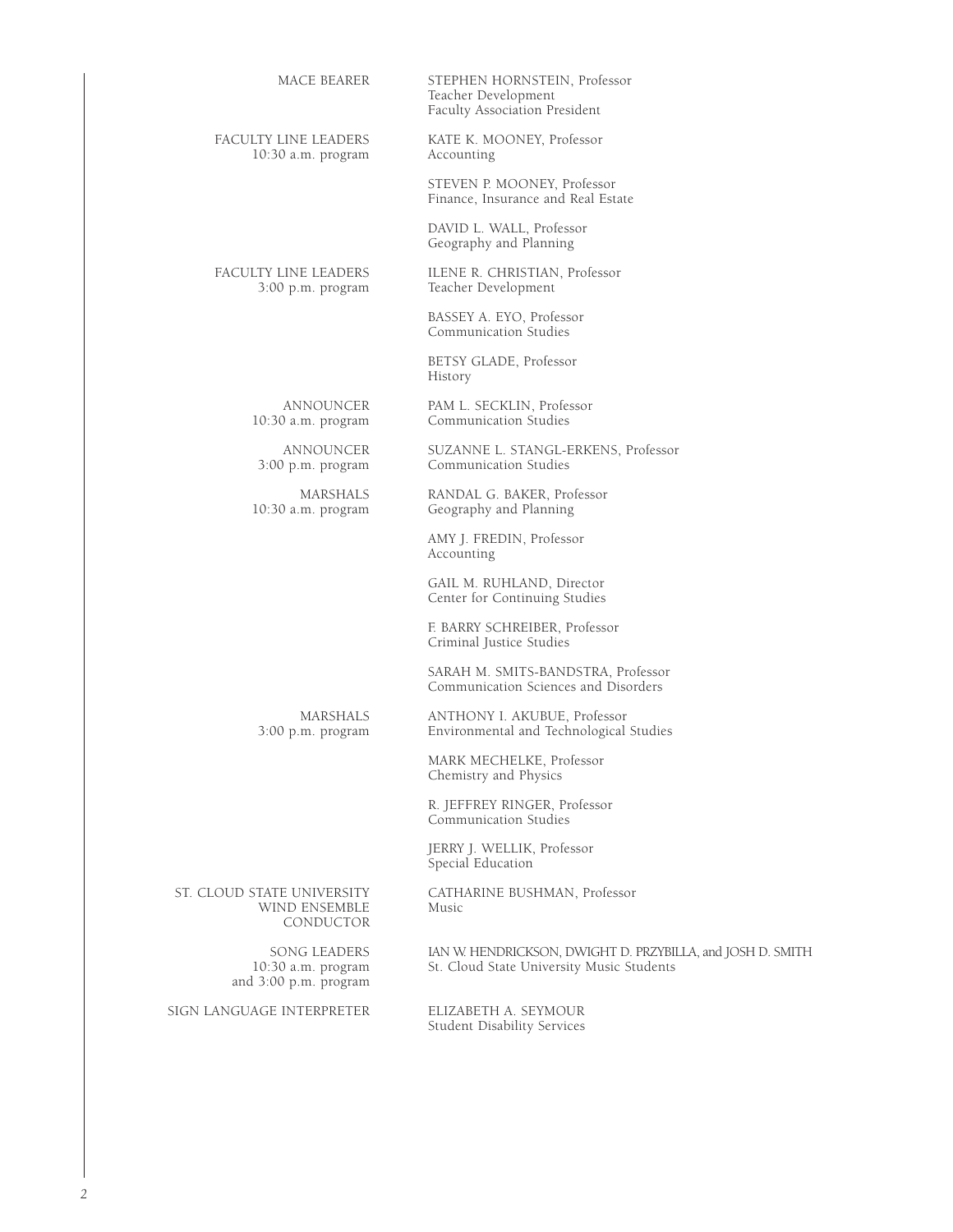#### **P r o g r a m**

Earl H. Potter III, President

Devinder M. Malhotra, Provost and Vice President for Academic Affairs Tammy L.H. McGee, Vice President for Finance and Administration Wanda I. Overland, Vice President for Student Life and Development Matthew J. Andrew, Vice President for University Advancement

PRELUDE MUSIC *"SUITE IN E-FLAT, MOVEMENTS I & III"* by Gustav Holst SCSU Wind Ensemble *"PROMISE OF LIVING"* by Aaron Copland SCSU Wind Ensemble *"*PROMISE OF LIVING*"* by Aaron Copland SAM FARNUM, Student Conductor *"*THE HOUNDS OF SPRING*"* by Alfred Reed JESSICA KOEHLER, Student Conductor REBECCA SHIRK, Student Conductor CAROLYN RITTER, Student Conductor \*Processional Music *"POMP AND CIRCUMSTANCE MARCH NO. 1"* by Edward Elgar, arr. Grundman SCSU Wind Ensemble INTRODUCTIONS WANDA I. OVERLAND, Vice President for Student Life and Development WELCOME EARL H. POTTER III, President \*MUSIC *"AMERICA, THE BEAUTIFUL"* Find Ensemble by Samuel A. Ward, arr. Carmen Dragon<br>and Audience (Words are found in the back of the prog (Words are found in the back of the program.) GREETINGS FROM MnSCU LOUISE SUNDIN, Trustee Minnesota State Colleges and Universities Board of Trustees GREETINGS FROM DAVID A. KLEIS, '89 CITY OF ST. CLOUD Mayor HONORED GUEST DERRICK SWARTZ, Vice Chancellor Nelson Mandela Metropolitan University COMMENCEMENT ADDRESS ALFREDO AZEVEDO DE OLIVEIRA, Class of 2014 10:30 a.m. program School of Public Affairs COMMENCEMENT ADDRESS IRENE ALEJANDRA RAMIREZ, Class of 2014 3:00 p.m. program College of Liberal Arts-School of the Arts MUSIC *"ETERNAL FATHER, STRONG TO SAVE"* by Claude T. Smith SCSU Wind Ensemble CONFERRING OF DEGREES EARL H. POTTER III, President PRESENTATION OF THE DEVINDER M. MALHOTRA, Provost and Vice President for Academic Affairs GRADUATING CLASS OSMAN L. ALAWIYE, Dean, School of Education ORN B. BODVARSSON, Dean, School of Public Affairs JOHN C. BURGESON, Dean, Center for Continuing Studies MONICA C. DEVERS, Dean, School of Health & Human Services DANIEL D. GREGORY, Interim Dean, College of Science & Engineering PATRICIA A. HUGHES, Interim Dean, School of Graduate Studies DIANA R. LAWSON, Dean, Herberger Business School MARK SPRINGER, Dean, College of Liberal Arts MARK VARGAS, Dean, Learning Resources Services FACULTY ASSOCIATION STEPHEN HORNSTEIN, Professor<br>REMARKS Teacher Development Teacher Development Faculty Association President ALUMNI ASSOCIATION REMARKS BRENT D. SKAJA, '05 St. Cloud State University Alumni Association \*MUSIC *"UNIVERSITY HYMN"* by Harvey Waugh and Amy Dale, emeriti professors (Words are found in the back of the program.) CLOSING WANDA I. OVERLAND, Vice President for Student Life and Development \*RECESSIONAL MUSIC *"MARCH FOR THE PRINCE OF WALES"* by Joseph Haydn, arr. Hash "KOENIGSMARSCH" by Richard Strauss, arr. Roger L. Barrett GRANT GARBER, Student Conductor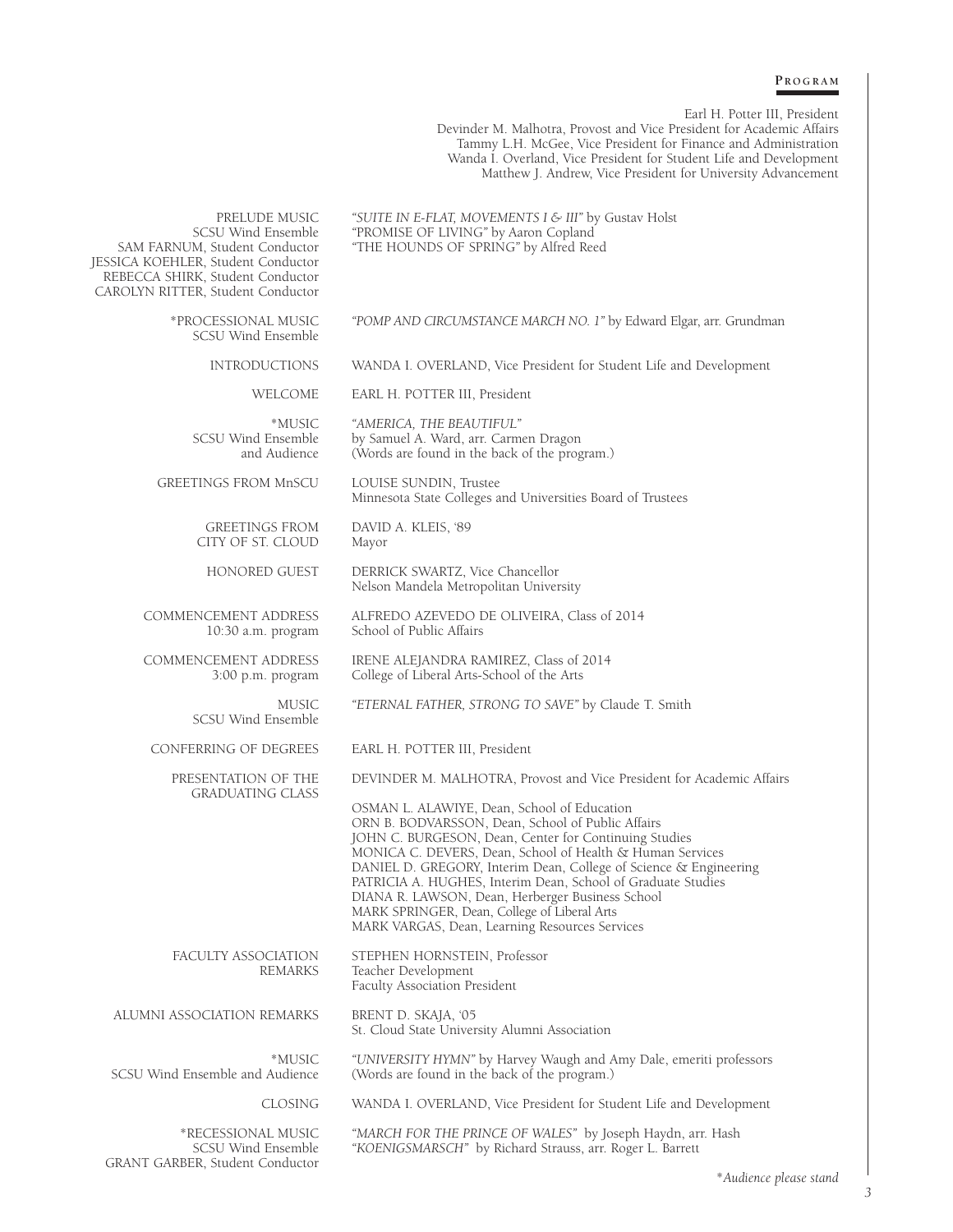#### GRADUATES



Doctor of Education KARRIE ANN BOSER Pierz *Principal Training and Behavior in using Student Achievement Data in the Teacher Evaluation Process* Faculty Chair: Dr. John Eller LYNN IRIS MELANIE DAVIS St. Cloud *Women of Color Leaders in MnSCU's Four-Year Universities* Faculty Chair: Dr. Christine Imbra SHEILA ANTIONETTE ELLER Stillwater *An Examination of Walkthroughs: Implementation and Perceptions of Elementary Principals in Minnesota* Faculty Chair: Dr. Roger Worner SHAWN MARIE HOFFMAN-BRAM Sartell *A Study of Usage and Implementation of Flexbooks among Teachers and Principals in Arizona* Faculty Chair: Dr. John Eller Hooder: Dr. Kay Worner JOHN ANDREW MUENICH Duluth *A Study of How Secondary Principals in Minnesota Perceive the Evaluation of Their Performance* Faculty Chair: Dr. John Eller PATTY CATHERINE POPP *Improving the Likelihood of School Completion for Disengaged Students: An Evaluation of a School's Quest to Employ School Engagement Data to Promote Positive School Outcomes* Faculty Chair: Dr. John Eller ERIC JON RUNESTAD Marshall *Grow Your Own Leaders: Campus-Based Leadership Development Programs* Faculty Chair: Dr. Michael Mills CATHERINE ANN WYLAND White Bear Lake *Underrepresentation of Females in the Superintendency in Minnesota* Faculty Chair: Dr. John Eller

#### Master of Arts CARTER LEE CLAPSADLE

REBECCA LYNN DARGATZ Watertown, South Dakota SHI FENG

JOEL COREY FITZGERALD Hopkins KRISTINA KATHERINE GEORGE St. Cloud

Moose Lake NANCY KATHRYN HEACOCK JACK ANDREW HENNES Zimmerman DUSTIN JAMES HORNER Deer River PAUL RICHARD KEYWORTH Bournemouth, Dorset, UK RACHEL JUNE LEONARD St. Cloud IVANA LUCIC Pljevlja, Montenegro JING MA ALLISON ANN MCCRORY Finlayson WEN MENG Xian, Shaanxi, China MICHAEL EDWARD MODAHL Alexandria GABRIEL MARCOS MONTES Hutchinson JACOB HANSEN ODDEN Grand Rapids JACLYN SUSAN PETERSON St. Cloud ALLA ALEXANDROVNA PONOMAREVA Bonner, Montana ERIN ELIZABETH SCHAEFER St. Cloud DEREK JAMES SPODEN Sauk Rapids BRIAN ERIC JOSEPH TAYLOR Syracuse, New York JASON CHEW KIT THAM Kuala Lumpur, Malaysia PEI-FEN TSAI Taiwan

LEAH FAITH HAUGEN

PEIWEN WANG Shangrao, Jiangxi, China XIAN YANG Jingzhou, HuBei RONG ZHAN

#### Master of Business Administration BENJAMIN LEE ARNESON

KEVIN GENE BARNES

TUCKER JAMES BEHRNS Big Lake GINA LEE BISHOP Rogers KADIDIA CAMARA Bamako, Mali BRANDON DRONTLE Rockville

JACKSON P. EVERTS Battle Lake JAMIE STEVEN FRASS Blaine JIAYI GUAN Shanghai, China JULIE MARIE JENKINS Mound KATHRYN MARIE KRECH Bloomington DAVID BURTON LURA Maple Grove CARL JEROME MAHMOOD Lake Elmo CHAD ANTHONY MILLNER

STEVEN DOUGLAS MINOR Foreston BRENDAN MICHAEL NEIDERMEIER

TU NGUYEN Long Xuyen, Vietnam LAURA ANN NORDELL Plymouth SEAN K. O'BRIEN

SARAH ANN OLSON Monticello LINDA PHA

KATIE BETH PULSCHER Champlin MICHAEL JOHN PUNCOCHAR New Prague KIMBERLY LYNN RATH Mattawan, Michigan PETER ROSS ROGERS

JACK DOUGLAS RUHLAND Eden Valley PAUL JOHN SALETEL Buffalo PETER JOHN SHORT Spring Lake Park JONATHAN CURTIS WHITING Shakopee

Master of Engineering Management NISHANT ARYAL

#### SHAMAL SHARAD BHINGARDE

SRAVANTHI GANGULA St. Cloud SUJITH KOTHAPALLI St. Cloud ROHILA MALGARI

SHRISTI MALLA St. Cloud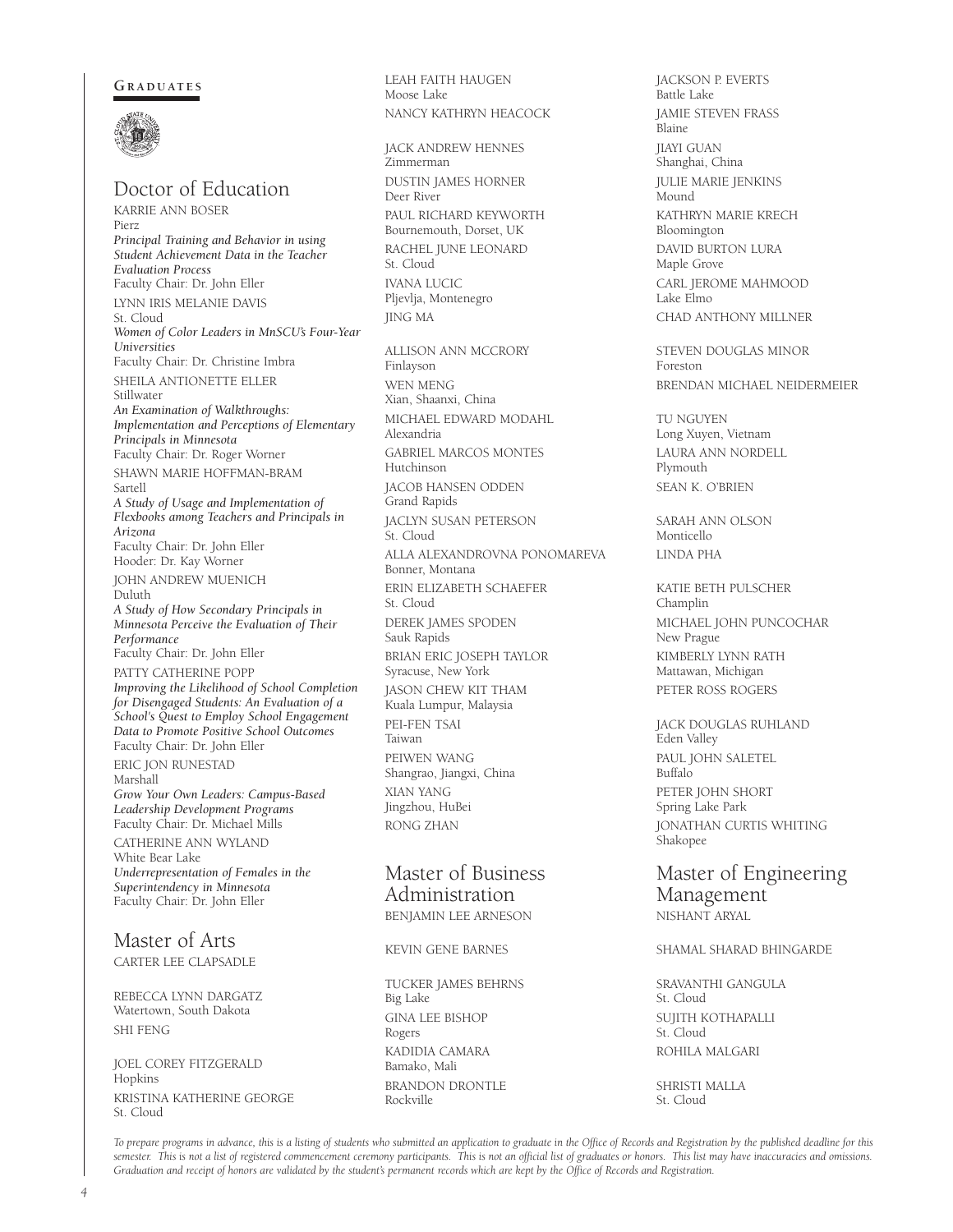SOWMITH REDDY NALLA Hyderabad, India GANESH SENTHIL PANDIAN

SNIGDHA PAVULURI Paterson, New Jersey AASHISH SHRESTHA Kathmandu, Nepal SATYAVEDA SOMEPALLI Minneapolis

#### Master of Science

SHAURAV RAJ ADHIKARI St. Paul SUBASH ADHIKARI Minneapolis WAJAHAT ALI

ROBERT JOSHUA ANDERSON Thief River Falls NICHOLAS RAY AREND Mankato VARSHNI ATHMACHARAN St. Cloud LORENE M. AXVIG Circle Pines CHRISTOPHER JOHN BECKER Sparks, Nevada MILES DEAN BECKNER Burnsville LAURA ANN BEHLKE Eden Prairie KITT LEE BELANGER Wisconsin Rapids, Wisconsin ANNA VODA BELPEDIO Coon Rapids EMILY ANNE BENDORAITIS Elko New Market ROBERT ROLAND BENNER

Isanti AMANDA KAY BENSON Eagan TRAVIS MICHAEL BENSON

ALISSA JO BERTHIAUME Andover KATHERINE BREMER BICKFORD Cambridge MOLLY ELIZABETH BISHOP Grand Rapids SATAKARNI YAGNAVALKYA BOMMULURI St.Cloud ERICA JOY BOSSERT Watertown SYRENA L'ORL BOWEN Andover CHRISTINA LORY BRASEL

ELLA ANN BRESSON Cottonwood

SARA HART BRODEUR Cass Lake CURT KELBY BROWN Baxter MOLLY MAUREEN BRUNER Champlin JESSE BUEHLER-BLACKWOOD Bemidji NICOLE ELIZABETH BUTLER Carlos ANNE MICHELLE CAMERON Sartell MARY LOUISE CARPENTER Elk River CHEN CHEN Tian Jin, China ZEPU CHEN Zhuozhou, China KAREN LEE CHRISTIANSON Big Lake MARJORIELEE SHARON CHRISTIANSON Saint Francis JACOB ALLEN CLABORN NJERI M. CLEMENT

St. Cloud CRISTIN MICHELLE CLINE Rhinelander, Wisconsin TONY ANDREW COOLEY Jordan ANDREW LOUIS CRAFT West Allis, Wisconsin AARON JOHN CRITCHLEY Roseau RORY ALLEN CRUSER Sauk Rapids BENJAMIN JOSEPH CURRAN Waterloo, Iowa JENNIFER ANN DALE Chisago City JILLIAN LEE DALEIDEN Blaine AMBER ELAINE DAVIS

NICOLE MARIE DEHN Princeton JEAN MARIE DEMPSEY St. Cloud STEPHANIE JEAN DIAZ-CELON Coon Rapids JOSHUA ARNOLD DICKINSON

NATALIE ALYSE DONALDSON Springfield, Illinois JULIA VICTORIA DOWDEN St. John's NL, Canada WILLIAM EDWARD DOWDEN St. John's, Canada HOLLY MARIE DRAGISICH

JIE DUAN Tianjin, China

KRYSTAL GENE DUFF Colorado Springs, Colorado JONPAUL MICHAEL DUFOUR Pineville, Louisiana RACHEL VICTORIA DYE

SARAH ROSE ECKHOFF Corcoran BRETTA ANN EDWARDS New Ulm CHAD ARTHUR EICKHOFF

ROCHELLE ANITA ELFELT Andover KAARI HELENE ESPELAND Henning MARK JOHN EVELAND St. Cloud ALEXANDER VERNE FARBER Little Falls JADE MARIE FIEDLER White Bear Lake KRISTIN ANN FIEDLER Ham Lake TRACY MARIE FIX

STEPHANIE ALANA FLETCHER Maple Grove JASON ROBERT FLOREK St. Augusta TAMMY LYNN FRENCH Kimball RABI GARTAULA

AMY CAITLIN GARWOOD Green Bay, Wisconsin JORDI MARIE GERKING Spirit Lake, Iowa BENJAMIN THEODORE GILL LaCrosse, Wisconsin JEFFREY EVAN GUEST Benson KRISTIN VICTORIA GUNBY

KIMBERLY VICTORIA HALBERT Pine City KAYLA MARIE HALLER Coon Rapids KATLYN DIANNE HAMM Bristol, Wisconsin TRISTAN DANIEL HAMMELL Caledonia SAMUEL LE HANSEN Mankato KRISTOPHER BRYCE EVERETT HANSGEN St. Cloud CHRISTOPHER ALAN HANSON Milaca LUCAS DANIEL HARTOG Cold Spring DAWN RENEE HAWKINS Long Prairie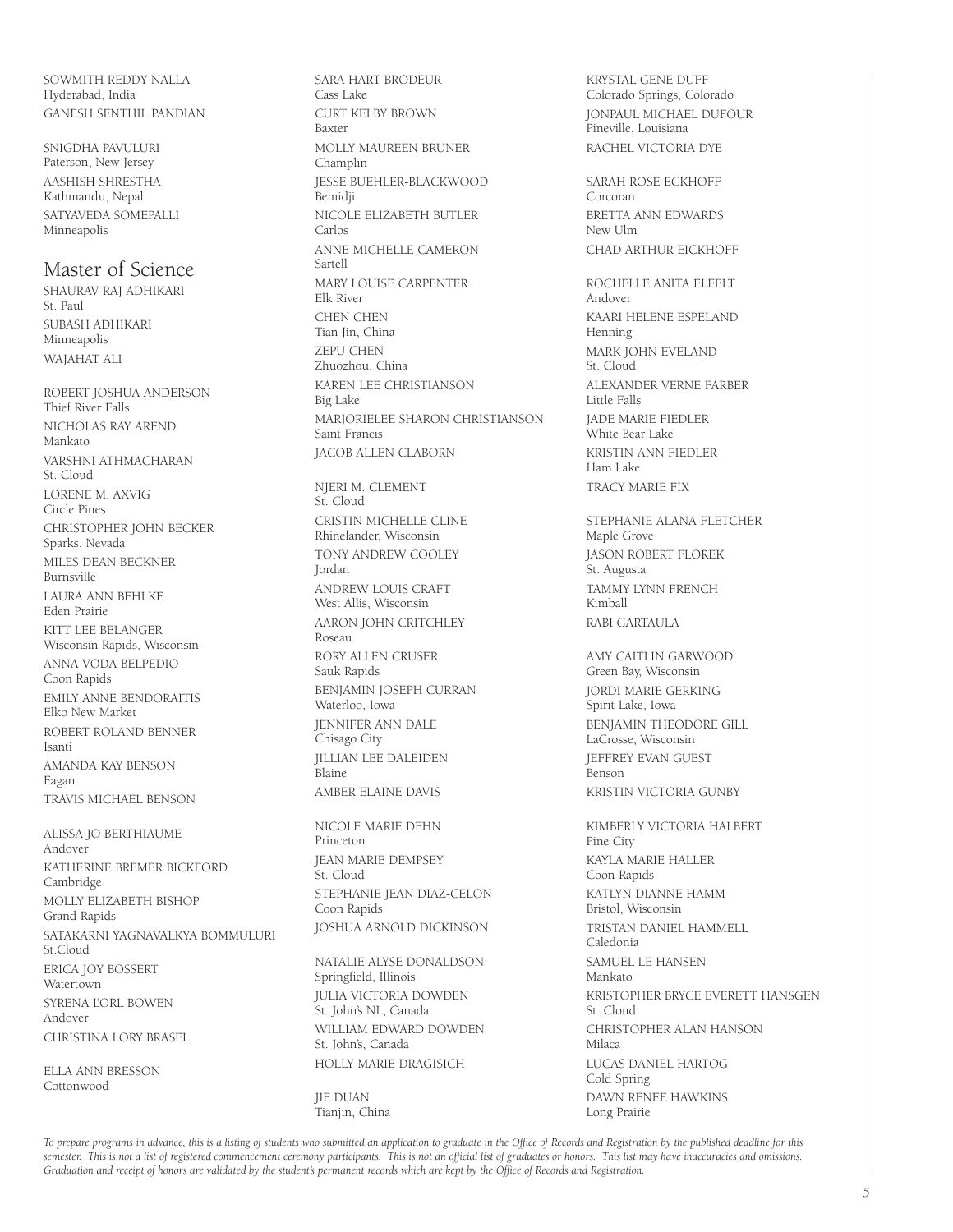CHRISTINA JOY HAZEN Edgerton, Wisconsin YAN HE St. Paul KIMBERLY ANN HEIDE Duluth WILLIAM DAVID HEIKKILA Waite Park CHARLOTTE ROSE HEINZ BRITTANY RENEE HEMANN White Bear Lake MARK JOHN HENRICH Richmond CALISTA LAURA HETT Farmington CHARITHA SASIKA HETTIARACHCHI St. Cloud BREANNE ALYSE HIIVALA St. Cloud JUSTINE NICOLE HILDEN East Bethel JESSE MILO HILLYER Pierz LISA MARIE HODENA Hinckley CHRISTIANN KAYA HOFFMAN Richmond ELIZABETH JANE HOLMES Birmingham, West Midlands, UK DANIEL GRABER HOLMGREN Andover GULSHAN HUSEYNLI Mingachevir, Azerbaijan SEAN PATRICK JOHNS Coon Rapids BRETT ALAN JOHNSON Grand Forks, North Dakota DANA LAUREN JOHNSON Elk River SAMANTHA NICOLE JOHNSON Cold Spring KYLE JAMES KAHL Isanti AMIDA KARIBURYO Bujumbura, Burundi BENJAMIN CLAIRE KARNATZ Owatonna SAMJANA KC Kathmandu, Nepal MARIAMA CIRE KEBE ERIK BRETT KEHL NOEL HONG KERN St. Cloud SINYEON KIM Seoul, South Korea

MITCHELL HENRY KLEINSCHRODT

ANNARAE JANE KLOPFER

Rockford KYLE AARON KNUDTSON St. Cloud RICHARD RAYMOND KRAMER Bemidji MEGAN ELIZABETH KRUEGER Monticello CHANNA JAYANATH KUMARAGE Kalutara, Sri Lanka SIERRA NAHID LANGLIE Ashby HILARY BETH LARSEN Richfield JOSEPH JOHN LARSEN Maple Grove ANGELA ANNE LARSON Clear Lake ANNA LEE LARSON St. Cloud PETER ANDREW LARSON Brainerd ONA LAWRENCE Albany AHHYUN LEE Gyeonggi-do, Korea SAMPADA SURYA LEHMAN MI KI LEONG Malaysia MARGARET MARY LEVESQUE Maple Grove WU LI St. Cloud ZHENGYI LI Nanyang, Henan, China ELIZABETH ANNE LOOD Richfield ABBY LYNN LYON Melrose SARAH MARIE MAGNUSON Buffalo KASARA ANN MAHLMEISTER Eyota AKALANKA BANDARA MAILEWA NAOMI MUMBI MAINA Nairobi, Kenya TIMOTHY JOHN MARKER Minneapolis MARTIN MARK MARSOLAIS FARMER EVAN DAVID MATSON Thunder Bay, Ontario, Canada KAITLIN MCGRAW MAY Hutchinson DANIEL ALLEN MCCLURE Sartell BECCA LYNN MCCOY La Crescent MELYSSA ROSE MCDONOUGH Buffalo

AMANDA DAWN KLUTMAN

MARNIE JO MCINNIS Alexandria RANAJIT SINGH MEHROKE PAIGE NAOMI MEIER Dassel NATHAN PAUL METZGER Apple Valley LYNN MARIE MEUWISSEN Big Lake MEGHAN LEIGH MILLER Bloomington ANTONIA DONALD MKUNYA LANCE ARTHUR MOBERLY Sioux Falls, South Dakota SHOEB UDDIN AMER MOHAMMED St. Cloud TAJUDDIN MOHAMMED St. Cloud ANGIE JEAN MONSON Brainerd SHERYL LYNN MURPHY KRISTEN LEE NELSON Sartell EMILY ROSE NEUENSCHWANDER Northfield JAVIER IGNACIO NEVARES Sartell WENDPAYIMDI NIKIEMA St. Cloud RICHARD EDWARD NORRIS Willmar AIMEY SUZANNE NOTSCH Sartell GANI NURMUKHAMETOV St. Cloud JEAN-MARIE NWEFO BRENT ALAN NYHAMMER St. Joseph KAITLYN MARIE OGREN Elk River MARIN KAY OLSON Elk River JESSICA S. ONKEN Marshall BRADLEY NELSON OUART Sauk Rapids JESSICA LEE PANGERL North Branch BADRI PAUDEL Maplewood BRIANA MAY PETERSON Sartell EMMALYNE THEILEN PETERSON Champlin JOHN O'TOOLE PETERSON Fertile KELLI MARIE PETTIS

*To prepare programs in advance, this is a listing of students who submitted an application to graduate in the Office of Records and Registration by the published deadline for this semester. This is not a list of registered commencement ceremony participants. This is not an official list of graduates or honors. This list may have inaccuracies and omissions. Graduation and receipt of honors are validated by the student's permanent records which are kept by the Office of Records and Registration.*

Alden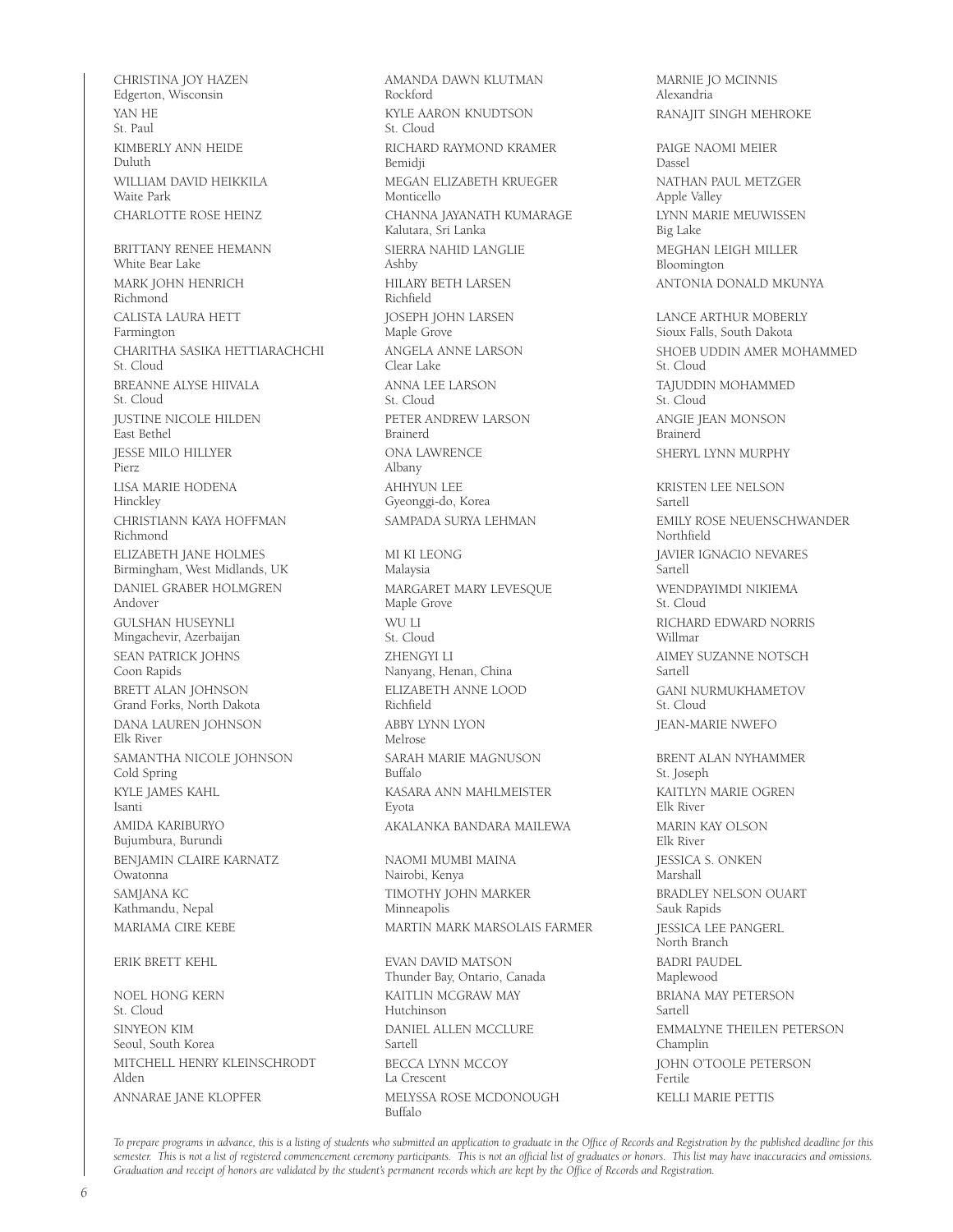JOSHUA ALLEN PIERSKALLA Willmar AARON ALEXANDER PIOTROWSKI Rice NANCY ANN PLANTE

JANNELLE LYNNE PRESCOTT Princeton HANNAH SUSAN PROELL St. Cloud JILLIAN ELIZABETH PULTZ St. Paul PAULA JEAN QUALEN Andover NICOLE LEE QUAST Roseville BRITTANY LORRAINE RASMUSSEN Wendell VIJAYA RAUNIYAR

#### CHANDUBABU RAVI

ROCHELLE ANNE SWANSON RAY Blaine STACY ELIZABETH REGNIER Plover, Wisconsin LESLIE MARIE RENTZ St. Cloud PAULINE RICHARDS Trelawny, Jamaica MELODY ANN RIEBE Lindstrom HOLLY NICOLE ROBERTS St. Cloud HANNAH MORIAH ROGAK Chicago, Illinois TESSA MARIE ROHL Palm Desert, California NANCY ANN ROLSTAD Clear Lake NATHAN DAVIS RUSSELL Buffalo CHARLES GLENN RYAN St. Michael KELSEY JO SAEHR Pierz ANDREW GREGORY SAILER Elmwood, Wisconsin TESSA ROSE SCHEFFLER Brooklyn Park ALEXIS KATHRYN SCHEWE Grand Rapids, Michigan SAMANTHA JO SCHMIDT Chaska KRISTEN LORRAINE SCHNEIDER Regina, Saskatchewan, Canada MELISSA KAY SCHRODEN Big Lake SALLY ANN SEABROOK

TIFFANY ANNE SEAMANS Medicine Lake

JEREME HARVEY SEEFELDT **Litchfield** ANTONY GERD SEEMANN Victoria KATHERYNE JENNA SHARP Danville, California SARAH MICHELLE SIMONTON

LAUREN ELIZABETH SINN St. Cloud JOSEPH LEO SIPE **Champlin** JEREMY W. SIPPEL New Holstein, Wisconsin JENNIFER LYNN SMITH Fergus Falls RACHEL CATHERINE SMITH Plymouth DAWN MARIE SNOOK Brainerd SARAAG REDDY SOLIPURAM St. Cloud MOHAMED AMIN SOUMAH St. Cloud DEREK JAMES SPODEN Sauk Rapids AYRIEL KATHLEEN STEFFES St. Cloud SANDRA JEAN STENERSON CHELSEY MAE STEPANEK Maple Grove JENNA LEA STONEKING Macomb, Illinois MEGAN HOLLY STROH Underwood LUKE JOSEPH SZCZECH St. Cloud MOHAMMED VASEEM AHMED TAJ Eagan PRIYANKA TAMANG Dharan, Nepal

NICHOLAS BRUCE TAYLOR Princeton JASON CHEW KIT THAM Kuala Lumpur, Malaysia MICHELLE RENEE TRELFA Sauk Rapids DIBESH TULADHAR Kathmandu, Nepal STEPHEN MATTHEW TUYTSCHAEVERS Valparaiso, Indiana ROSLYN ELIZABETH UDAIRAM Burnsville ANNA LEE URBANSKI Indianapolis, Indiana NICHOLAS STEVEN WALTHER Grove City PAMELA TERESA WALZ Cold Spring JENNA LYNN WARMAN

GERI DEAN WARNER Milaca KATHERINE ANN WEBSTER Sartell KRISTEN IVERSON WEIDNER River Falls, Wisconsin CHELSEY JO WENTZ

STEPHEN WILLIAM WIGAND Thief River Falls AMBER ELIZABETH WILLIAMS Elysian JENNIFER KAY WILLIAMS .<br>Burneville ANGELA LARAE WITTE Sartell LISA MARIE WOLDMOE Andover KOU JOEY YANG Inver Grove Heights KARSEN JAMES YELLE

RENEE STEPHANIE YOUNG Montevideo SHU ZHU Chengdu, China RHONDA HOWARD ZIMMERMAN Albany JIE ZU Tangshan, Hebei, China

### Master of Social Work

MANDY MARIE ANDERSON Sartell GRACE M. COOPER Brooklyn Park JENNIFER M. DOMBOVY Foley STEPHANIE LYNN FORD St. Cloud TAIANA SHEREE HAYES St. Cloud AMBER HERRON Aitkin KENDRA LEANN HESS Plymouth KHRISTINA ROSE HINNENKAMP Melrose JENNIFER ELLEN JENSON Rochester FREDORA JUSTIN-ALCINDOR Castries, St. Lucia AMBER MARIE KENT Milaca KRISTINE MARIE LOEHRS Cologne KRISTA LYN MCFARLAND Oak Park CINDYMARIE ANN MCPIPE Burnsville

*To prepare programs in advance, this is a listing of students who submitted an application to graduate in the Office of Records and Registration by the published deadline for this semester. This is not a list of registered commencement ceremony participants. This is not an official list of graduates or honors. This list may have inaccuracies and omissions. Graduation and receipt of honors are validated by the student's permanent records which are kept by the Office of Records and Registration.*

St. Cloud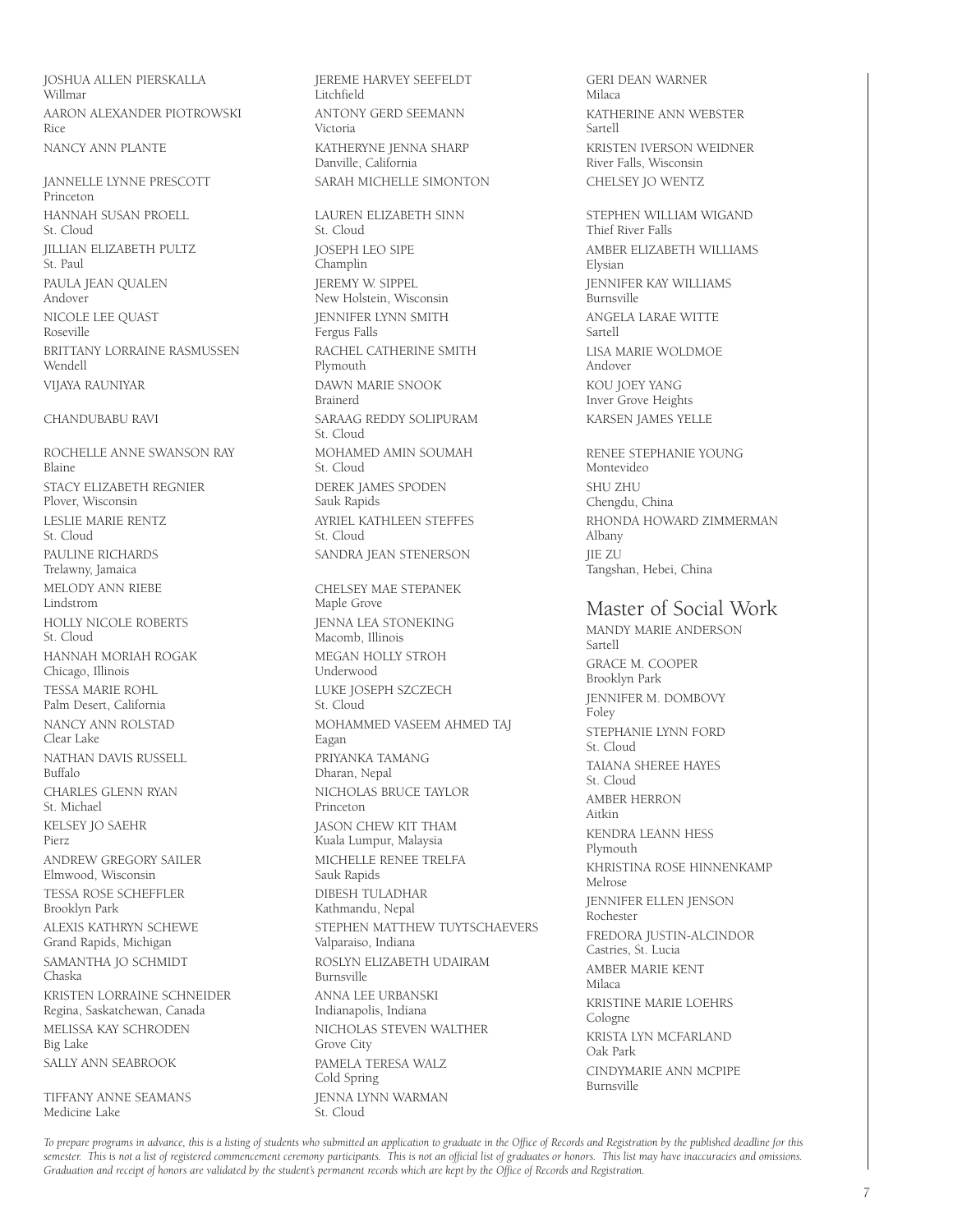AARON THOMAS OIE Buffalo DESIREE DANILLIA PEMBERTON Roseau, Dominica MELISSA ANN PETERSON Isle SAMANTHA JO PETTIT Monticello STEPHANIE LYNN PIERCE New London-Spicer REBECCA ANN RICHEL St. Cloud NANCY ANN SCHAUER Brainerd RACHEL KAY SHEMON Maple Grove SARAH ELIZABETH SOPHER Monticello NADIA FAUSTINA THATCHER Willmar RACHEL ELIZABETH JOHNSTON VANOVERBEKE St. Louis Park BRITNE ELIZABETH WEIHER Staples DE ELLA DAWN WILCOX St. Cloud KELLY HLEE YANG Minneapolis

#### **U n d e r g r a d u at e s**

#### Baccalaureate

FRANCISCA ABELE ABBEY Eagan MOHAMED ABDI Minneapolis ABDINASIR HASSAN ABDI-OMAR

ABDULLAHI A. ABDULLE St. Cloud EYOB MUSSIE ABEBE Minneapolis PARKER WILLIAM ABEL Alabama HANNAH REBEKAH ABRAHAM Magna Cum Laude Monticello RUQAYAH ABDELMUTI ABUHADID Cum Laude St. Cloud ELIZABETH ANNE ACKER Golden Valley ASHTON OTTO ADANK Kasson MERON ASSEFA ADUGNA Burnsville JOSEPH BABAFEMI AGUNSOYE St. Cloud

Magna Cum Laude Monticello DUSTIN JEFFREY AHMANN Cold Spring LENSA ABDO AHMED Dire Dawa, Ethiopia EMILY ELIZABETH AISTRUP Alexandria APRIL ANAALICIA AIUPPA Zimmerman ABEER ABBAS AKHAWAHER Saudi Arabia ABDULLAH DAAJ AL DAAJ Hofuf, Saudi Arabia DUSTIN PATRICK ALAMA Annandale PAUL JOSEPH ALBRECHT Woodbury VANESSA JEAN ALBRIGHT Cum Laude Eden Valley ABDULLAH ABDULAZIZ ALDABLAN Riyadh, Saudi Arabia HAITAM ABDULAZIZ ALDAIJ St. Cloud FAHAD A. ALFAHHAD Cum Laude Riyadh, Saudia Arabia ATALLAH M. ALHUDAIERY Riyadh, Saudi Arabia MARYAN ABDIRAHMAN ALI St. Cloud ALAA HAMAD ALJAHDALI Saudi Arabia, Jeddah EINAS HANI ALKHATIB Summa Cum Laude Sartell ANDREA NICOLE ALLEN Tomah, Wisconsin QASIM MOHAMMED AL MARHOON St. Cloud BENJAMIN JOHN ALVERSON Cottage Grove CARLY MICHELLE AMBERG Cum Laude Watertown NICHOLAS MARTIN AMBRUS Rosemount HOLALI OBOENI AMEVOR ALICIA MARIE ANDERSON Richfield BELINDA KATRICE ANDERSON St. Cloud CHELSEA ANN ANDERSON Baudette COLE PRESTON ANDERSON

CHASIDY LEA AHLRICH

Forest Lake CORY JOHN ANDERSON Magna Cum Laude Elk River

CULLEN JAMES ANDERSON Magna Cum Laude Chanhassen DUSTIN LEE ANDERSON Cum Laude Cambridge ERIC PAUL ANDERSON Elk River ERIC WILLIAM ANDERSON Maplewood KARISSA NICOLE ANDERSON Monticello KENTON CHARLES ANDERSON Magna Cum Laude Buffalo MADELINE RAE ANDERSON MICHAEL D. ANDERSON Waconia MONICA E. ANDERSON Ramsey SAVANNAH RAE ANDERSON Cum Laude Coon Rapids JESSICA MARIE ARENSMAN Magna Cum Laude Monticello CRISTHIAN ALEXIS ARIAS Melrose ZACHARY PAUL ARMSTRONG Magna Cum Laude St. Cloud CHARLES DANIEL ARNZEN Summa Cum Laude Brainerd JOHN D. ARTHUR MUNA HASSAN AW MOHAMED ALFREDO ALBERTO AZEVEDO DE OLIVEIRA Magna Cum Laude Itajai, SC, Brazil ANDREW DAVID BACHMAN Cum Laude Champlin ROBERT LEE BACKES Avon

SALIMATU BAH Sierra Leone LI BAN

ABIGAIL RENEE BANKS Cum Laude Prior Lake JOSEPH DANIEL BARDEN St. Cloud DONNA CECILIA BARES Magna Cum Laude Maple Lake RICHARD DEAN BARGER Monticello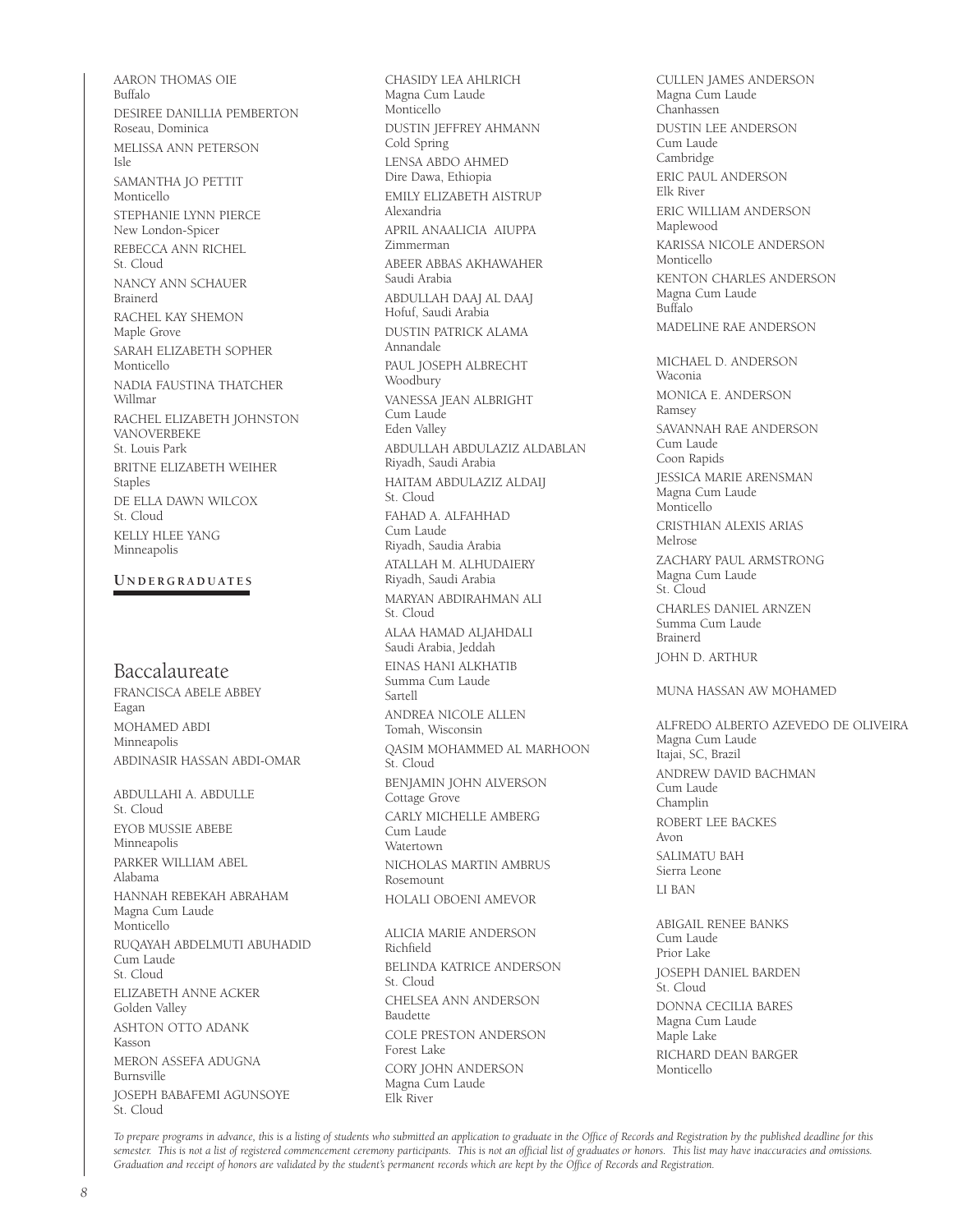ZACHARY DAVID BARNAAL Magna Cum Laude Forest Lake KELLIE LYNN BARNABY Summa Cum Laude Baxter ALEX BENJAMIN BARNES St. Paul BRIAN LEE BARNES Little Falls TIMOTHY S. BARNES Cum Laude California, Maryland NICOLE R. BARNETT Roseville WILLIAM JAMES BARNHART Cottage Grove ABDIWELI M. BARRE

BRIGIT LYNNE BARSTAD Ham Lake ASHLEY MARIE BARTHEL Magna Cum Laude Annandale STEPHEN DELANO BARTHEL Summa Cum Laude

LINDSEY JAYNE BARTHOLDI Isanti WARREN JOSEPH BARTHOLOMEW Warren, Wisconsin MICHAEL ANDREW BASSI Waukesha, Wisconsin HEATHER ALISON BATES Cum Laude Elbow Lake STEPHANIE MARIE BATES Cum Laude Champlin MARC STEVEN BAUER Summa Cum Laude Faribault JONATHAN DANIEL BAUMANN Magna Cum Laude Grand Marais MATTHEW ALAN BAUMANN Magna Cum Laude St. Cloud ALLISA JANE BELCHER Braham LOLADE ASMA BELLO St. Cloud GABRIEL BELLORIN RODRIQUEZ Cum Laude Caracas, Venezuela BREANNA FAITH BELLRICHARD Sartell MARGARET KATHERINE BENDA Magna Cum Laude Rochester DANIEL BENDZICK Brainerd

ARIELLE JUL BENOIT Cum Laude St. Cloud ALYSSA MARIE BENSON Shakopee HEATHER A. BENSON Magna Cum Laude St. Francis JACOB BRADLEY BENSON Anoka JESSICA LEE BENSON Grand Meadow JACQUELINE M. BEREFSKY Milwaukee, Wisconsin TAYLOR EUGENE BERENT Weaverly AMY LYNN BERG Albertville PATRICK DANIEL BERGAN Amery, Wisconsin TIMOTHY CLARENCE BERGSTRASER St. Cloud ELIZABETH ANN BERKNER

IAN ROBERT BERNICK Summa Cum Laude

MEGAN E. BERRAY Magna Cum Laude Minneapolis KYLE PATRICK BERTRAM

TODD MICHAEL BESTGEN Rochester KRISTI LYNN BEZNER

KAMAL BHATTARAI St. Cloud KIMBERLIE JEAN BIDDICK Woodbury BREANNA SHELLINE BIGGER Princeton CALLAN DORIA BILLINGS Victoria LAURA GRACE BISHOP Cum Laude Superior, Wisconsin MATTHEW STEVEN BITNER Champlin AARON D. BJORK St. Cloud BECKY ANN BLACKORBAY White Bear Lake JAMES R. BLAIR Cum Laude Champlin ERIKA KAY BLANK Nicollet ALEXEY M. BLINNIKOV Magna Cum Laude

TARA JEAN BLOM Austin

KATIE JO BLOMBERG Cum Laude Monticello ERIC CRAIG BLONIGEN Summa Cum Laude Monticello ROBIN ANGEL BLY Magna Cum Laude Fosston AMANDA MARY BOECKERMANN Summa Cum Laude Upsala JOSHUA GREGORY BOERUM White Bear Lake JONATHAN EDWARD BOESCHE Summa Cum Laude Glencoe AUSTIN RICHARD BOHLIG Summa Cum Laude St. Cloud CHEE YONG BOK Summa Cum Laude Johor, Malaysia KYLE RICHARD BOLAND

JOSHUA FREDRICK ALLAN BOLL Ward, South Dakota LAURALEE ROSE BOOKER Magna Cum Laude Motley AUSTIN NEAL BORGERDING Freeport SEAN WILLIAM BORMAN Minnetonka PERCY BOTCHWAY Shoreview JASON WILLIAM BOUNSAVATH Cum Laude Brooklyn Park STANIKKA DELASHAY BRADFORD-BROWN St. Paul BRITTANY ELIZABETH BRAEGELMANN Cum Laude St. Cloud JARED PATRICK BRAEGELMANN St. Cloud MEGAN MARIE BRANG Summa Cum Laude St. Cloud MEGAN MARIE BRANTLEY Cum Laude Big Lake MEGHAN KRISTINE BRAUTIGAM Summa Cum Laude Prior Lake SAVANNAH JANE BRAY Rosemount KIRSTIE LOUISE BRENGMAN Summa Cum Laude JAMES THOMAS BRENNAN

Magna Cum Laude Poynette, Wisconsin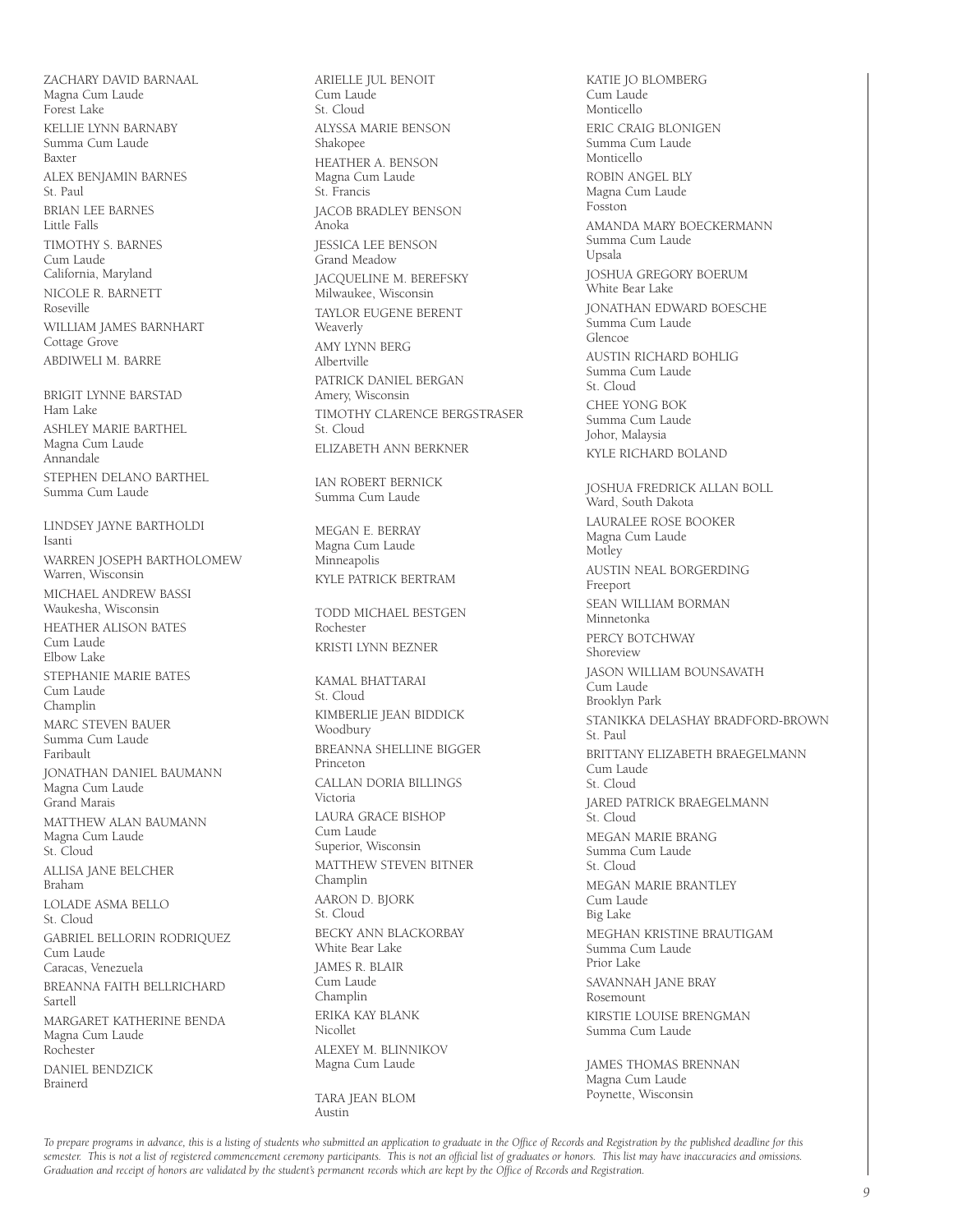BETHANY CLARA BRIGGS Magna Cum Laude Lester Prairie DANIEL EUGENE BRINK Cum Laude Chaska JAMES BRINKMAN Magna Cum Laude St. Cloud LUKE JOHN BRINKMAN Summa Cum Laude St. Joseph JARED CAMERON BRITTON Regina, Saskatchewan, Canada THOMAS ERWIN BRITZ Little Falls AMBER ROSE BROWN Summa Cum Laude Monticello CALEB JOSHUA BROWN Summa Cum Laude Aitkin DANIEL JAMES BROWN Maple Grove KENQUANE BROWN Minneapolis SARAH KATHERINE BROZIK Cum Laude Mankato KEVIN JAMES BRUDVIG Anoka BRICKELLE ERIN BRUEGGEMANN DANIEL JOSEPH BRUGGENTHIES Magna Cum Laude Lonsdale ROBERT DAVID BRUGGENTHIES Summa Cum Laude Lonsdale TRACY ELIZABETH BRUNNER Hutchinson NANCY KATHLEEN BRYAN WALLACE Summa Cum Laude EVAN JAMES BUCHEGER Glidden, Wisconsin MATTHEW PAUL BUECKERS Sauk Rapids HANNAH MARIE BUEGE Magna Cum Laude Stillwater KALEB MICHAEL BUESING Lester Prairie CHRISTINE NICOLE BURDA Isle VICTORIA LYNN BURDINE Cum Laude Cambridge VANESSA MARIE BURGGRAFF Summa Cum Laude Redfield, South Dakota SYDNEY ALEXANDRA BURGHARDT Magna Cum Laude Medicine Hat, Alberta, Canada

MICHELLE DAWN BURKE London, Ontario, Canada KYLE EDWARD BURLING Ramsey JOSEPH CLAY BURNS Minot, North Dakota LYNN HELENE BURNS St. Cloud CIMARRON SHAE BURT Summa Cum Laude Lakota, North Dakota JEREMY CLAY BUTLER St.Cloud QUINN MACKENZIE BUTLER Summa Cum Laude Coon Rapids THEODORE WARREN BUZZELLI III Coon Rapids HANQUAN CAI Summa Cum Laude Hunan, China NICHOLAS PAUL CALHOUN Winona RYAN PATRICK CAMPION Cum Laude St. Michael BRADLEY RAYMOND CARLBERG Cum Laude Alexandria DIANE MARIE CARLSON Arden Hills DILLON DONALD CARLSON Cum Laude Ramsey GINA MARIE CARLSON Magna Cum Laude Sauk Rapids MATTHEW JAMES CARLSON Cum Laude Woodbury STEVEN TRAN CARLSTED Summa Cum Laude St. Cloud MEGHAN ALYSSA CARMICHAEL Magna Cum Laude Stoughton, Wisconsin CHRISTENIA INEZ CARPENTER Zimmerman STEWART MILES CARPENTER New Brighton AMY DEE CARROLL Prescott, Wisconsin ZACHARY ALLEN CARTER Elk River ELLEN MARIE CASEY Grand Rapids THOMAS PATRICK CASEY Shakopee JOSHUA WESLEY CATTLEDGE TRISTAN PALIL CAVALIER Chaska

MICHELLE KAREN CHABOT Cold Spring CLARE MARIE CHALUPSKY Winsted LUCAS JOHN CHAPMAN Princeton CHRIS ELEANOR CHASE-SCHAEHRER Paynesville JEAN-CARLO CHAVEZ Cottage Grove ZACHARY MICHAEL CHRISTENSON Elk River DEREK EVAN CHRISTIANSEN Cum Laude Austin KATIE CHRISTINA CHRISTIANSON Summa Cum Laude St. Francis TATE ALAN CHRISTOPHERSON Osseo TUNG CHAN CHUOL CLARE ELIZABETH CIANFLONE Summa Cum Laude Sauk Centre GREGORY JOHN CIMENSKI Magna Cum Laude Royalton ZACHARY JULIUS CLARK Little Falls JORDAN DELON CLARKSEAN Canby ALEX JOSEPH CLYSDALE Eagan NICHOLAS JAMES COCKRIEL Coon Rapids JAYNE ELIZABETH COFFEE Milaca ANTHONY JOSEPH COFFEY Cum Laude St. Michael KATHRYN ELIZABETH COIL Sturgeon Lake ASHLEY MAE COLE Plymouth ZACHARY STEVEN CONKLIN Cum Laude Waubun CAITLIN JANE CONNELLY Benson KYLE R. CONNOLLY Bloomington CARLY JO CONNOR Superior, Wisconsin BRANDON THOMAS COOK Rush City CONNIE LYNN COOLEY Cum Laude Foley RACHEL BEVERLY COON St. Cloud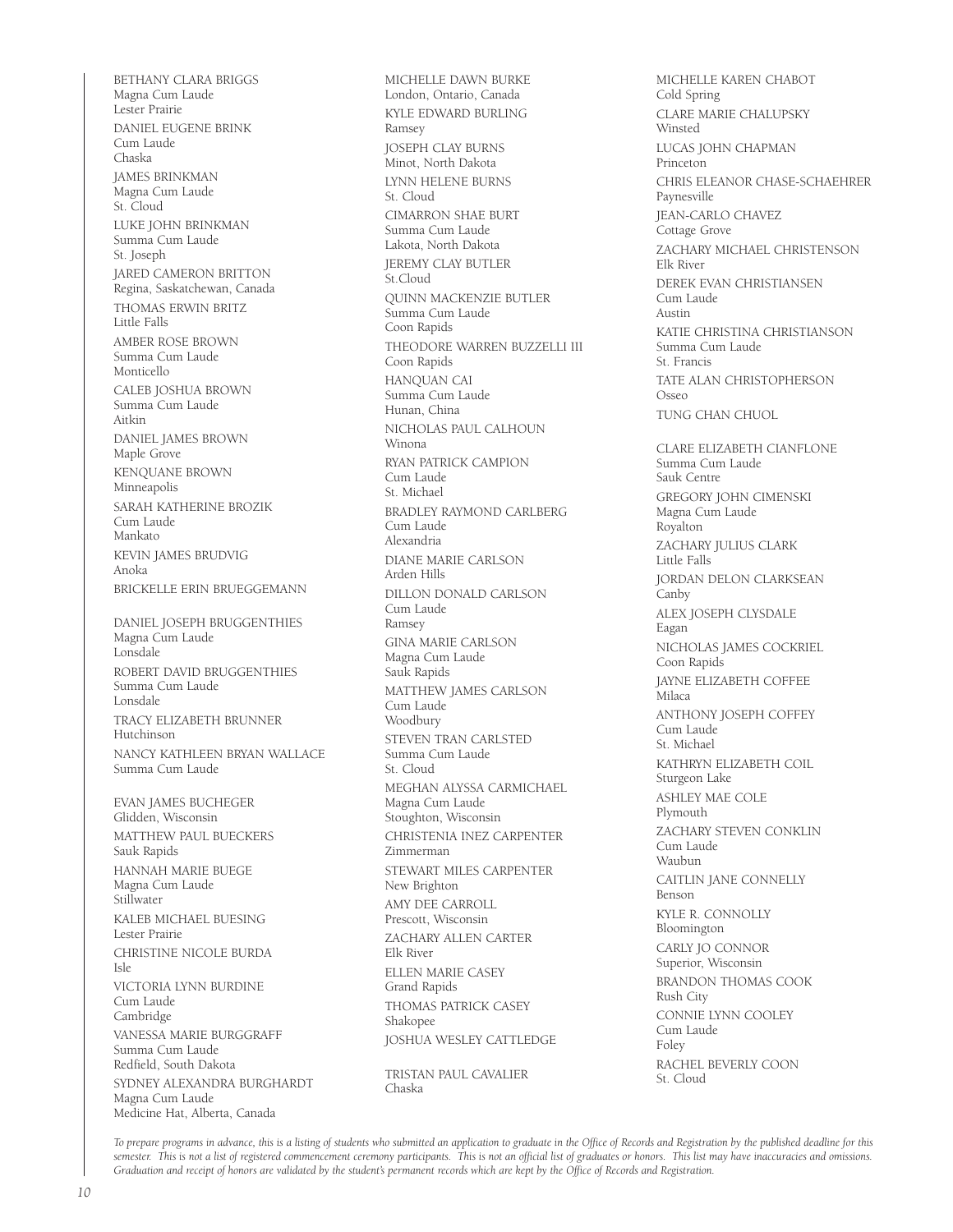EMMA MARIE COPLEY Cum Laude Elk River KARLEE ANN COX Summa Cum Laude Monticello MEGAN KATHLEEN COX Summersville, West Virginia ERIK MONGAR CRANE

ALISHA RAE CROMWELL Watertown, South Dakota DAMARIUS RASHAD CRUZ Havre de Grace, Maryland LINDSIE ROSE CUNNINGHAM Magna Cum Laude Hancock NICOLE ANNA CUNNINGHAM Cum Laude Shakopee ALYSSA JOY CURREN Magna Cum Laude Brainerd KRISTOPHER D. CUSTER Faribault CHELSEA ELIZABETH CZECH Cum Laude Clearwater MARCIN DABROWSKI Minneapolis DANIELLE NICOLE DAHL Shakopee KARA ANN DAHMEN Cum Laude Waunakee, Wisconsin ASHLEY L. DALBEC Summa Cum Laude Medina SHANE MATTHEW DALTON Cum Laude St. Cloud BRETT JAMES DANIELSON Cokato TRAVIS TERENCE DANIELSON Cum Laude Eagan MARCIA ANN DAY Cum Laude Waite Park NOELLE KRISTINE DAY Magna Cum Laude St. Cloud JEFFRY PETER DEBROBANDER St. Cloud ASHLEE MARIE DEHN St. Peter MATTHEW GREGORY DEHN Rogers STEVEN JOHN DELEON Cottage Grove LINDSEY RAE DEMKO Woodbury

St. Cloud QUANWEN DENG Changsha, Hunan APRIL LYNN DENNY Summa Cum Laude Baxter MICHAEL HAROLD DENUCCI Cedar DANIELLE ROSE DESMARAIS Magna Cum Laude Loretto HANK RAYMOND DEUERMEYER Sauk Rapids SUJAL DHAUBHADEL Kathmandu, Nepal ZHICHAO DIAO Zoucheng Shandong ALEXIS DIANE DICKE Plymouth TRINH TO DIEP Magna Cum Laude Ho Chi Minh City, Vietnam CODY J. DIETRICH Hayfield BRIANNA LEIGH DIETZ Cum Laude Grafton ELLIE SUE DIETZEN Summa Cum Laude Black Creek, Wisconsin HALEY ANN DILLAN Summa Cum Laude Milaca TYLER JOHN DISTAD Albert Lea ZACHARY ANDREW DITMARSEN MICHAEL SALVATORE DIXON Corcoran BRENDAN JOHN DLUGOSCH St. Cloud NHUNG HONG DO Cum Laude Hanoi, Vietnam CHRISTOPHER JOSEPH DOHERTY Coon Rapids CATHERINE KOU DOLO St. Cloud ROBERT NYAH DOLO New Brighton BRITTNEY MARIE DOPERALSKI Big Lake ALEX PAUL DOROSZ Seymour, Wisconsin ERIC D. DORPHY Brooklyn Park ELIZABETH FAY JEAN DOUBEK Magna Cum Laude Lino Lakes AMINATA DOUMBIA St. Cloud

DESIRAE D. DEMMINGS

#### ALEXANDER JAMES DOWNIE

COURTNEY MARIE DOWNING Anoka JORDAN MARIE DRASLER Brooklyn Park RYAN JEREMY DRISCOLL Cum Laude

KAYLA MAE DUBE Summa Cum Laude Clearwater ZACHARY NICHOLAS DUBOIS Brooklyn Center DIANNAH STROTHER DUBOSE Summa Cum Laude Bowdon, Georgia EMILY ANNE DURKIN Cum Laude Shakopee SEAN PATRICK DURKIN Cum Laude Woodbury JEFFREY J. DVORAK LAURA JANE DWYER St. Michael FARZONA DZHABBAROVA Dushanbe, Tajikistan BROOK MENGESTE EDDLE Crystal DREW GARRETT EDMISON Princeton HUNTER HOWARD EGGERS Bloomington JAMES RUSSELL EICHHOLZ Champlin PETER DANIEL EISCHENS Belle Plaine DANIEL GENE ELISZEWSKI Magna Cum Laude Becker VICTORIA YOUNG ELISZEWSKI Magna Cum Laude Becker COLE ALLEN ELLEFSON Summa Cum Laude Silver Bay MELISSA KAROL ELSEN Magna Cum Laude Coon Rapids KYLE KRISTOFER EMMERICH Albany JACOB DANIEL EMSLANDER Sartell ELLEN KATHRYN ENGEBRETSON Magna Cum Laude South Haven

KELSEY ANN ENGELEN

JORDAN MARTIN ENGER Albert Lea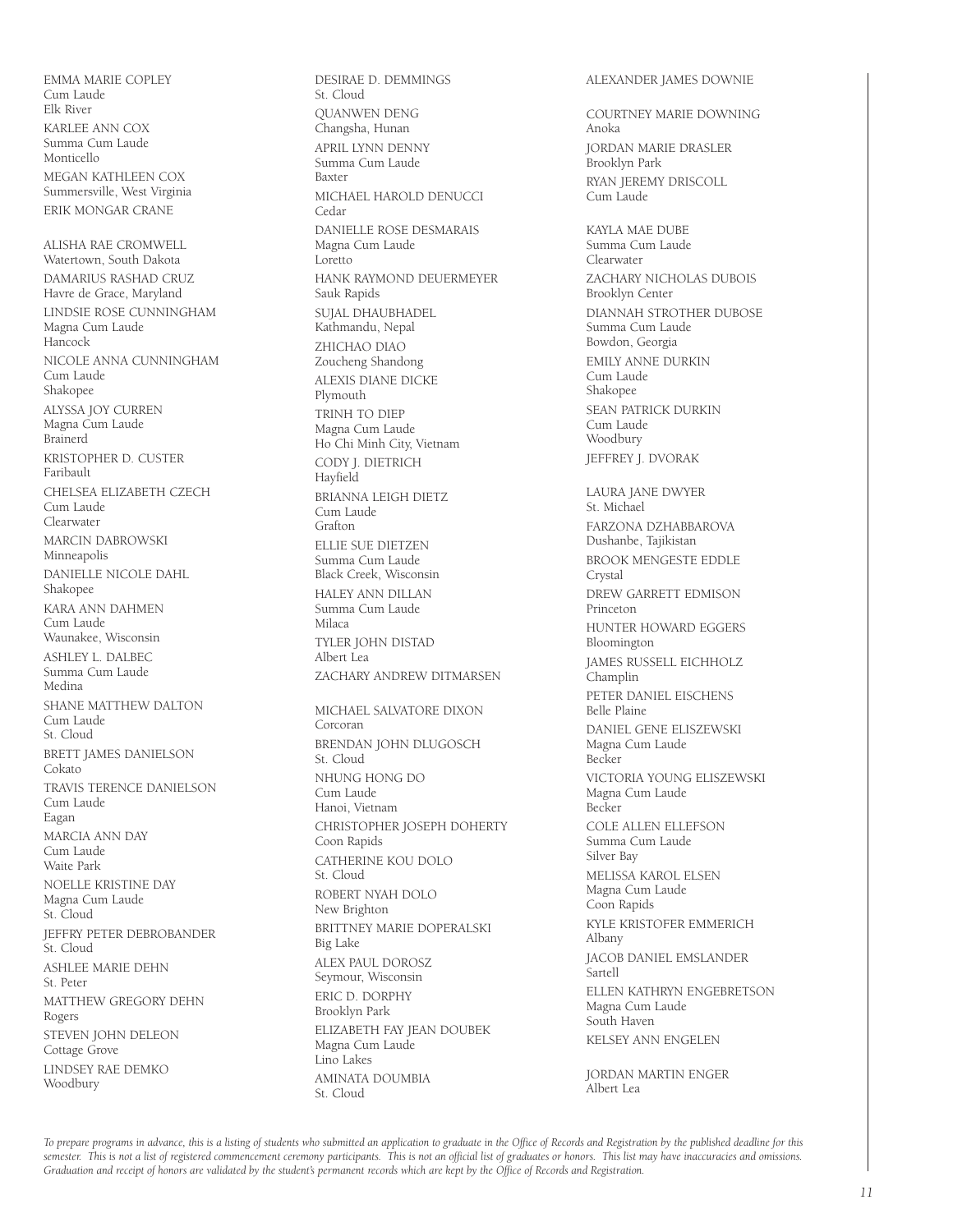TRAVIS ALLEN ENGER Maple Grove TATE OWEN ENGSTRAND Cum Laude St. Cloud SAM JAMES EPPEN Kasson ANGEL CHRISTIE ERICKSON Magna Cum Laude St. Michael ANGELA MCCAULEY ERICKSON Magna Cum Laude Dassel MARIE AGNES ERICKSON Baudette SHANNON ROSSLYN ESCOTO NAVARRO W. St. Paul BROOKE NICOLE EVANS Magna Cum Laude St. Cloud DEREK WAYNE EVENSON Summa Cum Laude Nelson, Wisconsin KYLE JACOB EVERSON JEFFREY D. EWALD Chanhassen ZACHARY MICHAEL EWALD Magna Cum Laude Monticello REBECCA MAE EWERT Magna Cum Laude MIKAYLA JOY FAGEN Alexandria MOHAMED HASSAN FARAH NASRA ALI FARAH Blaine JACK TYLER FARISS Cum Laude Brainerd DAVID ROBERT FARMER Magna Cum Laude Milaca EMILY ARLENE FARMER Magna Cum Laude Foreston NASH FRANCIS FAULK Waverly ELIZABETH MORGAN FEERO Summa Cum Laude Princeton BRITTNEY JILL FERGUSON Magna Cum Laude St. Michael MARIAN STEPHNIE FERNANDO Magna Cum Laude Wennappuwa, Sri Lanka KATRINA THERESA FINK Elk River ANGELA CATHLEEN FINNEGAN North Branch

CALLIE MARIE FINNEGAN Cum Laude Cottage Grove GARRETT SCOTT FISCHER Cum Laude KASIE DANIELLE FISCHER MELISSA NICOLE FISCHER Lakeville BRITTANY M. FISHER Cum Laude St. Cloud JOLENE MARIE FITCH Fort Ripley COREY SEAN FITZGERALD Cum Laude Richfield RYAN ALAN FITZGERALD Rochester NICHOLAS LEE FLATTUM Cum Laude Shoreview COLE DANIEL FLATZ Rush City TRAVIS EVERETT FLEMING Magna Cum Laude Monticello JUSTIN DAVID FLETCHER Maryville, Illinois HANNAH MARIE FLUGSTAD Bloomington LIA MARIE FOGGIA Magna Cum Laude Ramsey MELISSA ANN FOLKERT Cum Laude Plainview JARROD MITCHELL FORD Rock Island, Illinois ELISE ANN FORTIER Cum Laude Little Falls JESSICA RENEE FOSCHI Cum Laude Andover JOLENE SUSAN FOSS Princeton TYLER MARK FOSSEN Summa Cum Laude Owatonna PAUL ALAN FOSTER Andover JAPHET JUNIOR FOTSO KAMGA MARIAH RAE FOUQUETTE

CATARINA LARA FRANCA Summa Cum Laude Belo Horizonte, MG-Brazil AMY MICHELLE FRANK Cold Spring

MITCHEL LOUIS FRASCONE Summa Cum Laude Monticello CHRISTIAN GEORGE FREDERIKSEN Cum Laude Askov AMANDA JANE FREIDERICH Alexandria CYNDI L. FREILINGER Magna Cum Laude St. Cloud BENJAMIN MAXWELL FREY Magna Cum Laude Eveleth MILES ROMAN FRIENDSHUH St. Michael ANTHONY MICHAEL FRISKE Inver Grove Heights NICHOLAS WILLIAM FROST Cum Laude St. Cloud MICHAEL ANTHONY FRUCHTL Magna Cum Laude Apple Valley KATELYN JOELLE FUHRMAN Summa Cum Laude Pierz MITCHELL ARTHUR GAGNE Sauk Rapids KARLI BETH GALSTAD East Grand Forks MATTHEW STEPHEN GAMNIS White Bear Lake FATIYA ABDELLA GANAMO Cum Laude St. Paul GALKHUU GANKHUYAG Ulaanbaatar, Mongolia JAIME LEA GARAS Magna Cum Laude Sartell KENNETH LEE GARAS Park Rapids JADE MATRACA GARDAS .<br>Cum Laude Bethel JESSICA S. GARRETT Orlando, Florida MATHEW OMAR GARRETT Magna Cum Laude Mascoutah, Illinois ANDREW JOHN GAUGHAN St. Paul ERIC ANTHONY GEFFRE Inver Grove Heights JEFFREY PHILLIP GEIER Summa Cum Laude Andover BRANDON SCOTT GEISS Shorewood GEORGI GANEV GEORGIEV Cum Laude Veliko Tarnovo, Bulgaria, EU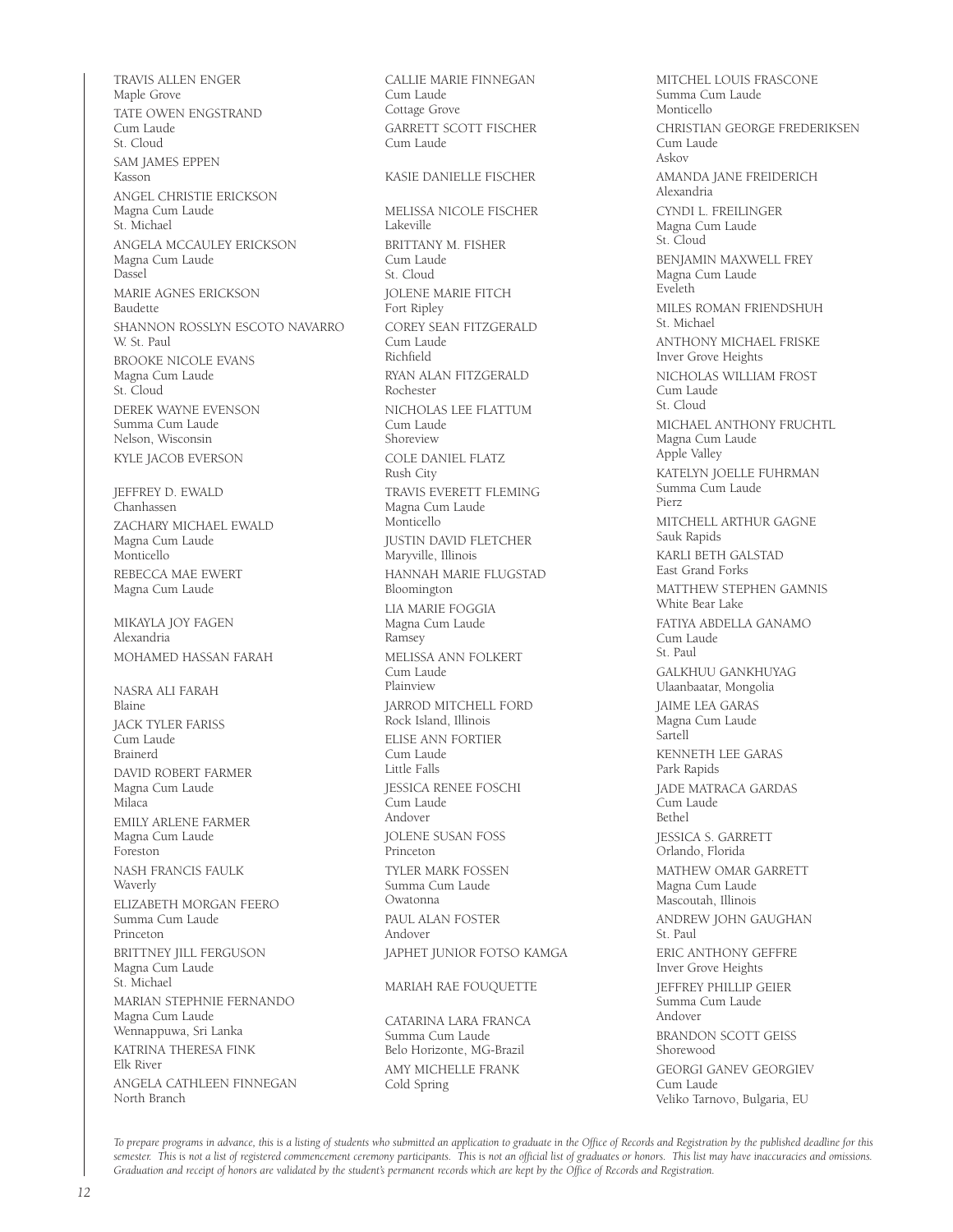JAMIE MARIE GERAETS Monticello CAITLIN JEAN GERDES St. Cloud SEAN PAUL GERGEN Cum Laude **Woodbury** ADAM MICHAEL GIAMBRUNO St. Cloud ROBERT MICHAEL GIBSON Cum Laude Rosemount MATTHEW LAWRENCE GIERSDORF St. Cloud JULIA ANN-MARIE GILBERT Magna Cum Laude Hermantown BRANDY SUE GILBERTSON Magna Cum Laude Savage BRIAN MICHAEL GILLESPIE Urbandale, Iowa ANTWONE DA'MARCUS GILLS ELISE KATHERINE GILLSON Summa Cum Laude St. Cloud BIBIANA APPLELYN GIPLE Albertville STEPHEN PAUL GIRTZ St. Cloud AMANDA MARIE GLANZ Sartell CARLY ANN GLIEDEN Chaska ALEX EUGENE GNAN Chanhassen ANDREW DAVID GNIRK Willmar KAYLA MICHELLE GOBIN Magna Cum Laude Superior, Wisconsin JULIANNE MARIE GODBOUT Magna Cum Laude Chisago City ADAM BERNARD GOEBEL Avon DANIELLE ELIZABETH GOEDEN Cum Laude Sauk Rapids KYLE JAMES GOEDTEL Cum Laude Eden Prairie BROOKE ELIZABETH GOLDSCHMIDT Magna Cum Laude Hutchinson EMILIYA M. GOLOVATYY

BRIAN CHRISTOPHER GORMAN Plymouth ANUP GOSAI Bhaktapur, Nepal

Cleveland, Ohio CALLIE MARIE GRACA Sartell KALEN A. GRAF South St. Paul REBEKAH JANE-MARIE GRAHAM Magna Cum Laude Avon JARED TIMOTHY GRANGROTH Delano DONALD FRANKLIN GRANLUND III Sartell KEVIN JAMES GRAVEL Magna Cum Laude Kingsford, Michigan AUSTEN ARLO GRAY Cum Laude Wheaton CRYSTAL THERESE GREELEY Winsted KEELEY NICOLE GREGOIRE East Grand Forks DANIEL JOSEPH GREGORY Magna Cum Laude Farmington JORDAN MARIE GRELL Cum Laude Moville, Iowa ANNA LEE GRIEBEL Cum Laude New Ulm ALEX A. GRISWOLD Magna Cum Laude Princeton SCOTT MARK GROSS Pierz DAVID CHARLES GROW Cum Laude Sartell LUKE GORDON GRUHLKE Monticello SAMANTHA LYNN GRUIDL Summa Cum Laude Andover BRIANNA LOIS GRUNST Cum Laude CALEB TODD GRUNZKE Cum Laude Hutchinson JOHN JOSEPH GULDEN Chaska REID WILLIAM GUNDERSON Cum Laude Mora SUMEET GUPTA Big Lake DORCAS GYAMERAH Magna Cum Laude

SETH KEENAN GOSSETT

EMILY ANN HACKENMUELLER Cum Laude St. Michael

LEAH J. HADY Magna Cum Laude Fairmont ASHLEY MARIE HAENY Cum Laude Sauk Rapids RACHEL ELIZABETH HAFIZ Woodbury MICHAEL ARTHUR HALL Cum Laude KAY MARIE HALLBERG Watertown, Wisconsin WENDY GRACE HALTERMAN St. Cloud KATIE LYN HAMMOND Buffalo KATIE KYEONG HANENBURG Maple Grove RYAN KIM HANENBURG Maple Grove DUSTIN O. HANKE Rice KATHERINE DANIELLE HAPPE SCHEPERS Sartell KARA RACHEL HARBAUGH Magna Cum Laude Pine Island CASEY LEE HARDIE Buffalo ELIZABETH ANN HARDING Plymouth DAVID DOUGLAS HARLANDER Frederic, Wisconsin RYAN MICHAEL HARPER Milaca ANNA THERESA HARREN ADRIAN JAMES HARRIS Minneapolis HOLDEN EDWARD HARTERT Cum Laude Wabasha BENJAMIN PHILLIP HARTMAN Delano NICKOLAS JOHN HARTUNG Arkansaw, Wisconsin MCKAYLA JAY HARTWIG Elk River MICHAEL CLAYTON HASNER Alexandria TYLER J. HASS Crown FATHIYA ABDULLAHI HASSAN St. Cloud ANDREA MARTA HATHAWAY St. Cloud AARON RICHARD HAUCK Champlin KATIE LEE HAUGEN Andover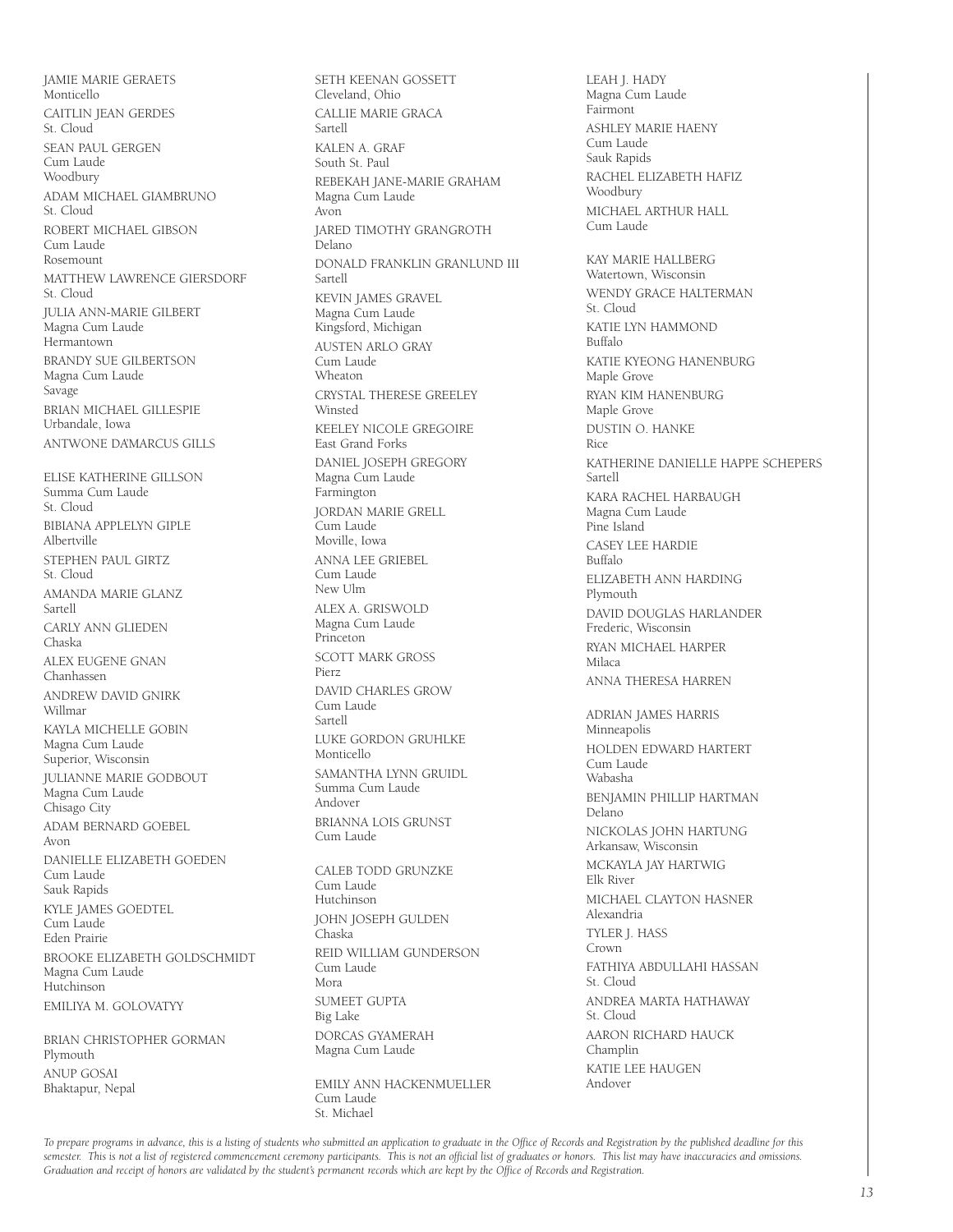TYLER JAMES HAUGEN Magna Cum Laude Milaca JACOB M. HAUSAUER JENNA MARIA HAUSCHILD Summa Cum Laude Plymouth ANNE KRISTINE HAYES Summa Cum Laude Brainerd NICHOLAS PATRICK HAYES Prior Lake PETER ANDREW HAYES Cum Laude Big Lake ASHLEY RENEE HEATH Magna Cum Laude Bloomington MURPHY HULL HEBBARD Cum Laude New Lenox, Illinois ROBERT JAMES HECK Cum Laude Andover PATRICK JOSEPH HEGERLE St. Cloud SARAH DENISE HEINS Cum Laude St. Cloud ERIC FREDERICK HELD Waconia BRIANNA L. HELLER Cum Laude Sauk Rapids BRITTANY LEA HEMMESCH Eden Valley HANNAH MARIE HENDRICKSON Dassel STEPHANIE JOY HENDRICKX Magna Cum Laude New York Mills JOSHUA P. HENRY Monticello KARIE RENEE HENRY St. Cloud MITCHELL ALLEN HERCULES Chaska ANPETULUTA REDDAY HERDING Cum Laude Paynesville KRISTIN MARIE HERMAN Brooklyn Park TRACY LEIGH HERSHEY Magna Cum Laude Little Falls CHELSEA JAE HERZOG Cum Laude Bloomington TYLER STEPHEN HETT Magna Cum Laude

LEAH MARIE HETTWER Andover

JEFFREY WAYNE HEUER Brooklyn Park CHARLES RICHARD HEXUM Rochester JULIE MARIE HIESERICH Summa Cum Laude Belgrade KELLY JEAN HILDRE Cum Laude Anoka ADAM OIVA HILL Princeton JOSEPH RAY HILL Magna Cum Laude Waunakee, Wisconsin JUSTIN WILLIAM HILLUKKA Cum Laude Buffalo MIZELLE KASHAUN HINES Minneapolis WILLIAM NICHOLS HITT Stillwater JOSEPH CURTIS HOFFMAN Magna Cum Laude KRISTI MARTHALER HOFFMAN Magna Cum Laude Sauk Centre MADELYNN RAE HOFFMAN HEATHER HANNAH HOFSTEDT Mora MATTHEW JAMES HOHLEN Magna Cum Laude Princeton SUSAN MARLENE HOLKER Monticello DEVIN T. HOLMES Ramsey EMILY ANNA HOLOCH Magna Cum Laude Vermillion, South Dakota CHANEY L. HOLTBERG Willmar MITCHELL JAMES HOLTHAUS Cum Laude St. Cloud NEIL JOHN HOPFER Summa Cum Laude Richmond RYAN ROBERT HOPKINS St. Cloud KATHRYN M. HORNER-CARLSON St. Cloud BENJAMIN RICHARD HOULE Shoreview CHRISTOPHER D. HOVEL Summa Cum Laude Rochester JORDYN LEIGH HOVER Summa Cum Laude Barron, Wisconsin

KAREN LOUISE HOVLAND Eagen NAPOLEON AUGUSTUS HOWELL Magna Cum Laude Trinidad and Tobago, Pos. TIMOTHY RONALD HRUBETZ Magna Cum Laude Sauk Rapids JORDYN ALEXANDRA HUBIN Chippewa Falls, Wisconsin KARLIE ROCHELLE HUEBNER Magna Cum Laude St. Francis BRITTA MAE HUFFMAN Summa Cum Laude Coon Rapids VANCE R. HULSTEIN Edgerton KARL THOMAS HUNT TRESSA MARIE HUNTING Cambridge TAYLOR MICHELLE HUTCHINS Magna Cum Laude Stewartville MELANIE HELEN IKOLA Summa Cum Laude Independence PATRICK SEVERE INGERSOLL Port-au-Prince, Haiti JELENA IVANOVA Summa Cum Laude Parnu Estonia MATTHEW DAVID JACKSON Big Lake LONNA JACOBSEN Cum Laude Zimmerman ANDREW RONALD JACOBSON Summa Cum Laude Hugo BRETT ANTHONY JAHNKE Cum Laude Olivia MARY LYN JAMES Cum Laude Elk River THOMAS ROBERT JANSKI Cum Laude South Haven JASON JOSEPH JANZEN Cum Laude St. Cloud COREY JOSEPH JANZIG Duluth LUCAS BEAU JEDLICKA Cedar CODY LINUS JENKINS Magna Cum Laude Dayton ALEC JAMES JENNIGES Alexandria REBECCA ANNE JENSCH Cum Laude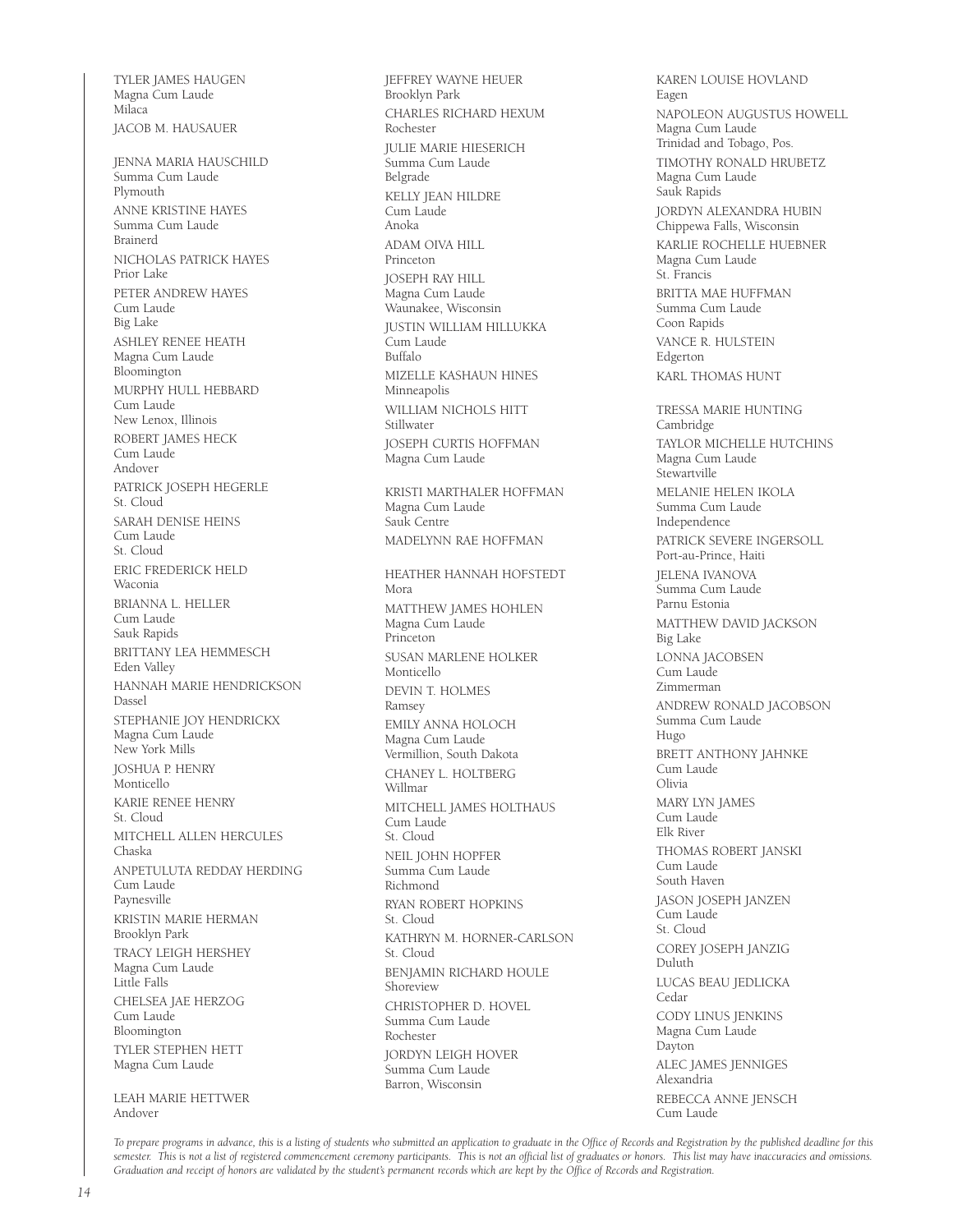GRACE EVELINA JENSON Luck, Wisconsin CHRISTINE LOUISE JEZUSKO Eagan NATALIE KATHERINE JOB Cum Laude Monticello NDEYFATOU JOBE Brooklyn Park COURTNEY MARIE JOHANNS Rochester DAWN MARIE JOHN-MWANIKI Magna Cum Laude St. Cloud AARON SAMUEL JOHNSON Cum Laude Little Falls AMANDA JOHNSON Cum Laude Buffalo CASSIE ANNE JOHNSON Maplewood CHRISHAWN LAMAR JOHNSON Mahtomedi DANA KRISTINE JOHNSON Cum Laude Granite Falls DEVAN MARIE JOHNSON St. Cloud ERIC STEVEN JOHNSON Cum Laude Sauk Rapids HALEY NICOLE JOHNSON Magna Cum Laude St. Cloud JEFFREY SAMUEL JOHNSON .<br>Cum Laude St. Peter LAUREN GRACE JOHNSON Chaska LAUREN MARIEL JOHNSON Summa Cum Laude Princeton MATTHEW JOHN JOHNSON Monticello MEGAN ANN JOHNSON Delano NICHOLAS CRAIG JOHNSON Cum Laude SAMANTHA LEIGH JOHNSON Rosemount SIERRA MAY JOHNSON Summa Cum Laude White Bear Lake TAYLOR CHARLES JOHNSON St. Cloud

WENDY MICHELLE JOHNSON Milaca KEVIN JOSEPH JONELL Magna Cum Laude St. Michael

Cum Laude Fridley ALLISON MARIE JONES Brainerd CHRISTINA CAROL JONES Summa Cum Laude Kerkhoven EMILY LOUISE JONES Summa Cum Laude Brooklyn Park JENNA LOUISE JONES Summa Cum Laude Taylors Falls NIKHIL JOSHI Summa Cum Laude Kathmandu, Nepal AARON JOSEPH JUENGER Summa Cum Laude Austin JOLENE JENNIFER JUHL Magna Cum Laude Sturgeon Lake LILIAN ATIENO JUMA Cum Laude St. Cloud DAVID JOHN JUREK Magna Cum Laude Oak Park DONALD THOMAS JUUL Evansville ABDUL HAMED KABATO Kofele, Oromia, Ethiopia ASHLEY ROSE KALKBRENNER JONATHON DAVIS KALTHOFF Waconia NADIA BINTE MOHD KAMIL St. Cloud EMILY TUULIKKI KARINIEMI Summa Cum Laude Maple Grove JAMIE L. KASCH Magna Cum Laude Big Lake KARA EILEEN KASPER Cum Laude Pierz ABDUL-MALIK KASSIM Rochester BENJAMIN NICHOLAS KATH Buffalo ANGELA JO KATZMAREK Magna Cum Laude Mounds View SUMAWOI G. KAWALAWU Brooklyn Park ANDREW CRAIG KECK Waseca ANNIE MARIE KEIM Waconia KIMBERLY ROSE KELLY

ALISON NICOLE JONES

CHRISTOPHER J. KELSEY Mahtomedi ANDREW MARK KEMPE Cum Laude West St. Paul PATRICK KETCHAYA KETCHAYA St. Cloud KATLYN ROSE KIEHN Magna Cum Laude Litchfield ADAM JOHN KIESS Cold Spring KYANNA A. KILEY Madison, Wisconsin KAY EVELYN KILPATRICK Dousman, Wisconsin LAUREL ANAE KIMPTON Magna Cum Laude Zimmerman ROSS DOUGLAS KING International Falls NICOLE MARIE KIRBERGER Magna Cum Laude Anoka ALLYSON ANN KIRCHHOFF Cum Laude MICHAEL WILLIAM KIRSCHT Garfield JACOB NATHANAEL KITZMANN Sauk Rapids AMANDA RAE KLAVERKAMP Clearwater HILLARY ANNE KLEIN CHAD ALLEN KLOCKER Rice KYLE B. KLUVER St. Cloud SETH KNOWLES Magna Cum Laude Sauk Rapids KEITH JAMES KNUTSON Cum Laude Dawson TIMOTHY JAMES KOHLMANN Rosemount SUMMER LEAN KOHOUT BALLAH GALAVIE KOIBLEE Cum Laude Lake Lillian SUIIT KOIU St. Cloud WILLIAM WADE KOLEHMAINEN AMOIN CYNTHIA JOCELINE KONAN Abidjan Cote D'Ivoire ROD KONG St. Louis Park

YIN YUAN KONG St. Cloud

*To prepare programs in advance, this is a listing of students who submitted an application to graduate in the Office of Records and Registration by the published deadline for this semester. This is not a list of registered commencement ceremony participants. This is not an official list of graduates or honors. This list may have inaccuracies and omissions. Graduation and receipt of honors are validated by the student's permanent records which are kept by the Office of Records and Registration.*

Cum Laude Minnetonka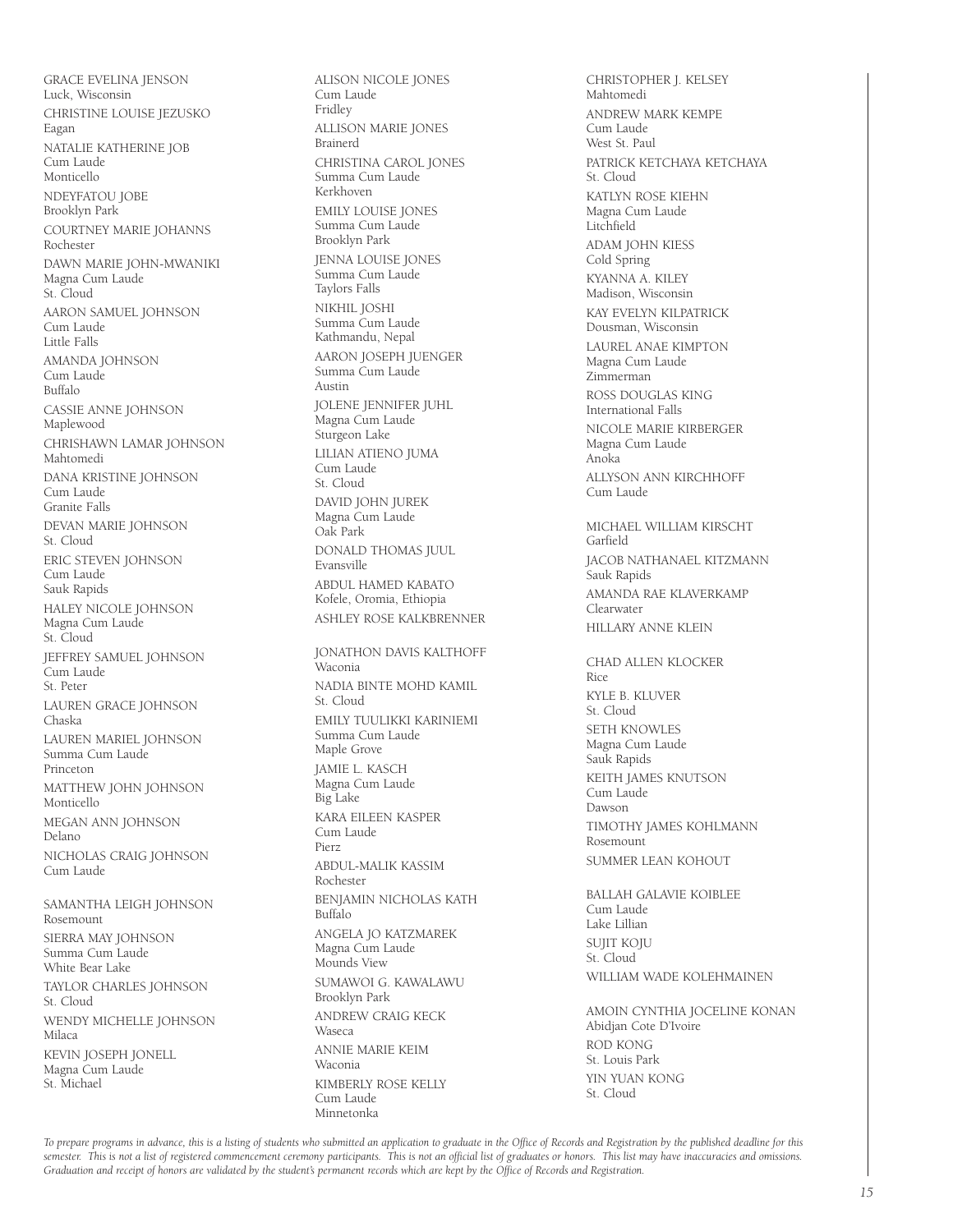LUCAS GERALD KOPERSKI Coon Rapids WILLIAM ROBERT KOPF Summa Cum Laude Sartell KAYLEE ANN KORBEL Buffalo LAURA MARY KORYNTA Summa Cum Laude Coon Rapids KATHERINE LYNN KOSCHAK REBECCA S. KOTZ Cum Laude St. Paul QUINN TAYLOR KOZNICK Lakeville REBECCA RAE KRASSELT St. Joseph KYLE THOMAS KREGER BRENT J. KRENIK St. Cloud AMBER LEAH KRETSCH Magna Cum Laude Springfield BRITTANY ALISE KRIPPNER Buffalo STEPHANIE DEBORAH KRITZECK Magna Cum Laude St. Cloud SHARI LYNN KRIZEK Magna Cum Laude Elk River MATTHEW RICHARD KROISS Shoreview JADEN LEE KROSCH Summa Cum Laude Litchfield AMBER LEE KROSKA Summa Cum Laude Sartell LUKE JOSEPH KRUEGER Hector ADAM WILLIAM KRUGER Magna Cum Laude Hayfield JAIMIE LYNN KUCHAR Woodbury CAROL ELIZABETH KUHN Magna Cum Laude Marty LAUREN ANN KUKLINSKI Wabasha ANDREW MICHAEL KUMMROW Atwater ANN MARIE KUNSTLEBEN Magna Cum Laude Albany MICHAEL S. KUPERUS Magna Cum Laude Milaca

CHASE MICHAEL KVISTAD Dassel SOON JEONG KWON DaeJeon, Korea REBECCA ROSE LABOE Magna Cum Laude Princeton ROSS SCOTT LAKINGS ELIZABETH GRACE LAMBERT Little Falls ASHLEY MARIE LAMPING Magna Cum Laude Eden Prairie NAOMI F. LANDECKER Staples KYLIE ANN LANE Roseau LYNDSEY ANN LANES Summa Cum Laude Mankato ERNEST L. LANGSTON Hanover Park, Illinois DIANA FELICIA LARIOS GUZMAN Cokato BRENT ANDREW LARSON Cum Laude Plymouth JACOB CHARLES LARSON Brainerd BEAU DANIEL LASTAVICH Cum Laude Big Lake JANE ELIZABETH LAWRENCE Summa Cum Laude Elk River ALLAN ANDREW LEA Forest Lake DANIKA ELIZABETH LEAVITT Cum Laude St. Cloud RACHEL MARIE LEBLANC Cum Laude Little Falls JAMES LEDAMA .<br>Waite Park ADAM JOHN LEE Buffalo BAO LEE Summa Cum Laude Oshkosh, Wisconsin DOUA JONG LEE Sacramento, California GARRET ROBERT LEE Cum Laude Buffalo JASMINE ALEXIS LEE Green Bay, Wisconsin KRISTIN KEIKO LEE Cum Laude

MICHAEL ANDREW LEE Summa Cum Laude Roseau PA NOU LEE Woodbury JOSHUA ARVID LEINUM Cum Laude International Falls MICHAEL RICHARD LEMKE St. Cloud SAMANTHA LYNN LEMKE Magna Cum Laude Wadena MEGAN SERGENT LENZ Pequot Lakes FRANK LEO TALIS ANN LEROL White Bear Lake WADE REGAN LEVASSEUR Otsego NICHOLAS ALEXANDER LEWELLYN Summa Cum Laude Big Lake INA MARIE LEWIS Kasilof, Alaska QIUWEN LI Summa Cum Laude Hunan, China BRANDON JAMES LIDSTONE Minnetonka ADELAIDE MARIE LILLIE LIEDL Medina DONG HYUK LIM Magna Cum Laude Seoul, South Korea RACHEL ANNE LINDBERG Summa Cum Laude Andover ALISON MARIE LINDELAND Chaska NICOLE MARIE LINDER Cum Laude Harris JOSHUA DAVID LINDQUIST Elk River TRISTA LEE LINN Magna Cum Laude Richmond JESSICA MARIE LIPSIUS Chanhassen ASHLEY ANN LISSON Staples REBECCA LYNN LISTER St. Cloud SUXIANG LIU Summa Cum Laude Fuzhou, Fujian, China MATTHEW LUKE LIVERINGHOUSE Cum Laude Buffalo CASSANDRA ROSE LOCH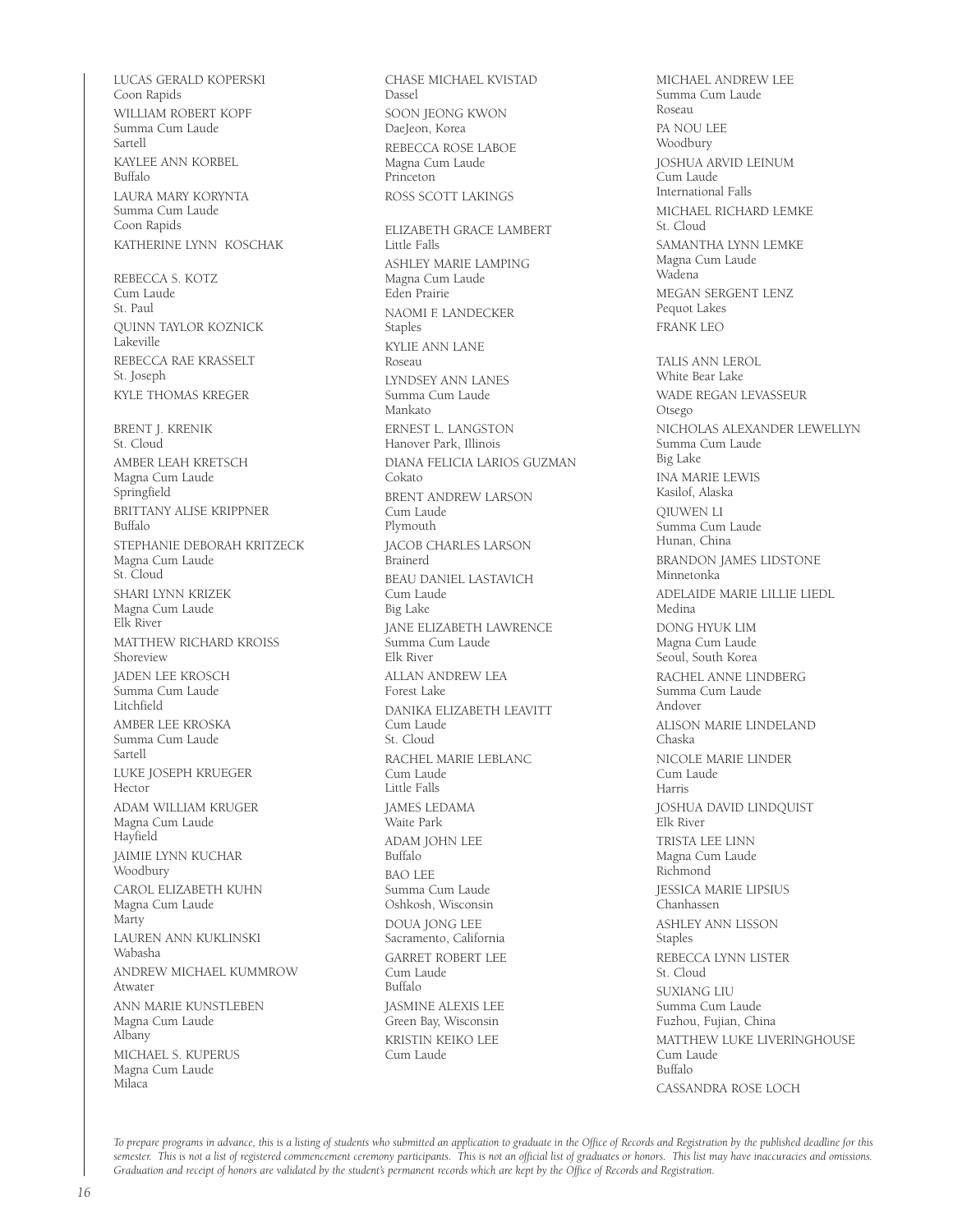KATHERINE MARY LOFRANO Magna Cum Laude Delano AMANDA ELIZABETH LOIDOLT St. Cloud TIFFANY MARIE LOIDOLT Milaca SASHEEN KAYAN LOISEL Cum Laude St. Cloud AARON BRADLEY LONG Magna Cum Laude Big Lake ZACHARY JAMES THOMAS LONSKY Rogers JENNA PATRICE LOOMIS Magna Cum Laude Corcoran ROBERT CODY LORENZ Hudson, Wisconsin ROBERT ALLEN LOUISIANA Fairfax RYAN ANDREW LOUKUSA Magna Cum Laude Monticello MORGAN CHRISTINE LOUWAGIE Marshall CHIA CHEN LU Taipei, Taiwan LANDAN DAVIS LUEDTKE JAMES ALDEN LUKKARILA .<br>Becker ELIZABETH ANN LUMLEY BRIANNA MARLENE LUND Summa Cum Laude Fairmont TESSA LUNDEN Annandale TIMOTHY EDWARD LYNGEN Cum Laude Albertville ANTHONY TYLER MACHETTE Kendallville, Indiana KELLY MARIE MACKERETH South Haven CAITLYN NICOLE MACVEY Barnum CHALAKSHI YASANGA MADAWALA Eagan KAYLA ANN MAHER Magna Cum Laude Rockford DYLAN AUSTIN MAITLAND Princeton KATHERINE JEANETTE MAJZNER Plymouth TSEDENIA GIRMA MAKONNEN St. Cloud GREGGORY JAMES MALMGREN Plymouth

MOLLY M. MANSKE Bemidji CHENLONG MAO Suzhou Jiangsu, China DILELIA CARMELLA MAPP Minneapolis TYLER GARRETT MARDAUS Ramsey DANIEL JON MARJANEN Magna Cum Laude Corcoran MEGAN RAE MARKGRAF Blaine ERIN ELIZABETH MARQUIS Coon Rapids ANDREA MARIE MARSCHEL Summa Cum Laude Sartell ERIC MICHAEL MARSHALL Summa Cum Laude  $St$ . Cloud SAMANTHA KRISTINE MARSHIK Cum Laude Foley VANCE WILLIAM MARTIN Grove City ZACK T. MATEJCEK Waseca MARVIN GLEN MATTHEWS St. Paul BROOKS MICHAEL MAURER Cum Laude Atwater MORGAN ASHA MAYFIELD Oswego, Illinois LAUREN ELISE MAYO Summa Cum Laude Richfield GENO PAUL MAZZALI Woodbury JOLYNN ELIZABETH MCALPINE Cum Laude Princeton STEPHEN PATRICK MCCARTHY Spring Lake Park KRISTINA REBECCA MCCOY St. Martin DANIELLE PAIGE MCCULLUM Summa Cum Laude Andover MITCHELL PATRICK MCDERMOTT Cum Laude Minneapolis JADIE GAIL MCDONALD Cum Laude Otsego MATTHEW PETER MCDONALD Summa Cum Laude Sauk Centre MONICA LYNN MCDONALD Magna Cum Laude St. Cloud

JESSICA MARLENE MCGINN Waconia KYLE RYAN MEIERDING St. Cloud JASON MATTHEW MEISSNER Magna Cum Laude Brooklyn Park LUKE PATRICK MENARD Cum Laude Red Wing KAYLA ELIZABETH MENNE Maple Lake JOELLE JUNE MERHAR New Prague PAUL DALE METZLER Staples JEROME JEFFREY MEYER Cum Laude Freeport KAYLA MARIE MEYER Magna Cum Laude Eau Claire, Wisconsin SCOTT JAMES MEYER Pierz THOMAS HENRY MIDDAGH Buffalo DUSTIN ROY MIELKE Cum Laude  $St$ . Cloud BENJAMIN KARL MIKELSON St. Peter LINDSEY JEAN MIKRUT Genoa City, Wisconsin JAMES RUDOLPH MIKSANEK Summa Cum Laude Rochester KELLY JOAN MILES Cottage Grove AMANDA NICOLE MILLER St. Cloud BRITTANY NICOLE MILLER Cum Laude Elk River CIRENA CHERI MILLER Duluth HEATHER ARLENE MILLER Zimmerman MARK ANTHONY MILLER St. Louis Park MICHAEL SATYENDRA MILLER Acworth, Georgia SHANNON NOEL MILLER Princeton NICKOLAUS JULIAN-CLARK MINOCK Cum Laude Cloquet REVA JULIE MISCHE Cum Laude St. Cloud MORGAN GREGORY MISHEK Mahtomedi THOMAS OLIVER MISHLER Circle Pines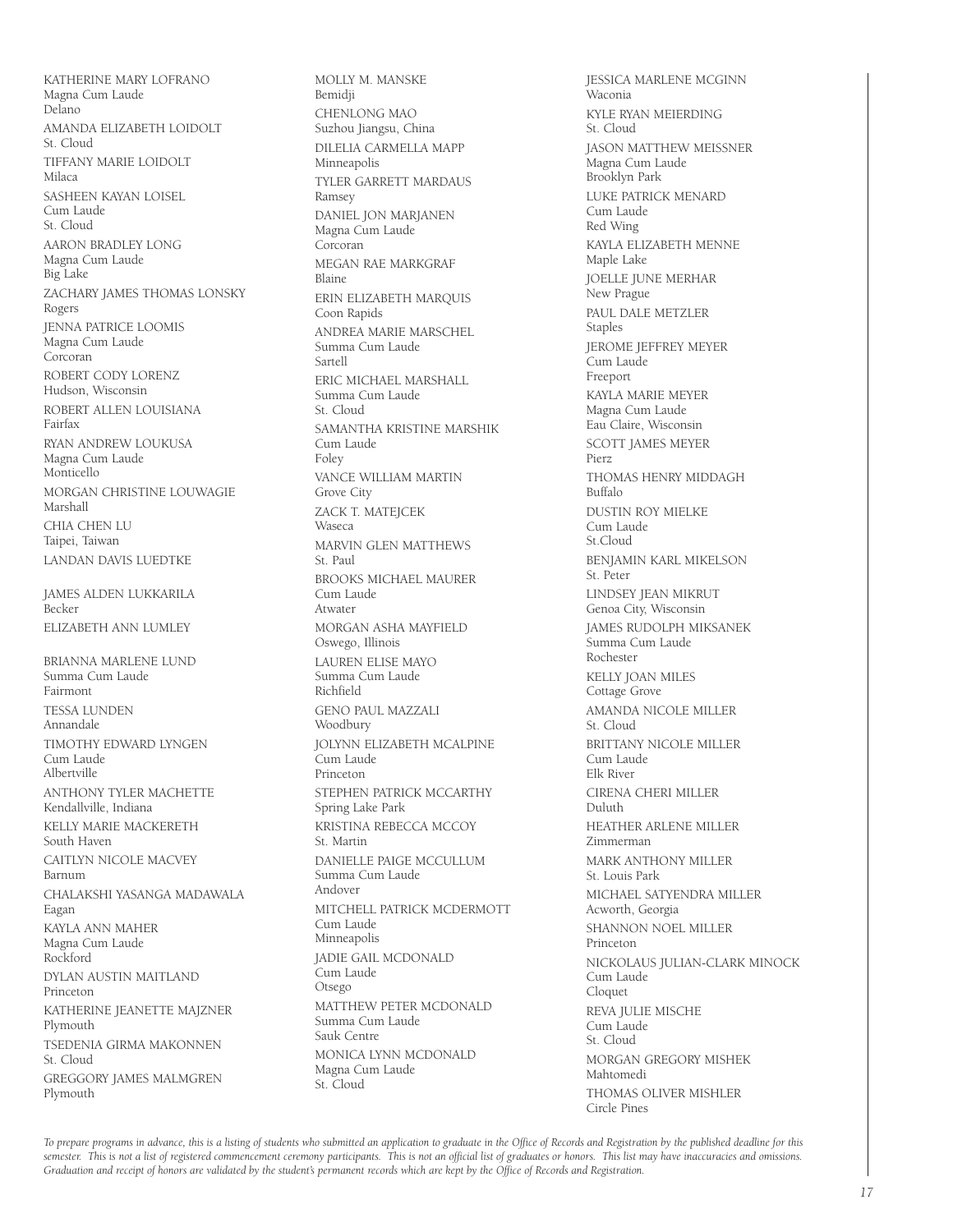MELISSA JOAN MITCHELL St. Cloud KENZIE ROSE MOEHLE Magna Cum Laude Sauk Rapids BENJAMIN JAMES MOEN Bemidji HINDA SAID MOHAMED Minneapolis KADRA HASSAN MOHAMED St. Paul HABON ABDULQADIR MOHAMUD KHALIL SHAMSUDIN MOHD FIRUZ Magna Cum Laude EMILY RAE MOHR Cum Laude Paynesville KAMIRA JEAN MOLLET Magna Cum Laude St. Cloud KELLY ANN MOLLOY Hopkins SHELBY CHARIE MONJEAU Cum Laude St. Cloud JOSHUA ISAAC MONSON THOMAS JAMES MONSON West St. Paul DOMINIQUE SARAY MONTOGNESE Brooklyn Park COLIN DOUGLYS MOORE Magna Cum Laude St. Cloud CORI JOSEPH MOORE Forest Lake SHANNON ASHLEY MORAN Cum Laude Minneapolis JESSICA SUE MOREY Sauk Rapids KATHLEEN JOAN MORK Osakis JACK ANTHONY MORO Brookfield, Wisconsin GINA LEE MORRELL Elk River PHILIP JOSEPH MORRIS Magna Cum Laude Cokato ABBY LYNN MORRISON Cum Laude CHRISTOPHER STEVEN MORROW Blue Springs, Missouri ANDREW DWIGHT MORTENSON Rogers CASEY AARON MOSICH

STEFANIE MARGARET MOSICH Cum Laude Anoka JONATHAN DOUGLAS MOTT Magna Cum Laude Indianapolis, Indiana WINDY MOUA La Crosse, Wisconsin MATTHEW ALLEN MUEGGENBERG Summa Cum Laude Coon Rapids EMILY RENE MUELLENBACH Becker ANNE MARIE MUELLER Cum Laude St. Cloud GORMAH MULBAH Crystal MARISSA LYNN MURPHY Flensburg RACHEL JEAN MURPHY Annandale SHAWN PAUL MURPHY Cum Laude Fridley JUSTIN MURRAY NORTON North Branch JAMES JOSEPH MUSECH St. Cloud JORDAN RAMON MUSSELMAN Rogers RILEY FOSTER MYERS Wyoming AMY LOUISE MYOGETO Crosslake KELSEY JOY NAGEL Summa Cum Laude Dassel AMBER RAE NAGENGAST Magna Cum Laude Bloomington GRETCHEN JEANNETTE NATTER Magna Cum Laude Milton, Wisconsin KARI-LYNN MARLENE NATYSIN Monticello MIKA SANTA NDAYIZIGA Cum Laude Bujumbura, Burundi JAMES ANTHONY NEIS Willmar AMANDA M. NELSON Cum Laude St. Francis ANGELA MARIE NELSON Summa Cum Laude Howard Lake BETH ANN NELSON Cum Laude Melrose BRIEGETTE ELIZABETH NELSON Loretto

COREY JAMES NELSON Cum Laude Cedar D'ANNA MAE NELSON Summa Cum Laude Lonsdale GRETA MILLIN NELSON Edina JEREMIAH DEAN NELSON Magna Cum Laude Atwater KELSEY NICOLE NELSON LAURA AURELIA NELSON Cum Laude Plymouth MATTHEW J. NELSON NICOLE MARIE NELSON Magna Cum Laude Annandale RACHEL ANN NELSON Cum Laude Ham Lake ROSS TAYLOR NELSON Olivia STEVEN ROBERT NELSON Sauk Centre TRAVIS LEE NELSON Magna Cum Laude Pequot Lakes JESSICA LINDSEY NEMITZ Big Lake JENNIFER NICOLE NEU St. Joseph STEVEN JOE NEWBERG Farmington EVA MARIANN NGARE Summa Cum Laude New Brighton ANH PHUONG NGO Cum Laude St. Cloud HA THUY NGUYEN St. Cloud MICHELLE THANH NGUYEN Cum Laude Maple Grove DAVID ANDREW NIEMELA Corcoran MORGAN AILI NIEMELA Summa Cum Laude Cokato ANDREA MARIE NIEMI Aurora LAUREN ELIZABETH NIEMI St. Cloud RACHAEL ELIZABETH NIESEN Magna Cum Laude Onamia DANIEL HOWARD NIKLASON

*To prepare programs in advance, this is a listing of students who submitted an application to graduate in the Office of Records and Registration by the published deadline for this semester. This is not a list of registered commencement ceremony participants. This is not an official list of graduates or honors. This list may have inaccuracies and omissions. Graduation and receipt of honors are validated by the student's permanent records which are kept by the Office of Records and Registration.*

Anoka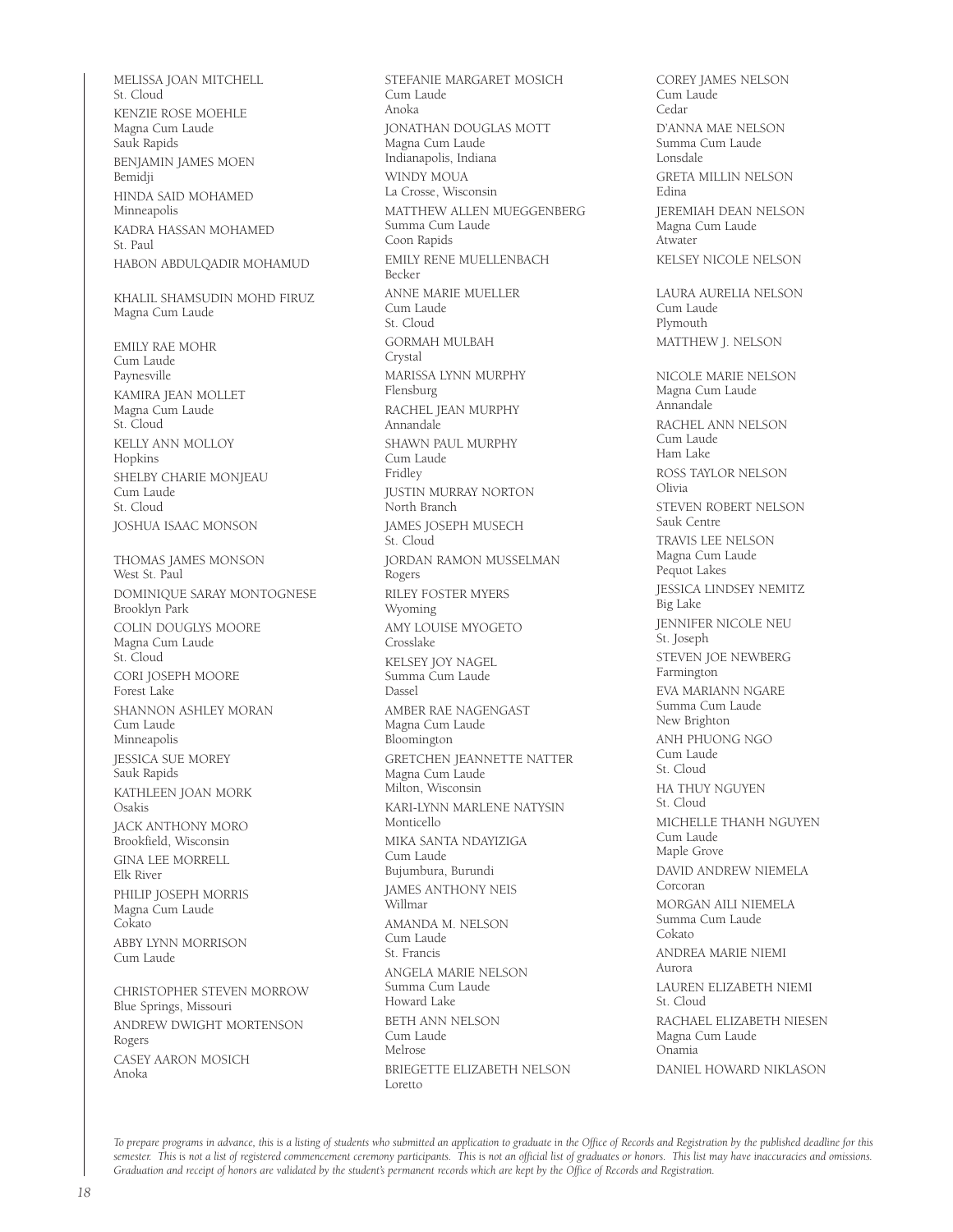JOSEPHINE ELISABETH O'BRIEN NILSSON Cum Laude Plymouth ALLISON AMELIA NOE Magna Cum Laude Holdingford JAMESON BRYCE NOGOWSKI .<br>Cum Laude Twin Valley KIMBERLY ANN NOKK Summa Cum Laude Otsego LEAH NICOLE NOLDY Magna Cum Laude St. Paul Park LINDSEY JO NOLL Melrose CHELSEA K. NORCUTT Woodbury GATLIN RORY NORGREN Annandale KRISTEN MARIE NORLUND Magna Cum Laude Balsam Lake, Wisconsin HANNAH MARIE NOUIS Spearfish, South Dakota NICOLE KATLYN NOVAK Prior Lake JOSHUA T. NOVOTNY Eden Prairie ALLAN JAMES NOYES Magna Cum Laude Ghent HNIN NU NWE Maplewood ANDREA JANE NYQUIST Cum Laude Onamia KELLY MARIE O'DONNELL St. Paul ELLIOT JAMES O'NEAL Cum Laude Stevens Point, Wisconsin JUSTIN DONALD OACHS Cum Laude EDGAR O. OHITO

ABRAHAM OLADAPO OLADEPO Magna Cum Laude Lagos, Nigeria JORDAN V. OLMSCHEID Summa Cum Laude Buffalo CHRISTOPHER OLOFSON Rochester JESSICA LYNN OLSEN Magna Cum Laude Cambridge MATTHEW JAMES OLSEN Cum Laude St. Cloud ALYSSA MARIE OLSON Hoffman

AMY KATHRYN OLSON Summa Cum Laude Roseau BRIAN ROBERT OLSON Summa Cum Laude St. Cloud CAITLIN ROSE OLSON

JACQUELYNN ROSE OLSON Clear Lake KEVYNN CARALYN OLSON Blaine KYRSTIN FAYE OLSON Plum City, Wisconsin MACY JANELLE OLSON Little Falls TIMOTHY DON OLSON Summa Cum Laude Hutchinson TYLER JEFFREY OLSON Brooklyn Park KYLE JEFFERY OPITZ Summa Cum Laude St. Cloud JODI RENAE ORCUTT Magna Cum Laude Waite Park JOAO HENRIQUE SCICCHITANO ORSI Londrina, Brazil ABUBAKAR ABDULLAHI OSMAN Cum Laude Marshall PAIGE MARIE OSMUNDSON Magna Cum Laude Mapleton JOHN FARRELL OTREMBA Magna Cum Laude Sauk Rapids BROOKE LYNN MARGARET OTTERSON Magna Cum Laude Albert Lea DYLAN T. OTTO Aitkin ABDOUL RAZACK OUEDRAOGO St. Cloud GUNNAR MITCHELL OVASKA Cum Laude Marshfield, Wisconsin KATHERINE ANNE OWEN St. Cloud KIMBERLY MARIE PACZKOWSKI Magna Cum Laude St. Cloud ROBERT ANTHONY PAGAN Summa Cum Laude Newark, Delaware JACKIE PAGE St. Cloud STEVEN TREVOR PAGE

SUSHMA PAKHREEN Kathmandu, Nepal

ERIC DONALD PALMER Magna Cum Laude St. Cloud JOSEPH ANDREW PALMERSTEN St. Cloud SUDIP PARIYAR Magna Cum Laude St. Cloud KEITH RANDALL PARKER St. Cloud ANDREW DAVID PARKS Corcoran SHEREEN ANN PARSAKALLEH Becker LIBBY KATHLEEN PARSONS Minneapolis SUMIT KUMAR PRAVINBHAI PATEL Cum Laude Eldoret, Kenya FATUMATA SABAH PAUL Monrovia, Liberia ROBBIE ALLEN PAUL Magna Cum Laude CURTIS JOHN PAYNE Summa Cum Laude St. Paul DAVID ALLEN PEARSON Summa Cum Laude Big Lake AMANDA SUSAN PEDERSON Rogers NICHOLAS CODY PEDERSON-LEROY Cum Laude Coon Rapids JACK DWAYNE PEGG III Albertville JENNA MARIE PELZER Cum Laude Little Falls MATTHEW DAVID PELZER Summa Cum Laude St. Cloud NICOLE RAE PENNER Magna Cum Laude Thief River Falls ADAM JAMES PERISIC Savage ERIN E. PERRY Summa Cum Laude Copperopolis, California GLYNIS GINA PERSCHKE Magna Cum Laude Sauk Rapids LAURA LEE PERSHERN Magna Cum Laude Gilbert MONTANA MARIE PETERS Cum Laude Sauk Rapids CAITLYN JAMIE PETERSEN Cum Laude Hadley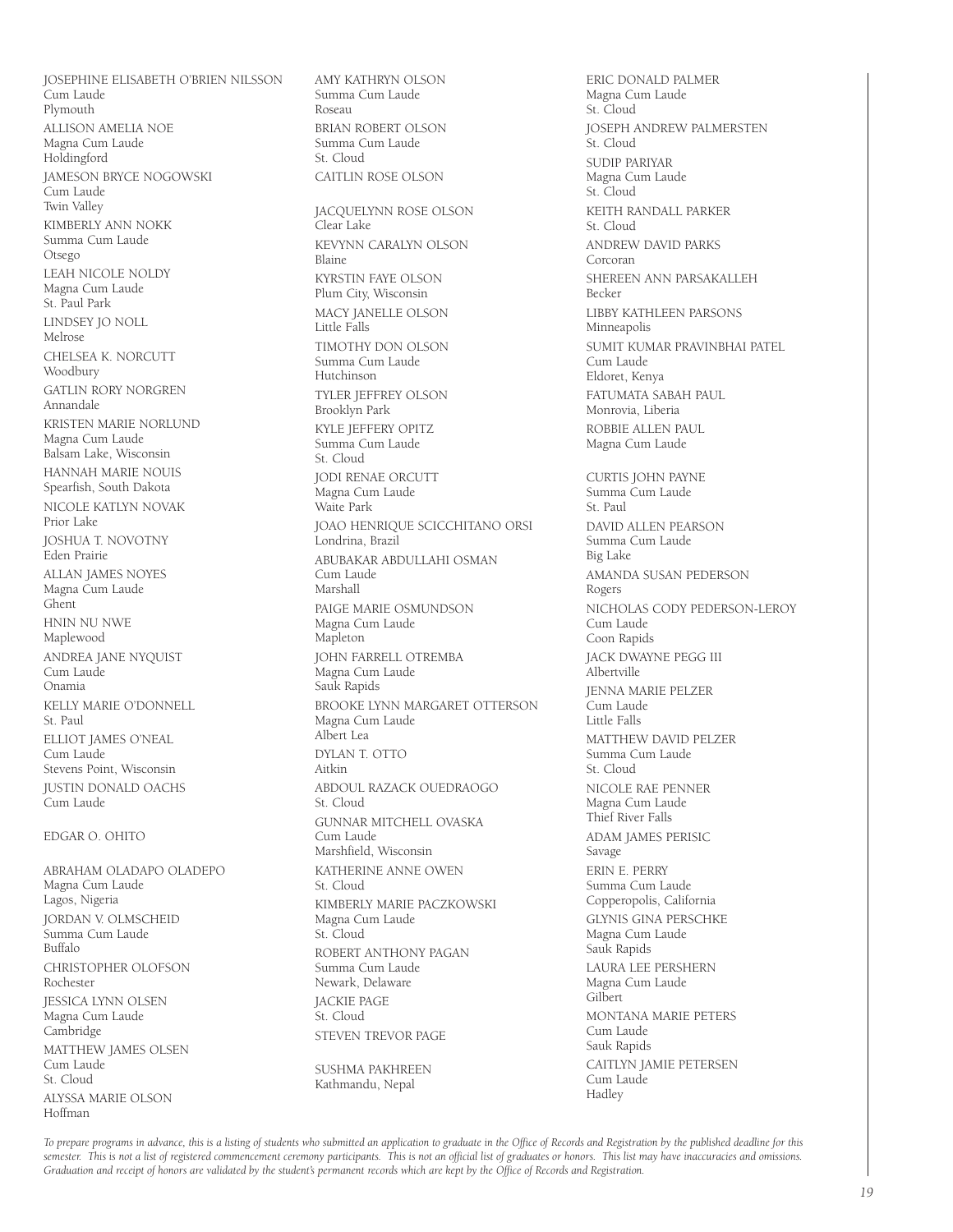ERIC DAVID PETERSEN Eden Prairie ARYN DANIELLE PETERSON Summa Cum Laude Cokato CHAD MICHAEL PETERSON Winona CHAD REED PETERSON Fort Collins, Colorado COLE A. PETERSON JOSHUA JAMES PETERSON Coon Rapids KAITLIN MICHELLE PETERSON Elk River KAYLIE NICOLE PETERSON Arlington KOREY THOMAS PETERSON Brainerd SHELBY ELIZABETH PETERSON Cum Laude Carver SARA ANNE PFANNENSTEIN St. Cloud HANNA CATHERINE PFLIPSEN Foley MARIE ANN PFLIPSEN Cum Laude Sauk Rapids HUE PHA Cum Laude Brooklyn Park TRAM N. PHAN Bloomington BRITTANY LYNN PHILLIPS Summa Cum Laude St. Cloud MARK ERIN PHILLIPS II Magna Cum Laude St. Cloud TIFFANY JEAN PICARD Cum Laude Litchfield MATT MARK PICHELMANN Cum Laude Arlington CASSIE GRACE PIERCE Magna Cum Laude Bemidji SARAH ELIZABETH PIKULA Cum Laude Andover TERRY BRIAN PITTS Cum Laude St. Cloud HANNAH CHRISTINE PLACHECKI Cum Laude Elk River MATTHEW T. PLEC Plymouth JESSICA SHIRLEY POEPKE St. Cloud

ERIC WILLIAMS POGGENBURG Cedarburg JAMES DOUGLAS POHL Summa Cum Laude Sartell ARIUN POKHREL PAIGE ELIZABETH POMERENKE Maple Grove KYLIE CATHERINE POPE Kimball JOSEPH HENRY POPP Rice NAOMI ALLEE POPPLER Magna Cum Laude Ely DARRY POWELL-YOUNG Chicago, Illinois ALEKSANDR B. PRAFKE St. Peter MATTHEW ALLEN PRIGGE Summa Cum Laude St. Cloud CIARA CATHERINE PRITSCHET ALEX YURIYEVICH PROSKOURINE Minneapolis CONRAD PAUL PROSOSKI Sartell RICHARD DUANE PROVO Annandale CHRISTOPHER THOMAS PUDWILL Cum Laude Stewart KEITH EDWARD PUDWILL Browerville JOHN ANTHONY PUTZIER WENDA QIAN Suzhou Jiang, China HANNAH ELIZABETH QUAM Anoka RICHARD ALLEN QUILL Magna Cum Laude Payneville JAMIELLA SHANAE QUINN Maple Grove KATELYN MARIE RABAGO Blaine LEVI ALLAN RADIKA Hibbing JENNA LYNN RAHM Foreston DANIELLE ELAINE RAHN Orono ARBIN RAI Cum Laude CHARLTON PAUL RAISANEN Cum Laude Cokato

KAYLA KATHLEEN RAISANEN Magna Cum Laude Dassel BRIANNA MARIE RAJKOWSKI Summa Cum Laude Sauk Rapids HENRY AGUSTIN RAMIREZ Cucuta, Colombia IRENE ALEJANDRA RAMIREZ Magna Cum Laude Eagle Pass, Texas LAURA ROSE RANIERI Cum Laude Hutchinson SCOTT ALAN RASKIN Blaine SEAN MICHAEL RATHBURN White Bear Lake RONY NEWTON RATHOD Summa Cum Laude Aurora, Illinois DANNY VICTOR RATLIFF St. Joseph JESSICA ANN RAUSCH Summa Cum Laude Cold Spring FAISAL RAZA St. Cloud MELISSA ANN REDING Magna Cum Laude Hutchinson CASEY RICHARD REED Cum Laude Big Lake JORDAN MARIE REIFF Breckenridge KATIE ANNE REINFELD Magna Cum Laude Champlin TAMARA JOLENE REINKE Waconia MEGHAN MARIE REISTAD Summa Cum Laude Elk River ERIK RICHARD REKSTAD Magna Cum Laude Maple Grove STEPHANIE PAIGE REMLEY Plymouth MARCIA KAY RETZER Magna Cum Laude STEVEN THOMAS REYNOLDS Hutchinson CANDICE ANN RHODE Summa Cum Laude Clara City DEBRA SUE RICHARDSON LEE Monticello MATTHEW SCOTT RIEKENA Racine, Wisconsin CAMERON JAMES RIEN Magna Cum Laude St. Cloud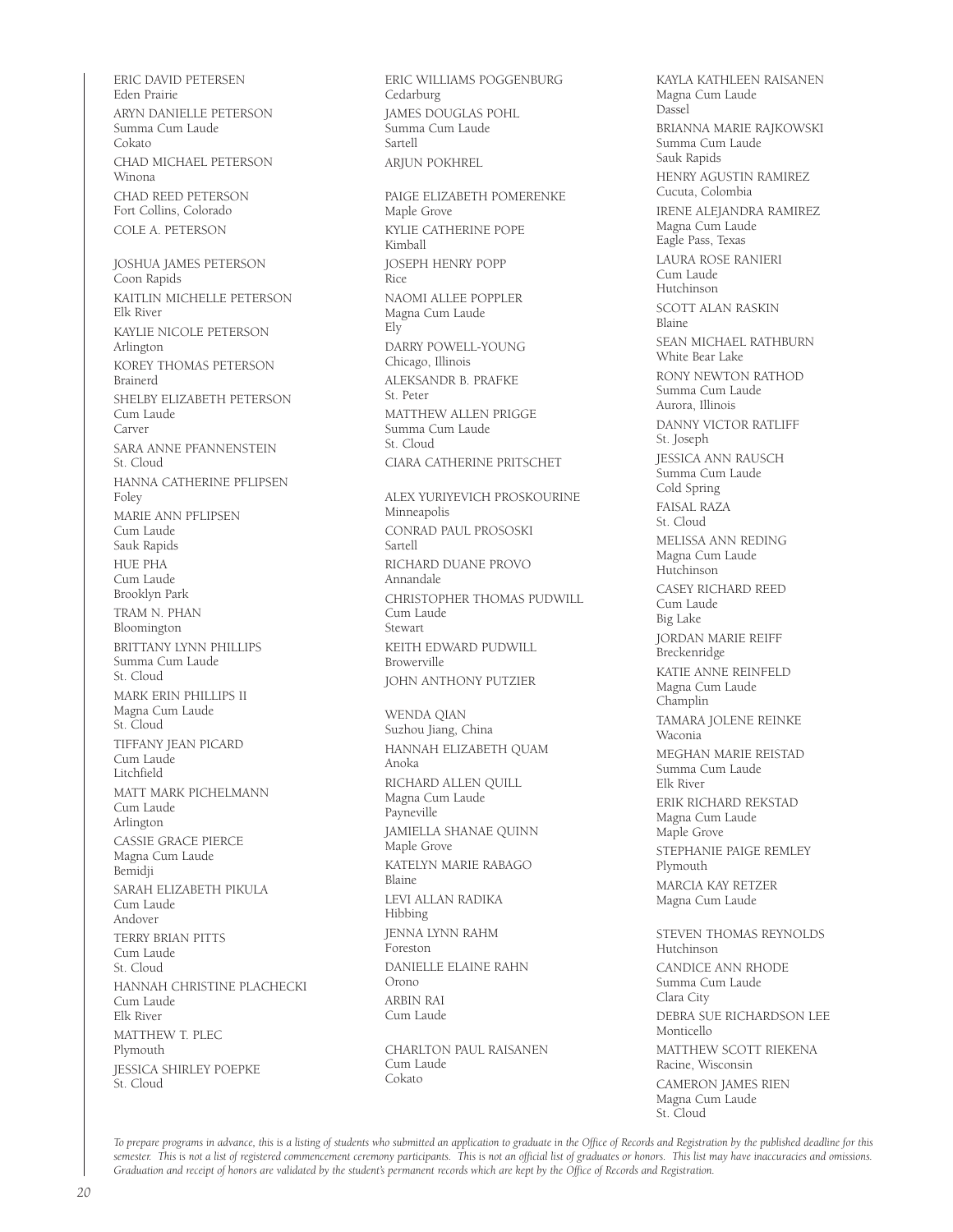COLIN CHRISTOPHER RILEY Ramsey SAMUEL JON MATTHEW RIMNAC Burnsville GLENDA JEAN RITTENOUR Magna Cum Laude Ogilvie JESSICA MAP ROBINS .<br>Edina BRIANNA MYRTLE ROBINSON Foley KAISA MARREN ROBINSON Cosmos TODD JOSEPH ROBINSON Summa Cum Laude Cokato KRYSTLE MARIE ROCHA Summa Cum Laude NICOLE KELLY RODDY Summa Cum Laude Cambridge ANDREW REID RODE Starbuck ANGELA M. RODEN Cum Laude St. Cloud WHITNEY L. ROE Magna Cum Laude Tea, South Dakota DAYNA MARIE ROEHL Milaca EMILY ROSE ROELIKE Cum Laude Belgrade GREGORY SCARTH ROELLE JR. Magna Cum Laude Zimmerman ADAM JAMES ROEMER Wylie, Texas BRITTANY ANN ROEN Beaver Dam, Wisconsin ALYSSA CATHERINE ROHLIK Magna Cum Laude **Mantorville** CORISSA MARIE ROLEY Cum Laude Ramsey TAMI MARIE ROSSBACH Summa Cum Laude Maplewood JENNIFER LYNNE ROTHE Magna Cum Laude Oshkosh, Wisconsin SAMANTHA JEAN ROTHI Cum Laude Shakopee JENNIFER LYNN ROWAN Summa Cum Laude Monticello CASEY JOHN ROWE Magna Cum Laude Little Falls

HAYLEY FRANCES RUTLEDGE Victoria JUSTIN DANIEL RUUD St. Louis Park AMANDA SUE RUZICKA Silver Lake KATE IRENE RYAN Cum Laude Cokato PAUL JAMES RYAN Cloquet ANDREW PAUL RYDBERG DEREK RONALD SAAR St. Cloud RYAN C. SABLE Rosemount SHAWNA RAE SACHS Magna Cum Laude Little Falls ANGOFIH FRANCOIS SAI St. Cloud RACHEL J. SAILOR Cum Laude New Prague CIENNA MARIE SAJADY Maple Grove MIDORI SAKAMOTO SEAN PAUL SAKRY St. Michael SARA YASSOJARA SALAS-RAMIREZ Austin PETER JOSEPH SALVITTI Naperville, Illinois FAROUK IDDRISU SAMU Klenchi, Ghana HUNTER LEE SAMUEL Shoreview SCOTT CHARLES SANDERSON Magna Cum Laude Elkton, South Dakota NATASHA GAYLE SANFORD St. Cloud DANIEL ALEXANDER SAPP Ramsey GILLIAN CELESTE SCHACK Cum Laude KELSEY ADELL SCHAEFER Cosmos MATTHEW HERBERT SCHAEFER St. Cloud ASHLEY NICOLE SCHAFER Summa Cum Laude Sauk Rapids KIMBERLY KELLY SCHEELER Maple Grove COREY ANDREW SCHEEVEL Brooklyn Park ASHLIE MARIE SCHEUBLE Waconia

JAMES THOMAS SCHILLING **Fridley** ASHLEY ANN SCHLICHTING St. Cloud KALIE JEAN SCHLOSSMACHER Roseville AMY JO SCHMALTZ Summa Cum Laude Wahpeton, North Dakota CARLEY RYAN SCHMIDT New Richmond, Wisconsin HEATHER LEE SCHMIDT Chanhassen MARY ANN SCHMIDT Cum Laude Rush City MEGAN MARIE SCHMIDT Bloomington PATRICK RYAN SCHMITZ Cum Laude St. Cloud TERI LYNNETTE SCHOMMER Cum Laude St. Cloud ERIC JOHN SCHOOT KAYLA ROXANN SCHRAMEL Magna Cum Laude Richmond KEVIN PATRICK SCHREIBER St. Joseph ERIC M. SCHREURS Maple Grove KYLE RANDAL SCHROEDER Morgan ALINA SCHROETER Cum Laude Clearwater KAYLA RAQUEL SCHULZ Magna Cum Laude Amboy JENNIFER R. SCHURR Summa Cum Laude Roscoe, South Dakota KALIE JAYNE SCHUSTER Owatonna PAIGE MARIE SCHUTZ Cum Laude Champlin SCOTT WIILIAM SCHWANDT Waite Park REGAN RENEE SCHWARTZ Eagan KYLE MARK SCHWIETERS Summa Cum Laude SARAH BETH SCHWIETERS Cum Laude Rice ALEX WILLIAM SCOTT Magna Cum Laude

Little Falls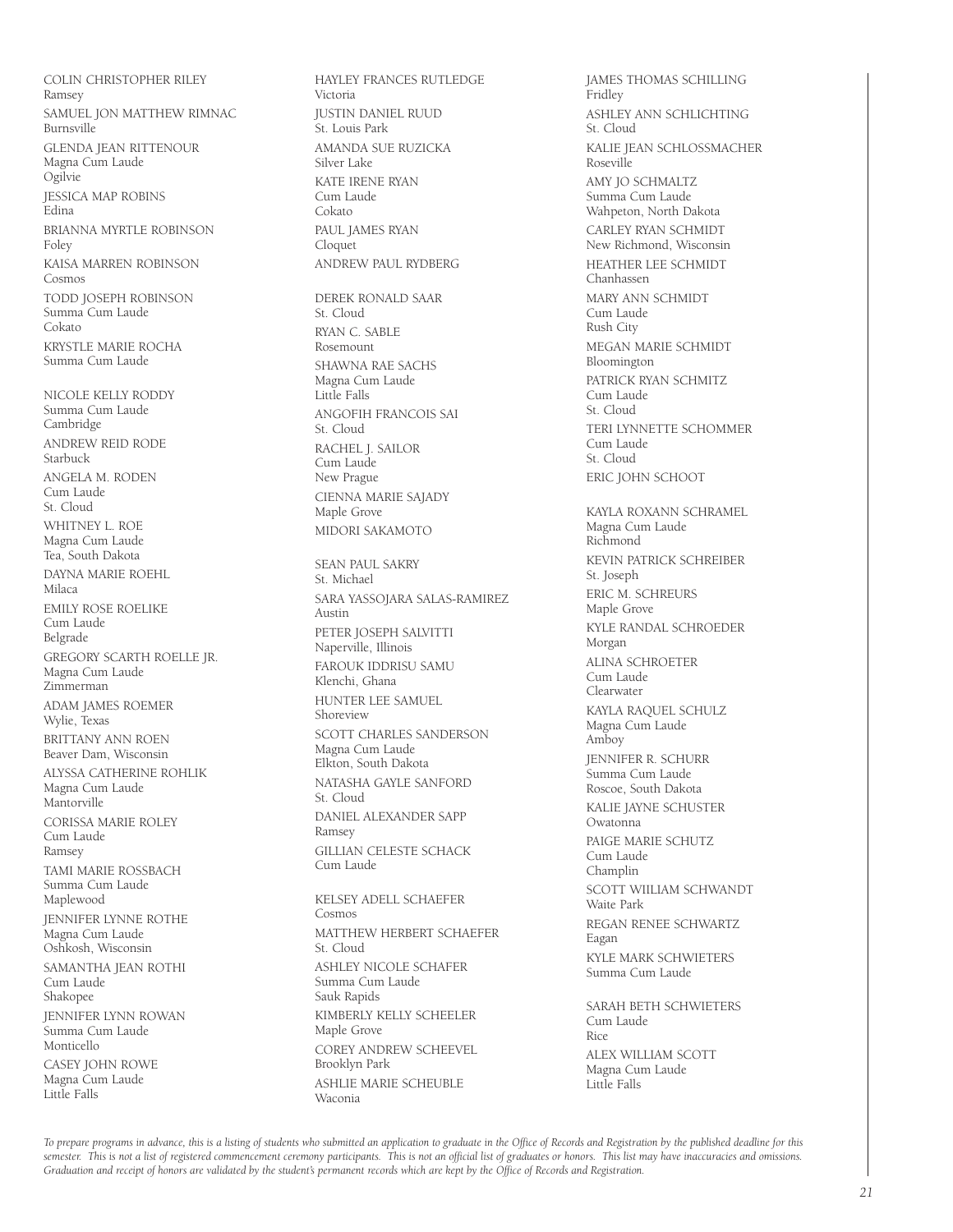KEVIN RUSSELL SCOTT Plymouth AMANDA LYNN SCOTTING Magna Cum Laude

JAMES PATRICK SCULLY Summa Cum Laude Sartell KIMBERLY CHERISE SEATON Cum Laude Knoxville, Tennessee CHRISTOPHER JAMES SEAVEY Summa Cum Laude Albert Lea ELIZABETH DONNA SEIFERT St. Louis Park MICHAELLA FUDIA RUGIE SESAY St. Cloud HANNA MICHAELA SEVERSON Cum Laude Mound MATTHEW JACOB SEVERSON Somerset, Wisconsin BLAKE MICHAEL SEXE Cum Laude NIKIA NAE'CHELLE SHARIF St. Cloud FATUMA SHARIF-MOHAMED Bloomington RYAN SHEA Woodbury PATRICK JOHN SHEADY Lakeville EMMA JANETTE SHEFORGEN St. Francis LEAH MARIE SHELLEY Summa Cum Laude Elk River ALISA MAE SHERWOOD Magna Cum Laude Litchfield CHELSEA MARIE SHODEEN Princeton EDWARD ELIJAH SHOEMAKER Graham, Washington VINCENT MOSES SIIRTOLA Seattle, Washington CALDER ADAM SILJANDER Magna Cum Laude Loretto KATIE HELEN SILVERBERG Summa Cum Laude Litchfield

SCOTT MARVIN SKAALERUD

Willmar

Princeton

KLINT T. SKELLY Potsdam

MEGAN M. SKELTON

HAILEY AMBER SKIBA Magna Cum Laude Medford

Aitkin PAUL I. SMALLWOOD Maple Grove BENJAMIN DAVID SMITH Summa Cum Laude Northfield DREW DENNIS SMITH Andover HEATHER ANN SMOLEY Magna Cum Laude Sartell JOSHUA PAUL SNEAD Cum Laude Sauk Rapids CHET JOSEPH SNYDER St. Cloud BRETT ANTHONY SOBCZAK Duluth BRANDON CHRISTOPHER SOBOTTA St. Cloud STEPHANIE KAREN SODERLING Magna Cum Laude Prior Lake SHAWN ADAM SOLOMONSON Grantsburg, Wisconsin KEVIN THOMAS SOMMERS Kimball DESIREE ANN SONNEK Minnesota Lake CARRIE MARIE SORENSEN Cum Laude Detroit Lakes SARA MICHELE SOUKUP Summa Cum Laude Sleepy Eye JOSHUA PAUL SOUPIR Summa Cum Laude Milroy ANTHONY ROSS SPARAPANI CALE TATSUSHI SPARKS JESSICA ROBIN SPENCER Magna Cum Laude Foley ADRIANO GIOVANNI SPINACI Cum Laude St. Cloud MICHAEL GERHARD STAEDY Magna Cum Laude Maple Grove ROBERT FITZGERALD STAFFORD Cum Laude Durango, Colorado NATHAN ALLAN STANEK Elk River KYLE DOUGLAS STANG Summa Cum Laude

RYAN SCOTT SKINNER

CHELSEY DIANE STANLAKE St. Stephen DALE KEITH STAUFFENECKER Greenbush JEANA STEIGAUF Woodbury RYAN DONALD STEIN Kimball NICOLE J. STEINLE Fort Collins, Colorado MADALYN AVONNE STENNES Magna Cum Laude Champlin ERIK RUSSEL STENSVAD Cum Laude Silver Lake LAURA ANN STENZEL Cum Laude Elk River SARAH MARLENE STEPAN Summa Cum Laude Sauk Rapids KAYLA JO STEVENSON Cum Laude ROBERT HUGHES STEVENSON Eagan JANE ELIZABETH STICKNEY Bloomington MATTHEW JEROME STOCK White Bear Lake HEATHER MARIE STOCKER JUSTIN RICHARD STODOLKA Sartell MICHAEL ROBERT STOLZ KYLE ALBERT STOMMES Annandale CASSANDRA MARIE STRAND Princeton NATALIE ROSE STREHLO Spring Lake Park ANDREA JEAN STRUZYK Cum Laude Sauk Rapids JESSICA LEIGH SUCKU Cum Laude Albany LEAH MARIE SULLIVAN Minneapolis GUANG SUN Feng Hua, Zhe Jiang, China ALI A. SUSOW St. Cloud RYAN DEAN SUTHERLAND Magna Cum Laude Minneapolis ALLA VICTOROVNA SWENSON Magna Cum Laude St. Cloud NATHAN SCOTT SWENSON Cum Laude

*To prepare programs in advance, this is a listing of students who submitted an application to graduate in the Office of Records and Registration by the published deadline for this semester. This is not a list of registered commencement ceremony participants. This is not an official list of graduates or honors. This list may have inaccuracies and omissions. Graduation and receipt of honors are validated by the student's permanent records which are kept by the Office of Records and Registration.*

ALISON ERICA ROSE STANKE

Cold Spring

Summa Cum Laude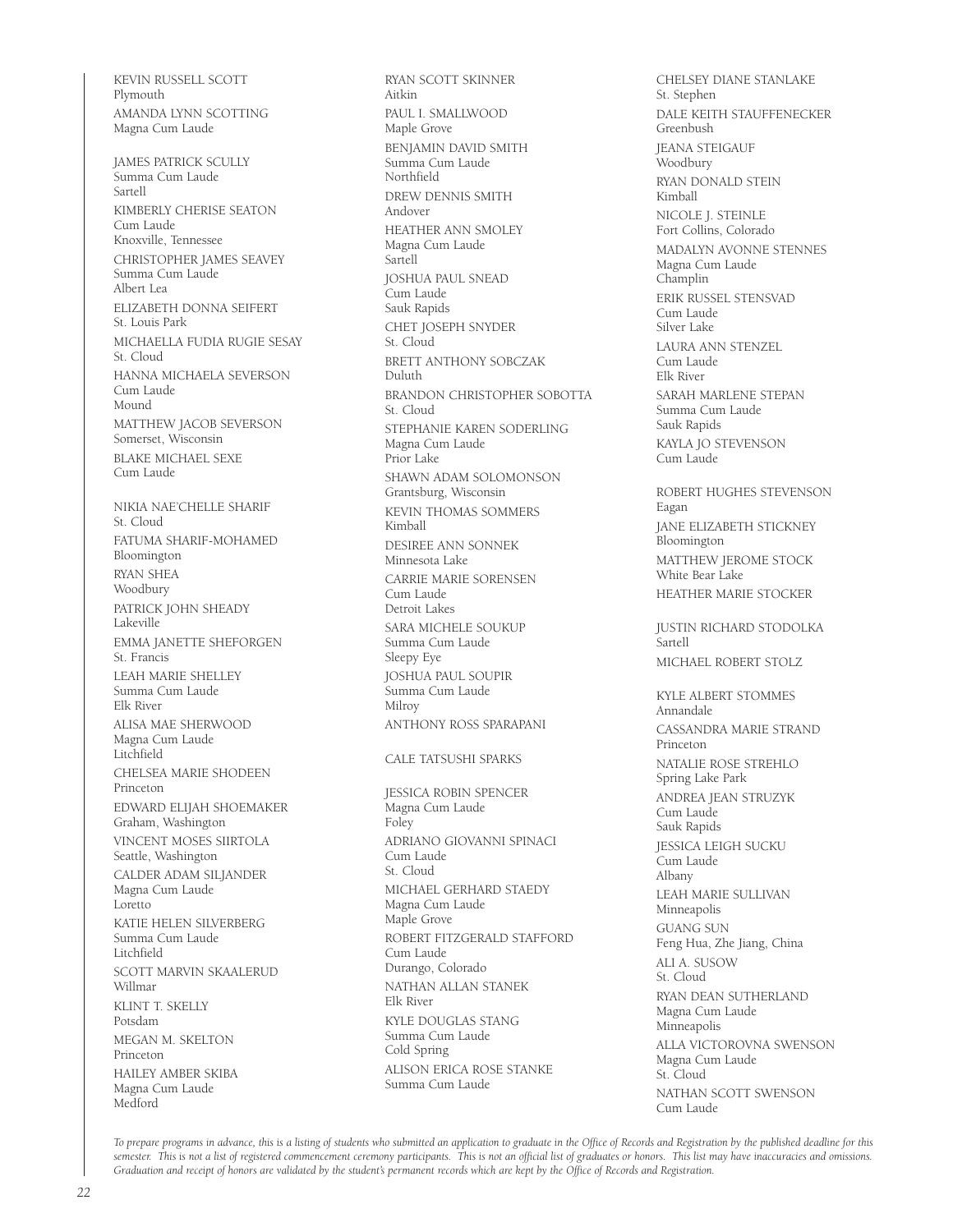EMILY ANNE SWITZER Barnum JULIA MARIE SYBRANT Cum Laude Braham ABIGAIL JO SYTSMA Cum Laude Clearwater ELIZABETH ANN TADYCH Brainerd ABDULLRHMAN IBRAHIM TALIB Saudi Arabia ALEXA HOPE TARVID Summa Cum Laude St. Peters JOSEPH P. TAUER Magna Cum Laude Springfield ALLYSON MAE TECLAW Alexandria OLIVER PETER TEMPEL Cum Laude Dresden Saxony, Germany WILLIAM PAUL TERRY Waconia BRIAN STEPHEN TESMER Cum Laude Sauk Rapids CHRISTOPHER LAWRENCE TESSIER Anoka YER THAO Cum Laude Golden Valley NIKHIL THAPA St. Cloud SONIA THAPA

#### ADAM PETER THIEL

CANDICE MAF THIFLEN Summa Cum Laude Rice RYAN KURT THIELEN Maple Grove JONATHAN PAUL THOLE Magna Cum Laude Foley JARED MICHAEL THOMPSON Blaine STEPHANIE MARIE THOMPSON Red Wing SCOTT STEVEN THORESEN Magna Cum Laude Vadnais Heights KATELYN ROSE TIFFANY Summa Cum Laude St. Joseph ANIL TIMILSINA Summa Cum Laude Pokhara, Nepal AUSTIN BRYAN TIMM Magna Cum Laude Rice

ANGELA MARIE TOEBEN Summa Cum Laude JAMIE CHRISTINE TOFT Cum Laude Montevideo JACK HARRISON TOKPA New Hope CHRISTOPHER DAVID TOMCZYK Rush City TAYLOR LEE TOPINKA Magna Cum Laude Richmond CAREY DAVID TORDSEN Wadena LUCAS MAXWELL TOUSIGNANT-NOMELAND Magna Cum Laude Montrose JAMES ROBERT TRACY Monticello BRITTNEY MAE TRAN Rochester THI NGUYEN TRAN Chanhassen COMRADE CHEROKEE TRIPP St. Cloud MIAH KRISTINE TROYER Oakdale ALYSSA MARIE TRYGGESETH Magna Cum Laude Buffalo KARI MARTHA TSCHIDA Cum Laude St. Stephen ELLEN ANN TSCHIMPERLE Summa Cum Laude Cokato MARY TULADHAR St. Cloud KATELYN NICHOLE TUREK Cum Laude NICHOLAS JAMES TUREK Winona MURUN TURMANDAKH Magna Cum Laude Ulaan Baatar, Mongolia RYAN EDWARD UDAIRAM Burnsville JUSTIN LEE UDERMANN Rockville ALEXANDRA MILDRED UMERSKI Cum Laude Sauk Rapids JEREMY DAVID UMLAUF Underwood SWORUP VAIDYA Thapathali, Kathmandu, Nepal APRIL MIA VAN ISEGHEM

THOMAS MATTHIEU VAN WAKEREN Magna Cum Laude Alexandria ANTONIE MATTHEW VANDERSTEEG Isle ANNA MARIE VANDROVEC Casselton, North Dakota BOBBY VANG St. Cloud GAO NOU VANG Magna Cum Laude St. Paul STARSHA NOU VANG Cum Laude Inver Grove Heights TOU YEE VANG Brooklyn Park XIONG VANG Harris ALEXA RAE VARNESS St. Michael GABRIELLE MAE VAUGHN Cum Laude Oak Grove BREANNA THEONA VICTORIAN Plymouth ETHAN FRANCIS VILLENEUVE Cum Laude Windom JACK ROBERT VOELKER Cum Laude River Falls, Wisconsin BRIAN ROBERT VOLLHABER Big Lake RYAN DAVID VOSS Little Falls HIEN DINH VU Coon Rapids ADAM ARTHUR WACHUTKA Rosemount JESSICA LEIGH WAGNER Hampton JOSEPH DOUGLAS WAGNER St. Cloud SHELBY DANIELLE WAGNER Cum Laude Edina TAMMY LYNN WAHL Cum Laude Foley JAHNEAH JOY WAHLROOS New Brighton LUKUS JEROME WALCHESKI Magna Cum Laude Circle Pines ANDREW J. WALKER Saint Peter ANTHONY S. WALLACE Albertville TRAVIS ERIC WALSTROM Apple Valley

*To prepare programs in advance, this is a listing of students who submitted an application to graduate in the Office of Records and Registration by the published deadline for this*  semester. This is not a list of registered commencement ceremony participants. This is not an official list of graduates or honors. This list may have inaccuracies and omissions. *Graduation and receipt of honors are validated by the student's permanent records which are kept by the Office of Records and Registration.*

Summa Cum Laude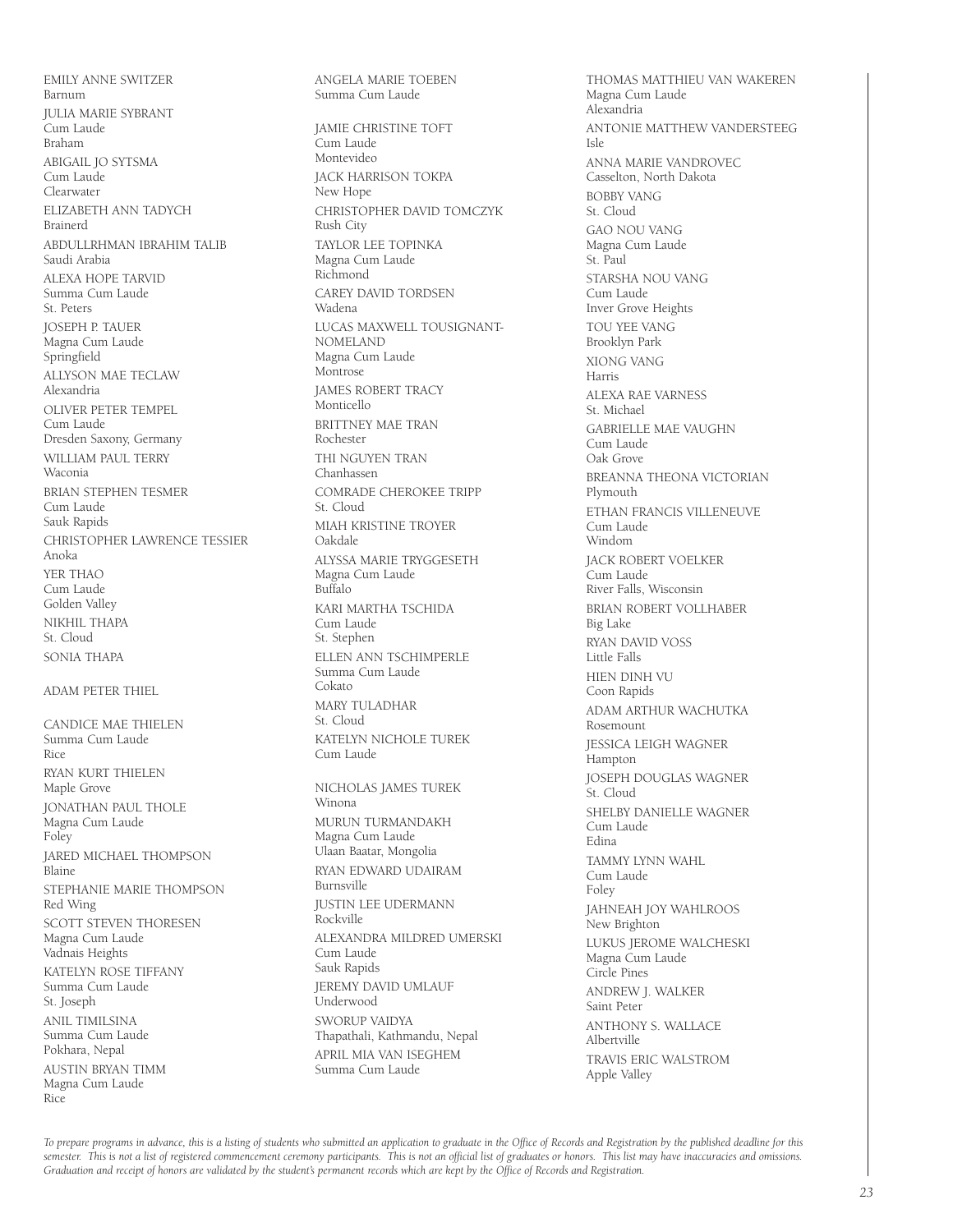ERICKA KATHLEEN WALZ Magna Cum Laude Maple Grove MOLLY MARIE WALZ St. Joseph SHANTEL SUE WALZ Sartell JILLIAN ROSE WANDERSEE Magna Cum Laude CHUAN WANG Summa Cum Laude City of Shenzhen, China GEDEA SOLOMON WANGORE St. Cloud ASHLEY NICOLE WANOUS Summa Cum Laude Anoka ALEXIS LEIGHANN WASHA Magna Cum Laude Apple Valley HANNAH MARIE WATKINS Zumbrota JOAN CATHERINE WATSON Maple Grove SARAH WATZKY Summa Cum Laude Muenster, Germany LENBRIEL TEETEE WEAH Monrovia, Liberia KATELYN ROSE WEAVER Summa Cum Laude Kasson ANTHONY L. WEBBER Chaska DANIEL MATHEAS WEBER Milwaukee, Wisconsin KEVIN KYLE WEBER Granite Falls DANIELLE MARIE WECH Cum Laude Lakeville BEIBEI WEI Cum Laude Taizhou, Zhejiang, China CHRISTOPHER ALAN WEIS Foley MADISON LOUISE WELDON Eagan MEGAN KAY WELLE Melrose JEREMY MICHAEL WELLER Magna Cum Laude Clear Lake ASHLEY ADA WELLS Wayzata CHAD CHRISTOPHER WELLSTED Coon Rapids EMMANUEL WELO WEMAKOY St. Cloud NATHAN LORENCE WENDEL Sartell

NIKKI JO WENDERSKI Summa Cum Laude Avon JESSICA JEAN WERRA Magna Cum Laude Blaine CHARLES T. WEST Victoria NICHOLAS NORMAN WESTERLUND Motley JACOB PAUL WESTPHAL Cum Laude Brainerd JEFFREY THOMAS WETTER Delano GREGORY MICHAEL WHALEN Apple Valley ALLISON K. WHITE Cum Laude Inver Grove Heights PATRICK JOHN WHITE Plymouth VOLINDA ANN WICK Magna Cum Laude St. Cloud DESIREE JENEVIEVE WICKMAN Braham AMBER LEE WIESE St. Cloud KRISTIN ROSE WIESNESKI Marion KALISHA KENTIA WIGGINS New Hope ERIN CATHERINE WILKES Maple Grove JONATHON A. WILLERT Woodville, Wisconsin ASHLEY NICOLE WILLET Oak Grove JARED DAVID WILLIAMS Summa Cum Laude Rogers RACHEL SUNITA WILLIAMS Cum Laude Kindred, North Dakota WADE DANIEL WILLIAMS Waupun, Wisconsin ASHLEY ANN WILLIS Cum Laude Clearwater ROBERTO EUGENE WILLSON KAYLA M. WILMOT Rogers LINDA P. WILSON St. Cloud SAMANTHA JO WILSON Big Lake AMANDA LORRAINE WILTGEN Foley OLIVIA NOEL WINDAHL Cum Laude

AMBER MARIE WINKELMAN Sauk Rapids JON-PAUL MATTHEW WINTERS St. Charles KAYLA MARIE WINTERS Summa Cum Laude Albertville SARAH ROSE WINTERS Magna Cum Laude Champlin JEREMY ROBERT WITKOWSKI Cum Laude North Branch DANIEL RYAN WITTE Summa Cum Laude Glencoe KEVIN PATRICK WITTE Magna Cum Laude Glencoe REBECCA WOLD Summa Cum Laude Cambridge ALYSSA KAY WOLF White Bear Lake CODY JAMES WOLHART Sartell TABITHA LEE WOOD Magna Cum Laude St. Cloud KELSI LYNN WOODS Magna Cum Laude Kimball MARY ELIZABETH WOODSON Cum Laude Hartland, Wisconsin TEKESTE AKLILU WORKU EMMANUEL ELIJAH WREH St. Cloud MATTHEW DAVID WYMAN Cum Laude Zimmerman MENGYA XIA Baoji, Shaanxi, China SIQI XIE Summa Cum Laude China KHONG MENG XIONG Columbia Heights TOUA SHOUA XIONG CHENG XU Magna Cum Laude

ALLEN YANG Cum Laude Brooklyn Center SEE YANG Minneapolis CAREY ANN YEAGER Summa Cum Laude Elk River JEREMY LAVERN YOST Dassel

*To prepare programs in advance, this is a listing of students who submitted an application to graduate in the Office of Records and Registration by the published deadline for this semester. This is not a list of registered commencement ceremony participants. This is not an official list of graduates or honors. This list may have inaccuracies and omissions. Graduation and receipt of honors are validated by the student's permanent records which are kept by the Office of Records and Registration.*

Sartell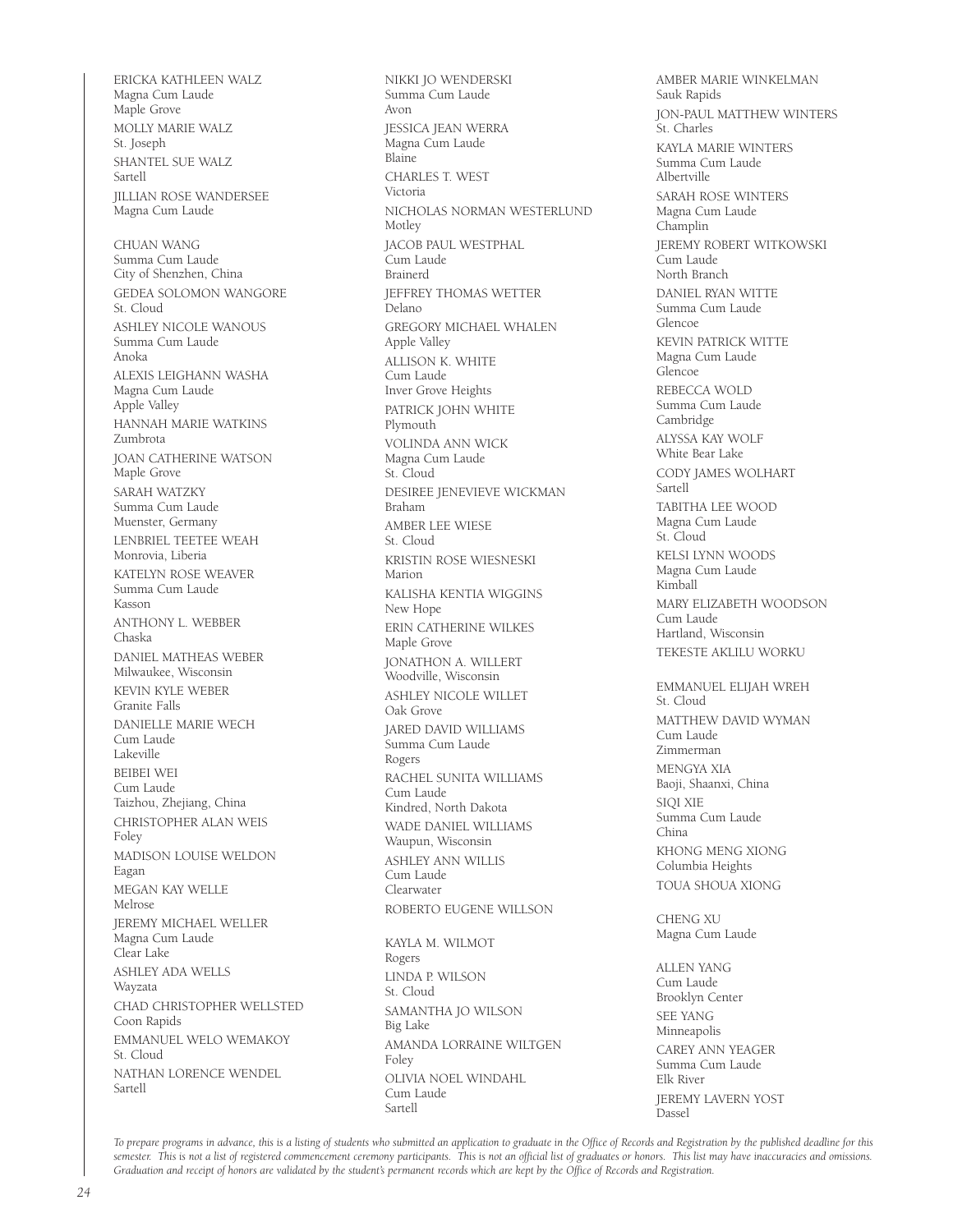NICOLE ANN YOUNG Cum Laude Pierz RYAN THOMAS YOUNG Cottage Grove HUAN YU Cum Laude Suzhou, Jiangsu ANTHONY EARL ZACHMAN St. Michael JACOB THOMAS ZAHURONES St. Cloud NAOMI LYNNE ZANDVLIET Monticello YU ZHOU St. Cloud XIAN ZHU Changsha, Hunan, China ALISHA RHEA ZIERDEN Monticello DAREN M. ZIESER

MEGAN MARIE ZIMMER Summa Cum Laude St. Cloud KRISTA JOY ZIPP Magna Cum Laude St. Joseph

Associate NICHOLAS MARTIN AMBRUS Rosemount CAITLYN M. AMUNDSON

CORY W. ANDRES Little Falls MICHAEL PATRICK AUGUSTSON Longmont, Colorado ROBERT DOUGLAS BAYNE St. Cloud MEGAN JUNE BLASCHKO

AMANDA CHERELLE BRECTO Minneapolis JAMES THOMAS BRENNAN Magna Cum Laude

TRISTA MARLENE BRIESE Magna Cum Laude St. Cloud MADIA BROWN St. Cloud KYLIE ANN BRUNER Summa Cum Laude Champlin DEANNA LYNN BURSELL Cum Laude

MATTHEW REID CAPELLE Brainerd JAMIE LYNN CLARK St. Cloud

#### ROBERT RYAN COATS

MELISSA LOUISE COBORN Summa Cum Laude Richmond MATTHEW ROY COLEMAN

BRIAN WILLIAM COLLINS Dassel KRISTI LYNN CUMMINGS Aitkin TREVOR PAUL DAVIS Summa Cum Laude Dassel BRITTANY LYNNE DEVALK Summa Cum Laude Elk River MICHAEL SALVATORE DIXON Corcoran ANNA DANIELLE DOLLERSCHELL Litchfield ZACHARY NICHOLAS DUBOIS Brooklyn Center ASHLEY MARIE ERNST Magna Cum Laude

PATRICK JOSEPH FABER

#### DAMION CAI FIGUEROA

NADIA JO FISCHER-DANZEISEN Summa Cum Laude Fergus Falls KATIE MARIE FORSMAN Big Lake ANTHONY JOSEPH FRUTH St. Cloud JOSHUA MATTHEW GRAHAM St. Cloud LINDSEY MARIE GRANGROTH Magna Cum Laude Cokato ANDREW KEVIN GRONLI

JOHN JOSEPH GULDEN Chaska REBEKAH JOY HANSMEIER Cum Laude

KYLE DAVID HASLER St. Michael DARNELL DEANDRE HUGHES Minneapolis TARA LYNN JACKSON Dayton AMY KAY JANDT

LOGAN MICHAEL JOHNSON Cum Laude Ramsey STUART GIBSON JOYCE

JESSICA ROSE JUSTIN Cum Laude

NEIL ROLAND KARG Mora SHAWN MARK KIDDER Cum Laude Sartell RUSSELL GRANT KLEVER Magna Cum Laude

JESSE ROI KNUTSON

GABRIELLA ELIZABETH KROSKA Summa Cum Laude Pierz TRAVIS JAMES LANG

NATHAN JOHN LARSON Summa Cum Laude

BRITTNEY JO LECHNER New Germany BRIANNA JORDYN LINDGREN Summa Cum Laude Dassel CHRISTOPHER J. MARSH

ARIANNA HEIDI MATTILA Summa Cum Laude Colzato MATTHEW STEVEN MESSERSCHMIDT Cum Laude Little Falls RACHAEL ELIZABETH MORENO Alexandria MICHAEL ALLEN MORRIS Cum Laude South Haven NATALIE FAITH NEIDENFEUHR Summa Cum Laude

CLAY ANTHONY O'NEIL Summa Cum Laude

SARA BETH PALMER St. Paul BRANDON L. PLUMSKI

THOMAS JOHN POGANSKI Cum Laude St. Cloud JACK HENRY RAISANEN Summa Cum Laude Cokato KAYLA MARIE ROOT Cohasset JENNIFER KIMBERLY ROSA Anoka PATRICK RYAN SCHMITZ Cum Laude

VANESSA NGUM SHINWEN Cum Laude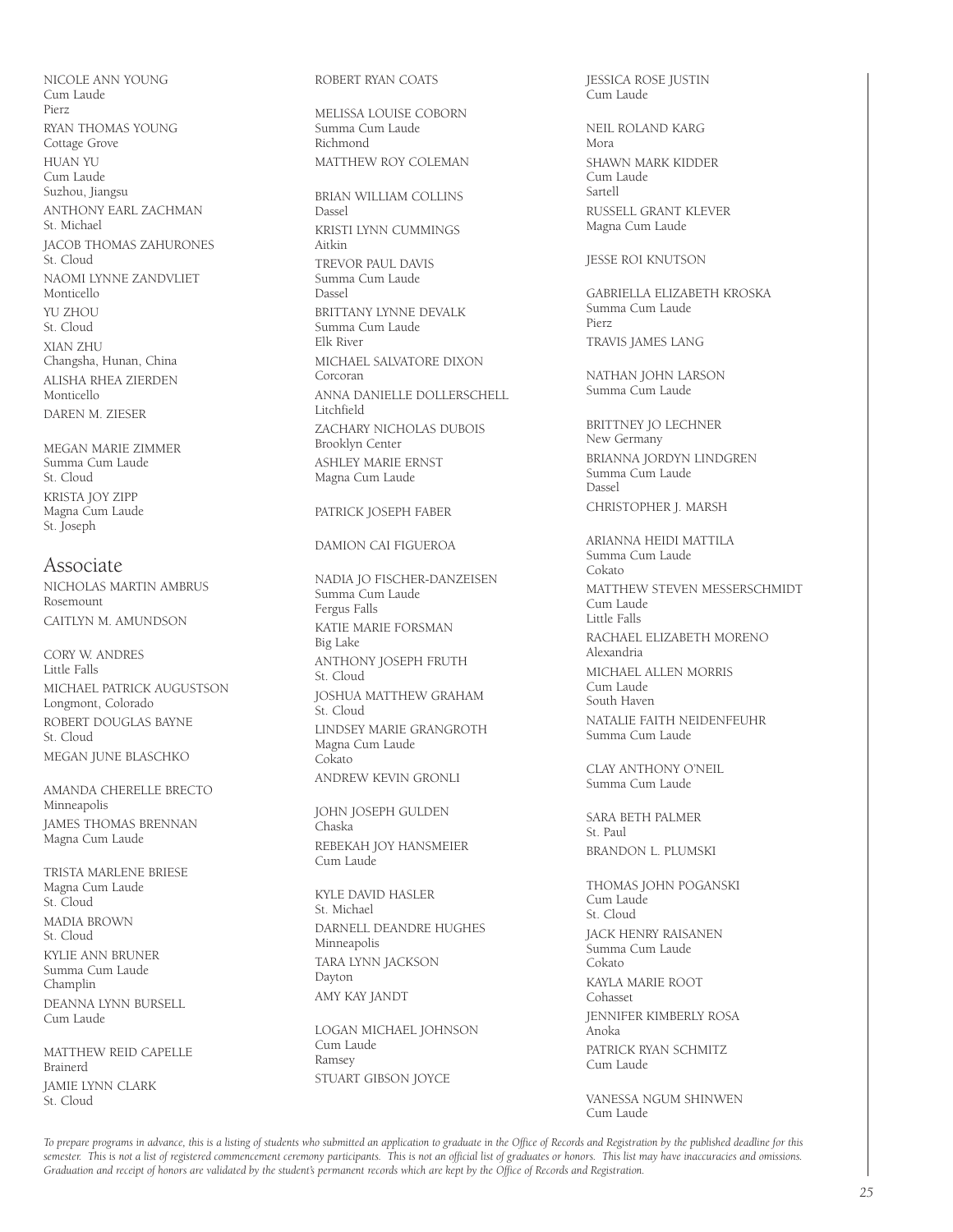ALEXANDER JOHN SKLUZACEK St. Cloud KENDRA ANN SOMMERFELD Eden Valley ALEXANDRA ROSE STENE Grand Rapids KAYLA NOEL TANG Princeton LAUREN AUDREY THORSON Edina AARON PAUL VALERIUS

JENNIFER ELAINE VARNER Summa Cum Laude

KYLE ANTHONY WENSMANN Cum Laude

TEENA MARIE WUOLLET Magna Cum Laude Dassel JOSHUA MICHAEL YUREK

VANESSA LYNN ZACHMAN Magna Cum Laude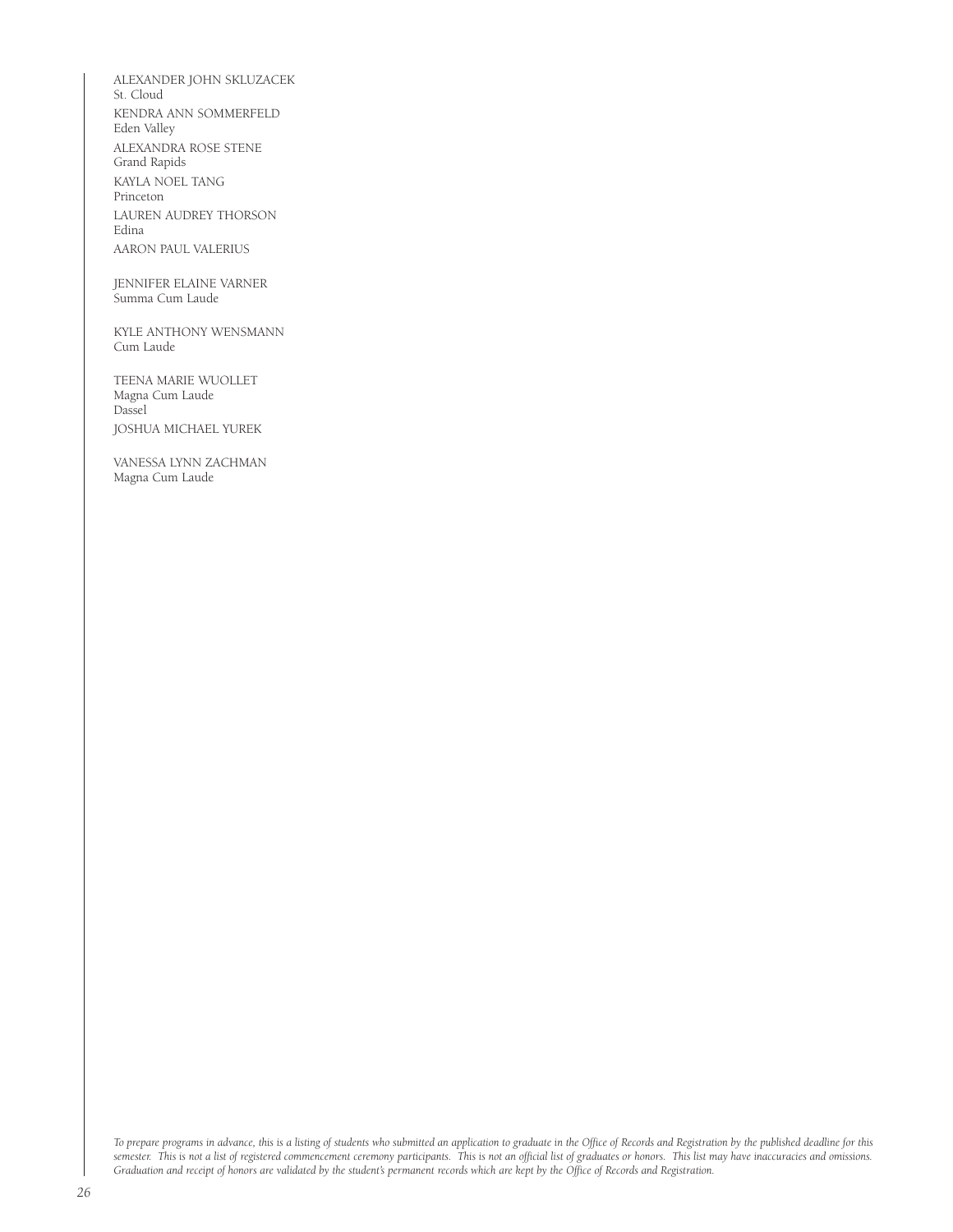#### **B a n n e r s a n d Fl a g s**

The commencement ceremony as a whole affirms the value of learning to society, recognizes the cooperation of many people, on and off the campus, who have contributed to the learning enterprise and, above all, celebrates the effort and achievement (symbolized by diplomas, degrees and dress) of the graduates themselves.

#### *University Seal*

The university seal was redesigned in 2001 and portrays the cupola that sits atop Riverview Building, surrounded by oak leaves. The visuals were chosen to illustrate SCSU's long history of teacher preparation (Riverview was built to serve as the lab school for St. Cloud Normal School students to teach area children) and the university's location on the oak-crowned banks of the Mississippi River.

#### *Country Flags*

The U.S. flag is displayed in the center of the building, above graduate seating. The flags hung above the commencement stage represent countries which host St. Cloud State University semesterlong education-abroad programs: Australia, Chile, England, Germany, Japan, Netherlands, South Africa and South Korea. Additional national flags on display, as recognized by the United Nations, represent the home countries of more than 1,000 international students from 87 attending St. Cloud State University. We especially welcome to St. Cloud the families of graduating international students.

#### *The Mace*

The mace originated as a staff or club used in the Middle Ages for breaking armor. It evolved into a ceremonial symbol of authority used in legislative bodies, universities, and other governmental units.

The university mace was created by David Landwehr out of the white cedar flag pole from Old Main which was built in 1875 and razed in the late 1940s. The carved designs on the mace head which are decorated with gold leaf symbolize the programs of study at the University and were created by Merle Sykora, professor emeritus of art.

#### *The Presidential Medallion*

The presidential medallion worn by President Earl H. Potter III was created in 2002 by SCSU faculty emeritus, Dr. James Roy. This multi-dimensional medallion incorporates the SCSU seal and sits upon a plate of rhodium-plated sterling silver. The central portion of the medallion has been created from cast 14K gold and is festooned with four deep red garnet stones.

Dr. James Roy served as chair of the SCSU Department of Visual Arts from 1964-1992 and retired in 1994. Previously, Dr. Roy designed the original presidential medallion which is now housed in university archives, as well as medallions for the Chancellor of the Minnesota State University System, Metropolitan State University and Minnesota State University–Akita in Japan.

#### **T h e A c a d e m i c At t i r e**

The custom of wearing a distinctive dress for academic ceremonies goes back to the Middle Ages, when long-sleeved, hooded gowns were necessary for warmth in the unheated stone colleges. Academic costume is at present worn in the United States by persons taking part in academic ceremonies in general, at commencement ceremonies, at baccalaureate services, and at various inauguration ceremonies.

#### *Gowns*

The bachelor's gown is a relatively simple kind falling in straight lines from a fairly elaborate yoke. Its distinguishing characteristic is the long pointed sleeves. The master's gown is similar, except for the sleeves. The doctor's gown is an elaborate costume marked by velvet panels down the front and around the neck as well as by three bars of the same material on the bell-shaped sleeves.

#### *Hoods*

The greatest degree of symbolism is shown by the hood. Undergraduates here do not wear the hood. Graduate student hoods have velvet edging which indicates the area of specialization. The inside of the hood is satin and indicates by its color the college or school which granted the degree. St. Cloud State University's colors are deep cardinal red and black.

#### *Caps*

The square "Oxford cap" or mortarboard of serge or broadcloth with a stiff crown is worn for most degrees. The tassel that hangs to the side is switched from the right to the left when the baccalaureate degree is awarded.

#### *Tassels*

Undergraduate degree tassels are St. Cloud State University's colors of cardinal red and black. Graduate degree tassels indicate the degree: master of arts (white), master of business administration (light brown), master of engineering management (orange), master of music (pink), master of science (yellow gold), Magna Cum Laude (silver) and Summa Cum Laude (gold). The

#### *Red, White and Blue Cords*

The cord is a special recognition to show the University's respect and gratitude for our student veterans and those service men and women who are currently serving and protecting our country.

#### *Honor Cords*

The color of the honor cord indicates the level of academic achievement for undergraduate students: Cum Laude (red), Magna Cum Laude (silver) and Summa Cum Laude (gold).

#### **A c a d e m i c Di s t i n c t i o n**

Students who accomplish a high level of academic achievement, as reflected by their grade point average, receive distinction as follows.

| Grade Point Average: |                 |
|----------------------|-----------------|
| 3.25-3.49            | Cum Laude       |
| 3.5-3.74             | Magna Cum Laude |
| 3.75 or higher       | Summa Cum Laude |

NOTE: Since programs are prepared in advance of the receipt of final grades, the listing of graduates and award recipients may, in some instances, be inaccurate. Also, in addition to GPA, there are minimum credit requirements to graduate with honors. The fact of graduation and the receipt of honors are validated by the student's permanent records which are kept by the Office of Records and Registration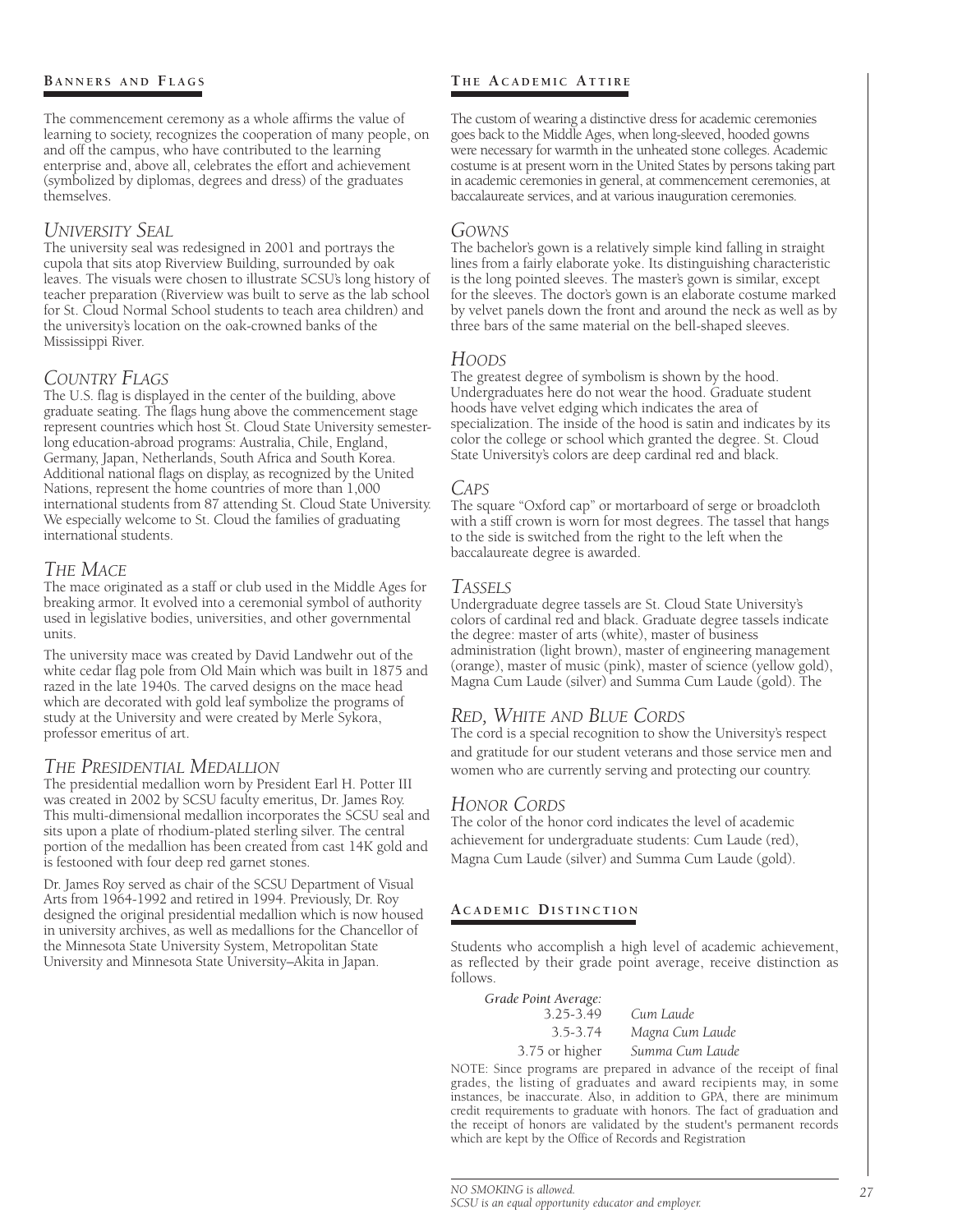## Minnesota State Colleges and Universities Board of Trustees

Ann Anaya *St. Paul*

Margaret Anderson Kelliher *Minneapolis*

Duane Benson *St. Paul*

Alexander Cirillo Jr. *Woodbury*

Cheryl Dickson *St. Paul*

Dawn Erlandson *St. Paul*

Clarence Hightower - Chair *St. Paul*

Philip Krinkie *Lino Lakes*

Alfredo Oliveira *St. Cloud*

David Paskach *Cottonwood*

Maria Peluso *Taconite*

Thomas Renier – Vice Chair *Duluth*

Elise Ristau *St. Paul* 

Louise Sundin *Minneapolis*

Michael Vekich - Treasurer *St. Louis Park*

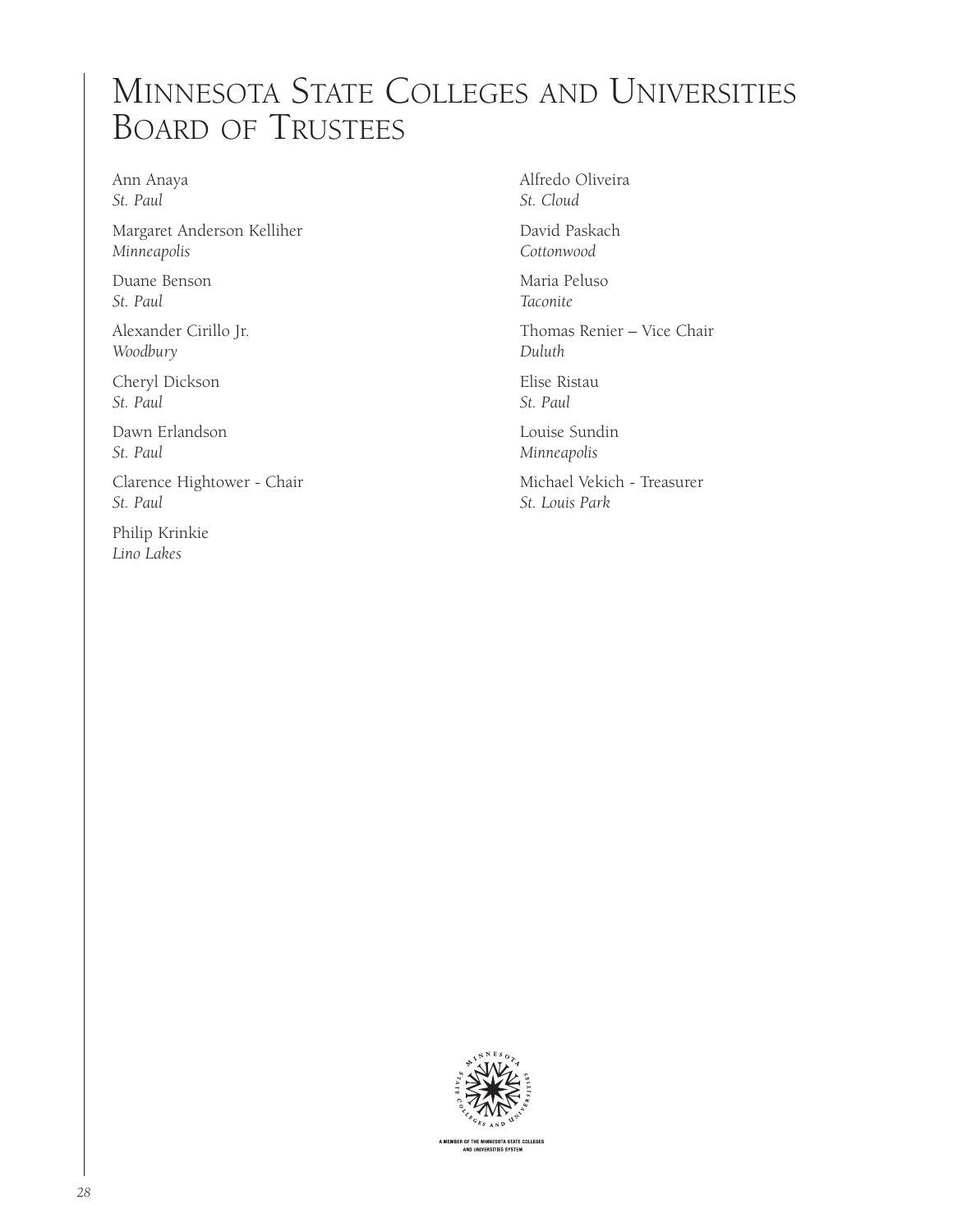

#### **PROFILE: PROFESSOR DERRICK SWARTZ**

Professor Derrick Swartz has served as the Vice-Chancellor and Principal of Nelson Mandela Metropolitan University in Port Elizabeth, South Africa, since 2008, the year he and St. Cloud State University President Earl H. Potter III signed a partnership agreement between their universities that was renewed in 2013. Through this partnership more than 150 St. Cloud State students have studied at the NMMU campus, located on a nature reserve along the coast of the Indian Ocean.

Previous to his position at NMMU Vice-Chancellor Swartz served for nine years as Rector and Vice-Chancellor of the University of Fort Hare, founded in 1916 and the institution where many generations of African leaders, including former President Nelson Mandela, studied and were groomed as future leaders of their countries.

Professor Swartz has a Bachelor of Arts degree from the University of the Western Cape, and Master of Arts and Doctor of Philosophy degrees in sociology of development and industrialization from Essex University. He was the recipient of an Honorary Doctorate in Human Rights Law from Essex University in 2008. During the apartheid years, he was a well-known civil rights activist and played a key role in the early 1990's in rethinking and planning towards the establishment of the democratic social and political order in South Africa. He founded the Fort Hare Institute of Government in 1995 and served as Professor and Chair of Inter-Governmental Relations.

From 1999, his interests focused more on Higher Education policy making, institutional development and social transformation in universities. He is particularly interested in models of linking universities in developing countries into their local, regional and global habitats in support of sustainable development. His scholarly interests include the role of universities in the economy, the philosophy of science, and the developmental role of higher education. He formerly served as board member of the Association of Commonwealth Universities (ACU) in London, and currently serves on boards of Higher Education South Africa (HESA), Eastern Cape Planning Commission, non-profit community trusts, and the Carnegie 3 Think Tank on Poverty & Inequality in South Africa.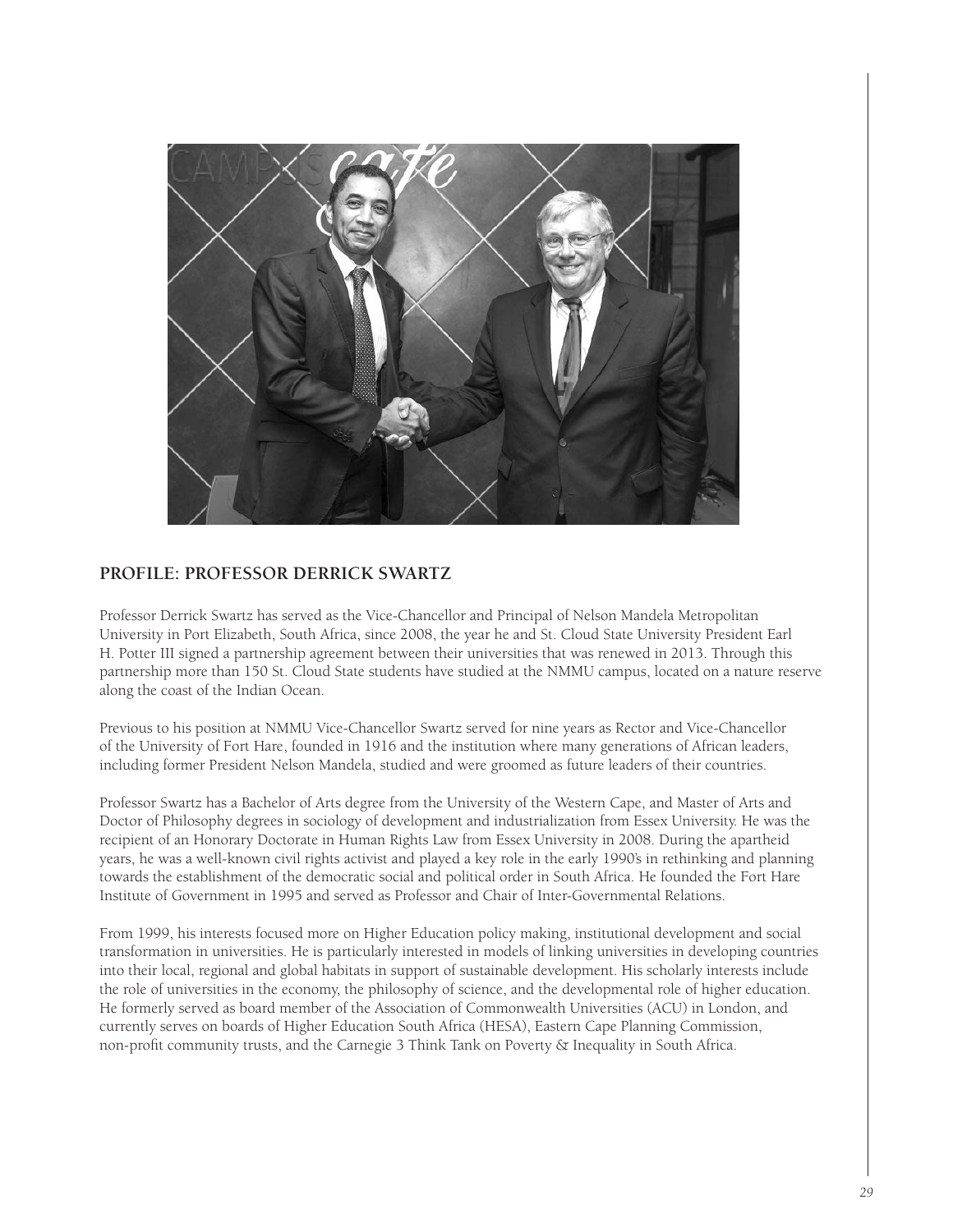## America, the Beautiful

O beautiful for spacious skies, For amber waves of grain, For purple mountain majesties Above the fruited plain

America! America! God shed His grace on thee, And crown thy good with brotherhood From sea to shining sea.

*Note: The U.S. flag is displayed in the center of the building, above graduate seating.*

## University Hymn

Amy Dale

Harvey Waugh